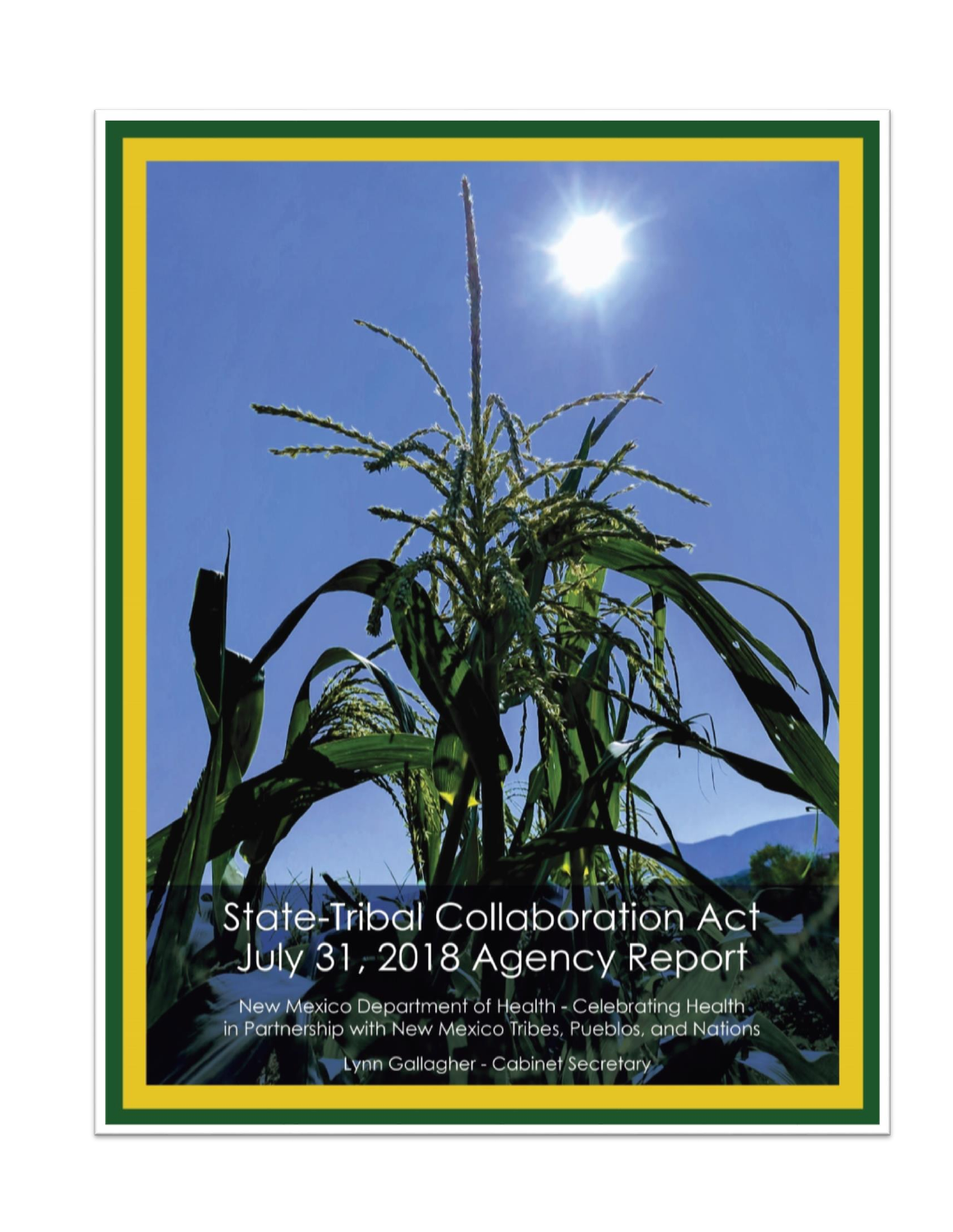#### **Table of Contents**

| C. Agency-specific and applicable/relevant state or federal statutes or mandates |  |
|----------------------------------------------------------------------------------|--|
| D. Agreements, MOUs/MOAs with tribes that are currently in effect 50             |  |
|                                                                                  |  |

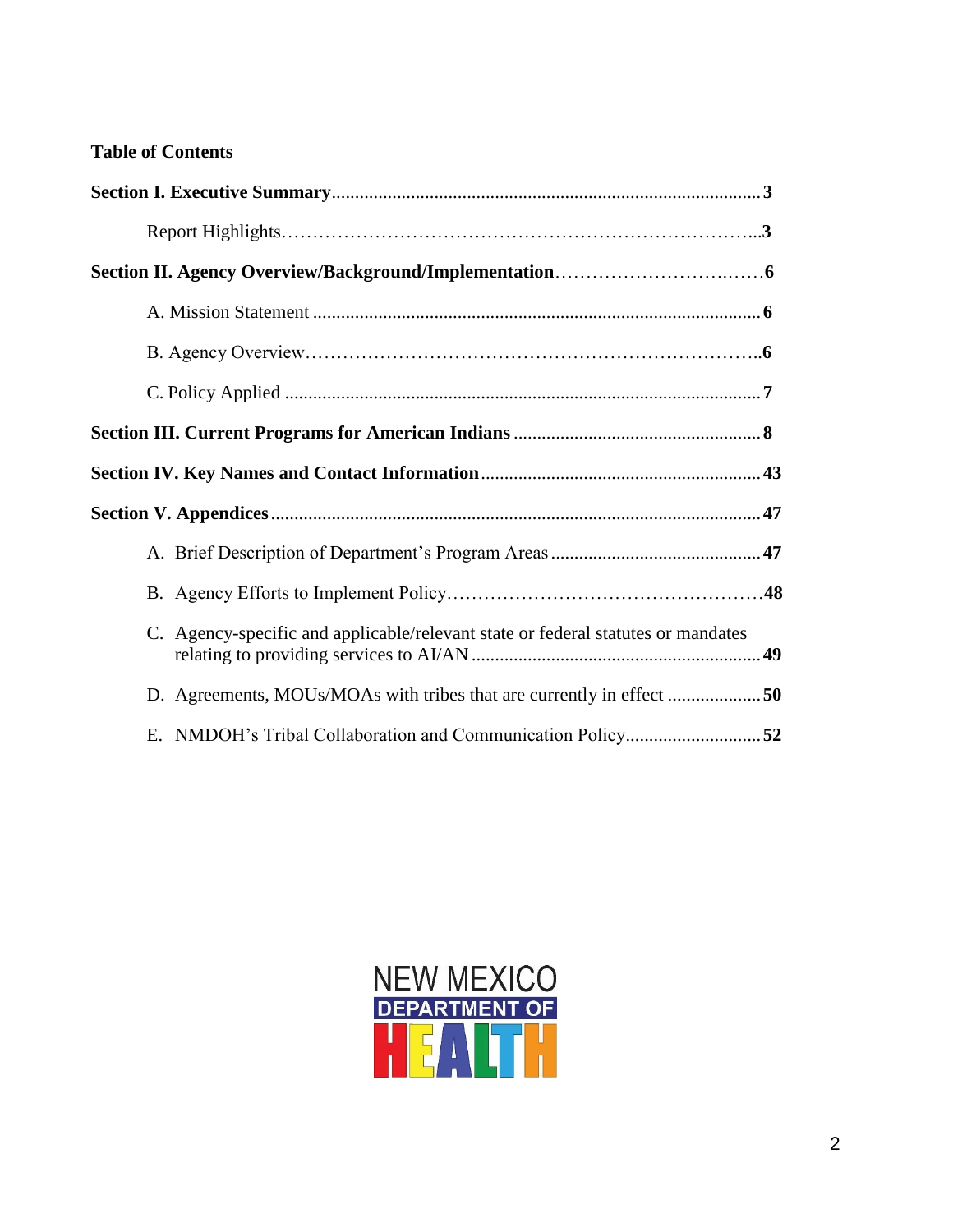### **SECTION I. EXECUTIVE SUMMARY**

Accountability for our work on a government to government basis is demonstrated annually through this report, which serves as a record that demonstrates how the New Mexico Department of Health fulfills the requirements of the State Tribal Collaboration Act.

Based on the State-Tribal Collaboration Act, the New Mexico Department of Health (NMDOH) Office of the Tribal Liaison works to facilitate and encourage agency staff to continuously engage tribal partners and leaders in the creation, cultivation, and expansion of services and resources which respect the tenets of sovereignty and self-determination held by indigenous nations in the state.

For this year's executive summary, the importance of dialog for successful collaboration in planning and implementing programs in Indian Country New Mexico is emphasized. Consideration of public health and tribal health systems and where there are opportunities to strengthen relationships with New Mexico's American Indian tribes, pueblos, and nations is ongoing work that begins on a faceto-face basis connecting what matters to tribal leadership, program directors and managers with NMDOH staff and resources.

The initiatives that follow provide a snapshot of consultation and collaboration to address public health priorities of diabetes, obesity, teen pregnancy, and substance use (including commercial use of tobacco) among New Mexican populations including American Indian populations. Additionally, two areas are featured: work with the Epidemiology and Response Division to improve American Indian health data and decreasing food deserts in tribal communities. Leveraging resources is a key strategy among programs in order to increase the reach of limited available resources.

#### **Health Status Priorities: Highlights**

Given the number of programs and services included in this report, this section of the report only highlights the four key health status priorities for the agency: Diabetes (page 12-13), Obesity (page 15), Teen pregnancy (page 20), and Substance Use--which includes non-ceremonial use of tobacco (pages 25-29). These priorities are also identified as having high health disparities for the American Indian populations in the state.

While more detailed information is provided by the Division and program on the pages listed above, activity on these priorities is briefly summarized below:

#### Diabetes

• The Diabetes Prevention and Control Program (DPCP). The DPCP has a variety of intertwined initiatives that reflects the spectrum of prevention and management working together in a culturally tailored and centered context. DPCP builds capacity to prevent Type 2 diabetes through the National Diabetes Prevention Program (National DPP) developed by the Centers for Disease Control and Prevention (CDC) for people who are pre-diabetic. The National DPP focuses on reducing calorie and fat intake and engaging in 150 minutes of moderate physical activity each week to achieve and maintain a 5-7 percent loss of body weight. The DPCP consults regularly with the New Mexico Department of Health Office of the Tribal Liaison, Native American Partnership for Diabetes Prevention and Control (NAP) and other tribal diabetes program representatives throughout New Mexico to support efforts to develop diabetes prevention and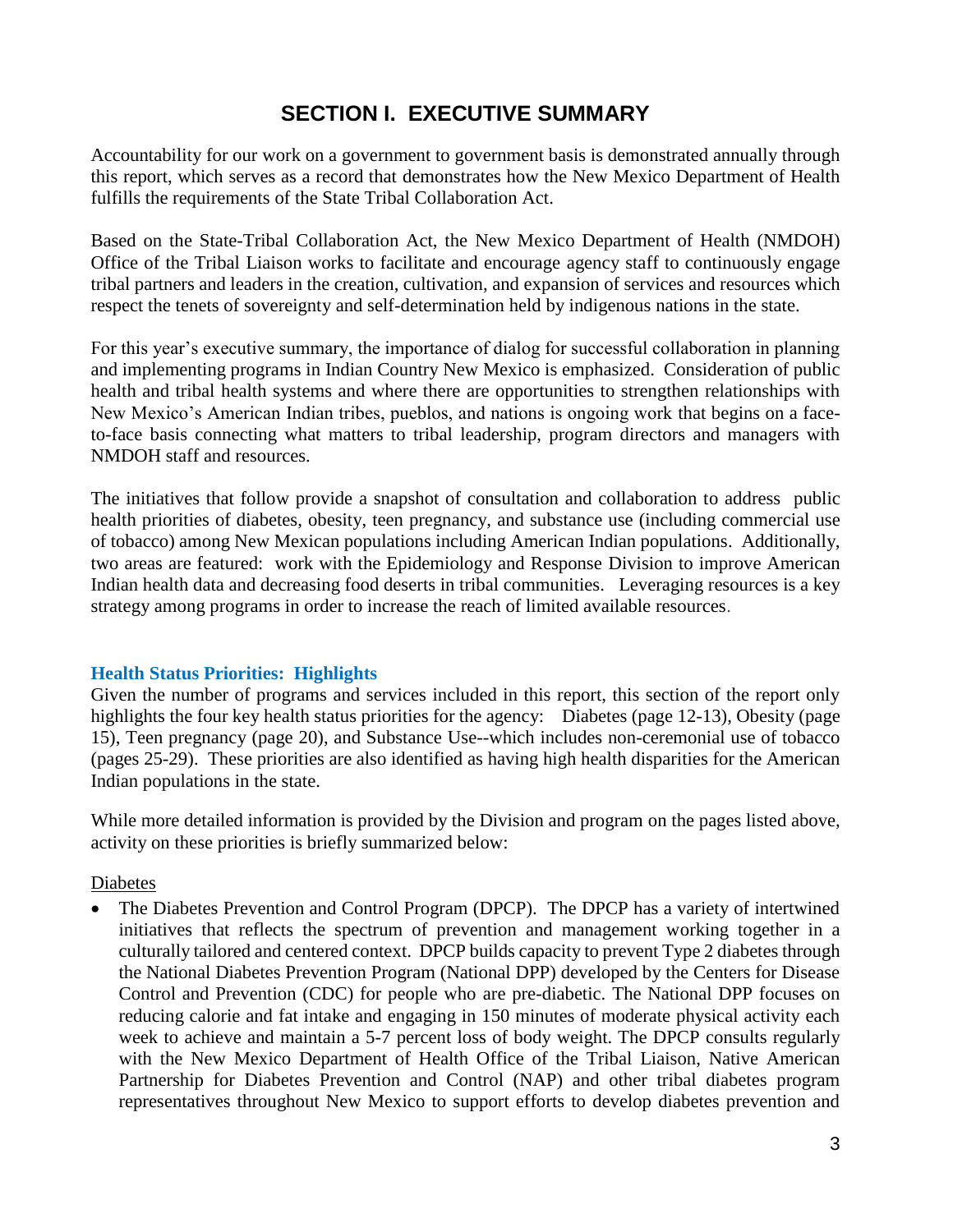management activities in their communities that reflect the DPCP goals and strategies. NAP's input as a stakeholder to New Mexico's diabetes prevention and management initiatives is crucial because Native American populations experience the highest diabetes related health disparities of all the state's racial and ethnic groups.

#### **Obesity**

• Healthy Kids Healthy Communities (HKHC) Program. Healthy eating and physical activity are the two main lifestyle behaviors that can help prevent obesity and reduce the burden of chronic disease. ONAPA's HKHC program works closely with three tribal communities (Pueblos of San Ildefonso, Zuni, and Ohkay Owingeh,) to implement sustainable policy, systems, and environmental changes that support healthy eating and physical activity behaviors in a multisector community coalition-driven approach. Key strategies include schools/childcare (e.g., strengthening wellness policies), food system (e.g, increasing access to a healthy and affordable food supply), and built environment (e.g., creating safe and active outdoor space).

#### Teen Pregnancy

 Family Planning Services. This program provides comprehensive family planning services, including clinical reproductive health services, community education and outreach. Technical assistance and funding is provided for the Teen Outreach Program (TOP), a positive youth development program for preventing teen pregnancy and increasing school success, at Laguna-Acoma Junior/Senior High School, an Aztec High School dormitory, and Navajo Preparatory School.

#### Substance Use (including non-ceremonial tobacco use)

- Tobacco Use Prevention and Control Program (TUPAC). There is extensive outreach, education, and engagement designed to reach Native Americans with a focus on secondhand smoke exposure. NMDOH TUPAC also engages youth in community awareness and policy development.
- Through contracts with Keres Consulting Inc., Albuquerque Indian Center, Oso Vista Ranch Project, and Rescue Social Change Group:

-A total of 69 tribal communities received baseline assessment call (to assess readiness to take on tobacco control activities in the community and identify technical assistance needs);

-A total of 41 tribal communities participated in community tobacco control meetings, presentations, and events; and,

-A total of 6 public high schools (Shiprock, Kirtland, Jemez Valley, Gallup, Aztec, Newcomb) received technical assistance through Rescue Social Change Group to promote best practices in tobacco-free policies that take a comprehensive approach to controlling tobacco use and preventing nicotine addiction.

 Opioid Overdose Prevention Program. Legislation passed in 2016 (SB 262/HB 277), Section 24- 23-1 NMSA, allows licensed prescribers to prescribe, dispense, or distribute naloxone under a standing order. The NMDOH has issued statewide standing orders for naloxone for pharmacists, law enforcement agencies, public health offices, registered Overdose Prevention and Education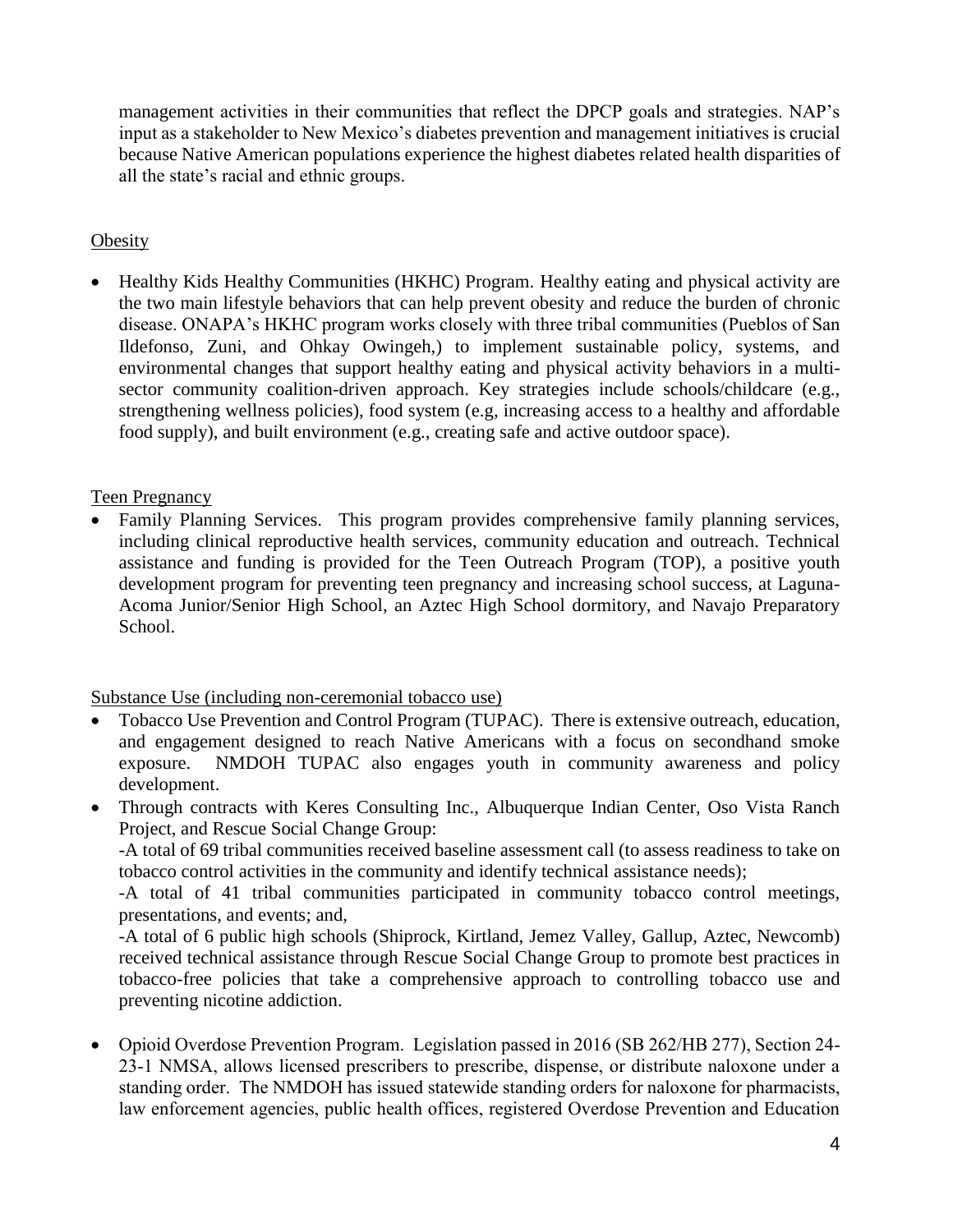programs, and schools. The goal is to expand access to and increase the availability of naloxone, a life-saving opioid overdose reversal medication. All New Mexicans, including tribal members, can get naloxone from a pharmacy without having a written prescription from a medical provider.

• Naloxone information, drug overdose epidemiology data, and community based drug overdose prevention strategies have been provided to representatives from Ohkay Owingeh Pueblo, Kewa (Santo Domingo) Pueblo, Nambe Pueblo, Jemez Pueblo, Gallup Indian Medical Center, and the Executive Council of the Albuquerque Area Southwest Tribal Epidemiology Center, which serves all American Indian communities in New Mexico, except those served by the Navajo Tribal Epidemiology Center.

#### **American Indian Health Data**

The Epidemiology and Response Division (ERD) has engaged diverse partners in dialogs about the presentation of race and ethnicity data as well as a recent meeting in June to discuss the state of American Indian health data and data sharing. Partners at the state of American Indian health data meeting included Navajo Nation Tribal Epidemiology Center, Albuquerque Area Indian Health Service, and Albuquerque Area Indian Health Board Southwest Tribal Epidemiology Center, and the NMDOH.

#### **Food Deserts in Tribal Communities**

In 2015, New Mexico received a technical assistance award from the Aspen Institute's *TeamWork: Leadership for Healthy States* program. This program supported a health-in-all-policies approach to an identified public health issue of mutual interest among diverse government sectors. New Mexico's proposal focused on strategies for reducing tribal food deserts. The project was designed to focus on the relationship of food deserts, local food systems and food insecurity as factors that impact chronic disease risk reduction, prevention, and treatment.

Based on stakeholder feedback from tribal and tribal-serving organizations, the primary strategy to impact food deserts (a geographic area where affordable and nutritious food is hard to obtain, particularly for those without access to an automobile) is to focus on strengthening the business of tribal agriculture. The NMDOH Office of Tribal Liaison sponsored the tribal track for the New Mexico Farmers Marketing Association annual conference, coordinated a resource meeting with tribal farmers and ranchers, and sponsored a tribal roundtable on the launch of the first state agriculture plan coordinated by New Mexico First and New Mexico State University.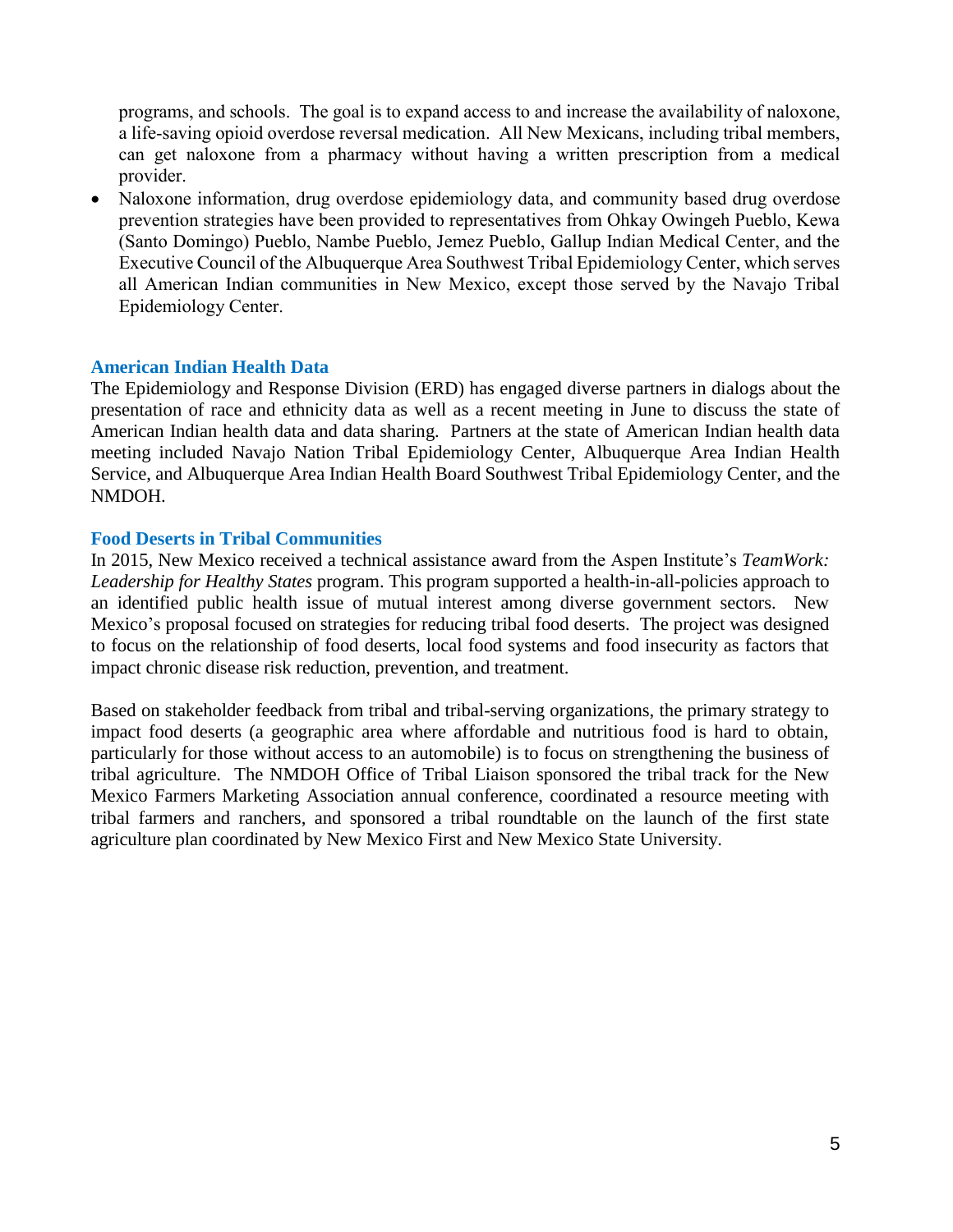### **SECTION II. AGENCY OVERVIEW/BACKGROUND/IMPLEMENTATION**

#### **A. Mission Statement**

The mission of the NMDOH is to promote health and wellness, improve health outcomes, and assure safety net services for all people in New Mexico.

The Department strives to succeed in its mission by committing to and practicing the following values: Accountability: honesty, integrity, and honor commitments made; Communication: promote trust through mutual, honest, and open dialogue; Teamwork: share expertise and ideas through creative collaboration to work towards common goals; Respect: appreciation for the dignity, knowledge, and contributions of all persons; Leadership: promote growth and lead by example throughout the organization and in communities; and, Customer Service: placing internal and external customers first, assure that their needs are met.

#### **B. Agency Overview**

NMDOH is an executive agency of the State of New Mexico. NMDOH supports, promotes, provides, or funds a wide variety of initiatives and services designed to improve the health status of all New Mexicans. The agency is organized into the following program areas (Administrative Services, Public Health, Epidemiology and Response, Scientific Laboratory, Facilities Management, Developmental Disabilities Supports, Medical Cannabis, and Health Certification, Licensing and Oversight; See appendix for a brief description of each of the program areas)**.** Most of the Department's services are free or low-cost and are accessible to all New Mexicans, including American Indians.

The Department's primary responsibility is to assess, monitor, and improve the health of New Mexicans. The Department provides a statewide system of health promotion, disease and injury prevention, community health improvement and other public health services. Prevention and early intervention strategies are implemented through the Department's local public health offices and contracts with community providers. The health care system is strengthened through Department activities including contracted rural primary care services, school-based health centers, emergency medical services, scientific laboratory services, public health preparedness and vital records and health statistics.

The Department currently operates four health facilities and a community-based program. The facilities provide care for people with disabilities, long-term care, veterans, behavioral health, and substance abuse treatment services. The Department also provides safety net services to eligible individuals with special needs. These services are both community-based and facility-based for behavioral health and long-term care, provided directly by the Department or through its contract providers.

The Department plays a key regulatory role in the healthcare system. NMDOH promulgates regulations pursuant to its statutory authority and is an enforcement entity for health care facilities and providers statewide for compliance with state and federal health regulations, standards and law. Over 2,000 public and private sector inpatient and outpatient providers are licensed by the Department and those providers who participate in Medicare or Medicaid are certified, inspected and monitored by the agency.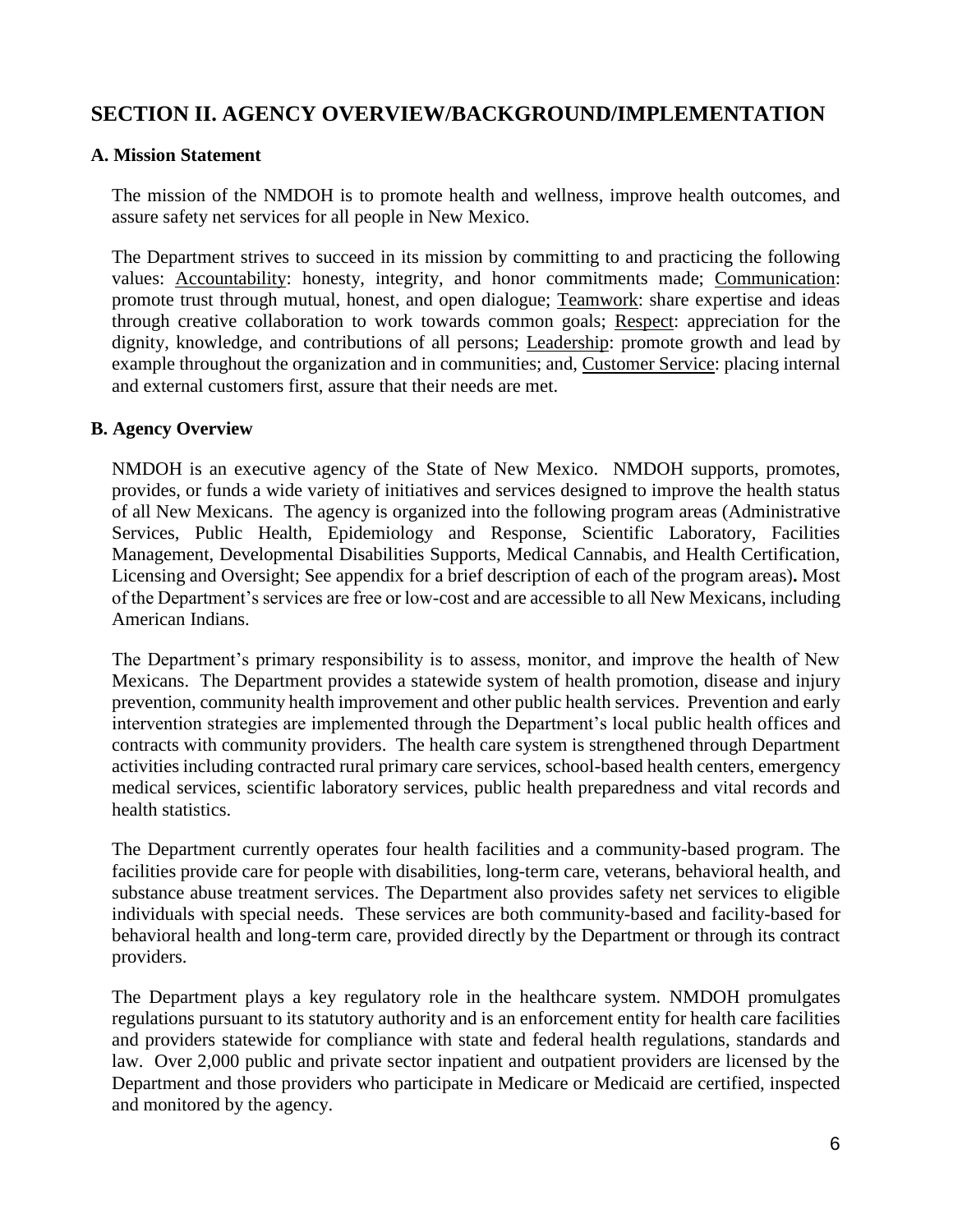#### **C. Policy Applied**

Successful examples of meeting State-Tribal Collaboration Act requirements to improve NMDOH services and service delivery include the following:

- NMDOH Infectious Disease Epidemiology Bureau (IDEB) epidemiologists work with tribal partners daily to investigate reportable infectious diseases that occur among tribal members. Investigations conducted by tribal public health nurses of isolated infectious disease cases and outbreaks are coordinated with IDEB staff, and IDEB provides subject matter expertise and consultation during these events.
- Through the Native American Partnership for Diabetes Prevention and Control (NAP), the Diabetes Prevention and Control Program (DPCP) consults regularly with diabetes program coordinators from pueblos, tribes, and nations and other state and federal entities to shares resources, tools and strategies to improve the health of New Mexico's Native American communities. NAP provides at least four (4) meetings and workshops in cooperation with the DPCP and tribal community partners. Funding has been allocated for future meetings and trainings.
- NMDOH staff who work with tribal communities are required to take the cultural humility training which provides information on State Tribal Collaboration Act requirements; information that facilitates increased knowledge of historical events that shape tribal health care policies and tribal health care systems; and awareness and practice of culturally appropriate communication techniques when working with tribal communities. 301 NMDOH staff participated in this training known as *Working More Effectively with American Indian Tribes, Pueblos and Nations in New Mexico*," from June 2017 to June 2018.
- The Tribal Epidemiologist is available to conduct trainings for community groups and other agencies. These trainings consist of accessing data through publicly available data sources, basic epidemiological research and concept overview, and provision of an analysis of tribal data within the state of New Mexico as requested.
- On-going outreach and input opportunities are continually made available to the tribes, pueblos, and nations and off-reservation members. NMDOH's Tribal Liaison continues to facilitate these activities and opportunities, communicates identified tribal needs and priorities to the Secretary of Health, and works collaboratively with NMDOH Divisions and tribal communities to implement appropriate responses. All initiatives included in this report demonstrate a variety of methods through which tribes, pueblos, and nations provide guidance in planning, implementing, and evaluating projects undertaken to reduce identified health inequities. Face-to-face meetings, conference calls, emails, written documents in a variety of formats, interactive videoconferencing, and webinars are vehicles through which communication occurs.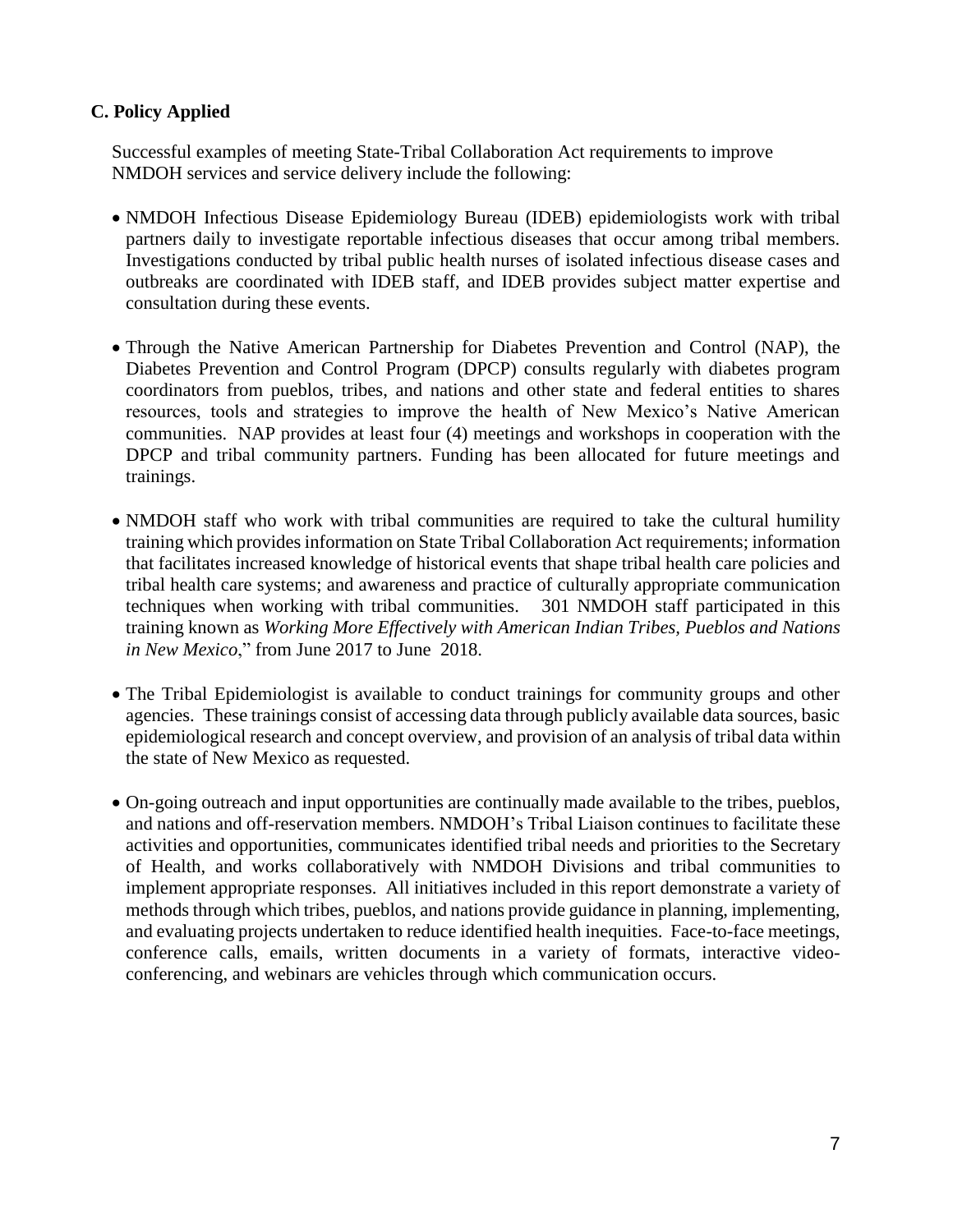## **Public Health Division**

### **Office of Community Health Workers (505) 827-0015**

The OCHW Tribal Coordinator provides office updates to the NM/Southern Colorado Community Health Representative (CHR) Association meetings on a quarterly basis. The Tribal Coordinator also provides presentations on CHW certification, provides individual assistance in filling out the CHW certification application. The Tribal Coordinator also works to recruit the CHRs to become curriculum trainers, so they can train new CHRs (within their communities) for certification through the ten core competencies, and specialty areas of training for advanced certification. The CHR Association is interested in learning how Medicaid can reimburse their programs for the services that they provide to their community members. The Tribal Coordinator provided CHW certification information, CHW/R workforce development, and specialty track trainings information, at each quarterly meeting of the NM/So.CO CHR Association meetings.

The OCHW Tribal Coordinator:

- Attended a Native Youth Conference in Santa Fe where the coordinator provided CHW/CHR information on workforce development, core competency training and certification.
- Provided CHW certification application assistance to:
	- o San Felipe Pueblo, Santa Clara Pueblo, Navajo Nation, Santo Domingo Pueblo, Mescalero Apache, Cochiti Pueblo, Laguna Pueblo, Nambe Pueblo, Pojoaque Pueblo, Tesuque Pueblo, Zia Pueblo. Sandia Pueblo, Mescalero Apache, San Ildefonso Pueblo, Ohkay Owingeh Pueblo, Jemez Pueblo, Santa Ana Pueblo, Sandia Pueblo
- Worked with the Community Outreach Patient Empowerment (COPE) Program of Gallup to provide core competency training in preparation for state CHW certification. As a result of the trainings, we trained 23 CHRs within Navajo Nation, all of whom are applying to become CHW certified. Their graduation ceremony was in Window Rock, AZ, on March  $13<sup>th</sup>$ , 2018.
- Attended and provided CHW certification and oral health information at Health Fairs within the following Tribal Communities:
	- San Ildefonso Pueblo
	- Mescalero Apache
	- Tesuque Pueblo
	- Zia Pueblo
	- Alamo Reservation
	- Santa Fe Indian School, Native Senior Olympics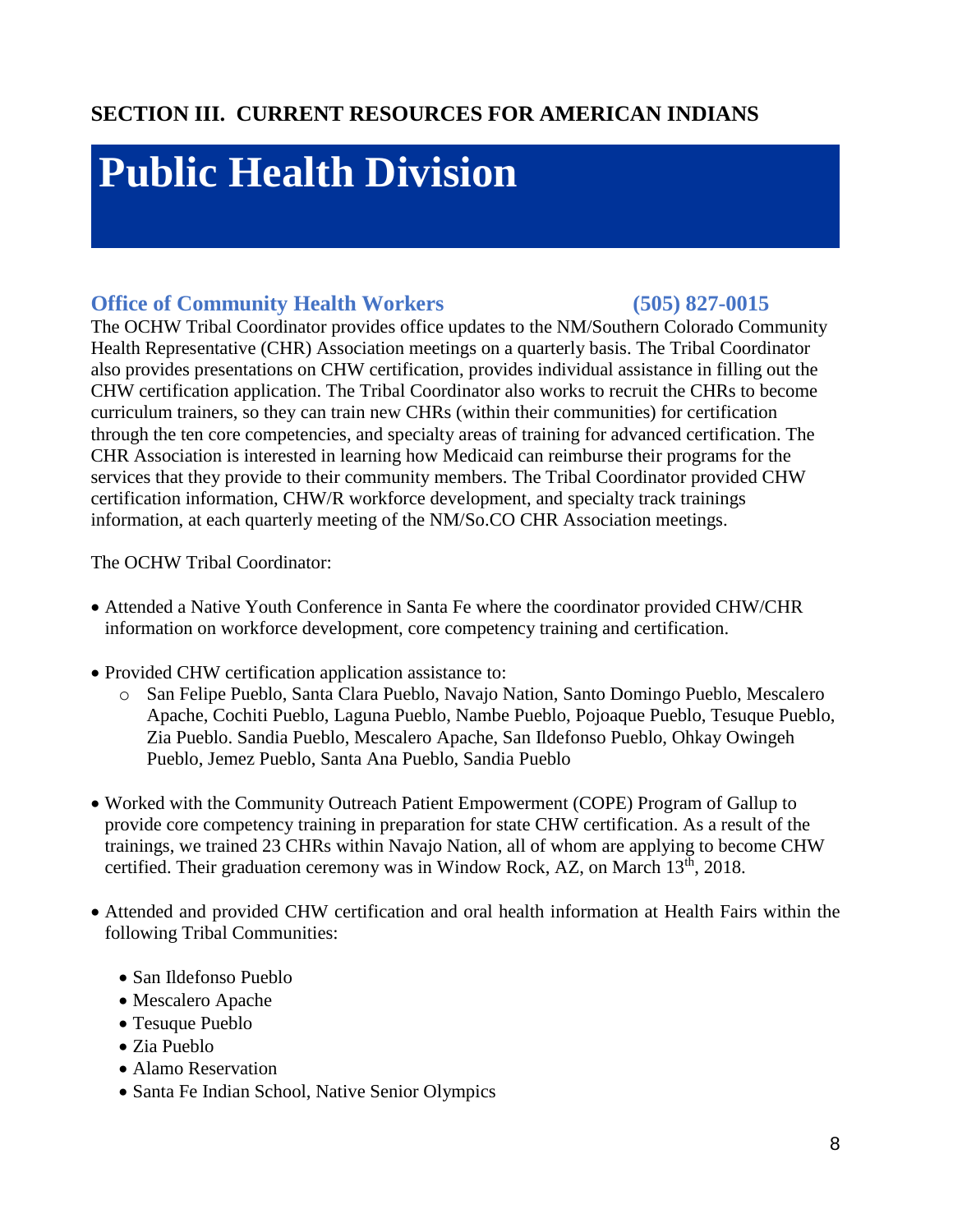- Presented at the NM Health Resources 26<sup>th</sup> Annual Health Provider Retreat held in Taos, NM. There were several CHW continuing education unit (CEUs) tracks. These CHRs obtained the necessary CEUs needed for CHW recertification. In attendance were several tribal CHRs from their respective tribes:
	- Jemez Pueblo
	- Tesuque Pueblo
	- Acoma Pueblo
	- Laguna Pueblo
	- Picuris Pueblo
- Provided in partnership with DOH Asthma program an asthma community education session, and a session to the CHRs and wellness staff at the Jicarilla Apache Nation.
- Partnered with COPE to provide the "clinical support skills" 2-day training in Zuni Pueblo, with 14 Wellness & CHR staff., and provided another clinical support skills training in ABQ, for several CHW/Rs. Participants came from Pojoaque Pueblo, Zia Pueblo, Laguna Pueblo, Jemez Pueblo, Pine Hill
- Met with the CHR supervisor at Pine Hill Clinic
- Presented at the Navajo Nation CHR Annual meeting, shared information on CHW certification, specialty track training, and overall technical support
- Met with Santa Clara Pueblo CHR Director-contracting with the asthma program to provide home assessments within the pueblo
- Met with NAPPR, (Native American Professional Parent Resources)-provided organization with CHW certification and training opportunities
- Participate in COPE's Cancer Coalition conference calls-working on implementing the "Circle of Life" Training for Native Communities
- Met periodically with the ABQ Area I.H.S. CHR program Director-shared OCHW updates, tribal outreach and certification opportunities
- Attended UNM (CNAH), Center for Native American Health, "Tribal Workforce Development" workshop
- Attended "Indigenous Women's Rising" meeting-working on Native women's reproductive health
- Met and presented several times to Dine' Community College-the college wants to start a training program
- Assisting Acoma Pueblo CHR program with Medicaid non-emergency medical transportation application for reimbursement
- Assisted Ohkay Owingeh CHR program with Medicaid non-emergency medical transportation application for reimbursement
- Presented CHW certification & training opportunities at a Pueblo wide meeting for all caregivers at Jemez Pueblo.
- Set-up & attended a meeting with Cochiti Pueblo CHR program director and COPE program's director regarding a collaborative funding proposal

**FY18 Estimated Expenditures:** Program fees go to support the administration of the certification process.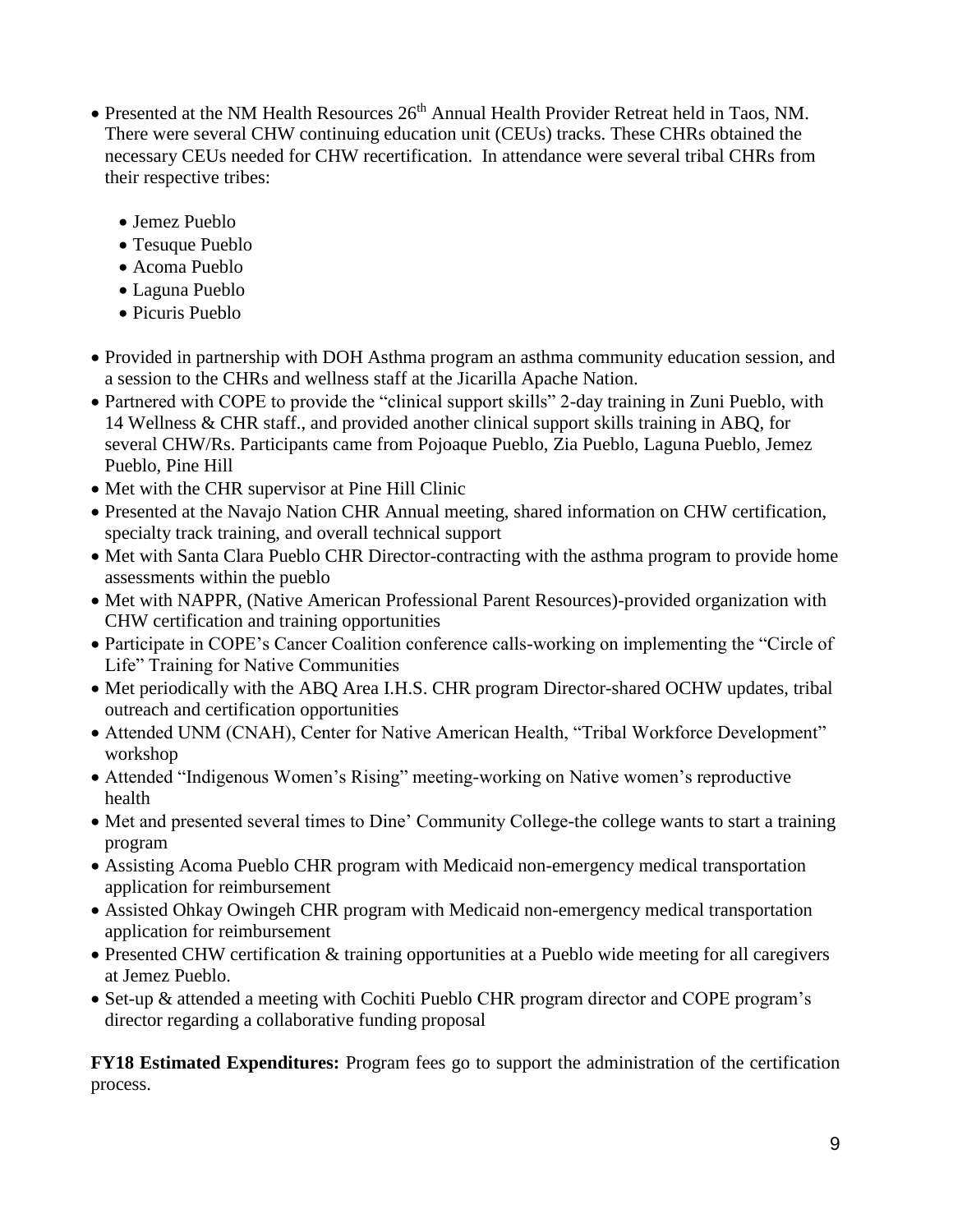### **Office of Oral Health (505) 827-2837**

### **Population and Community Health Bureau**

**Services:** The Office of Oral Health (OOH) conducts a mobile prevention program (dental sealant, fluoride varnish, and oral health education) targeting pre-school and elementary school aged children statewide. During the FY18 school year, 324 American Indian students participated in our dental sealant and fluoride varnish program throughout the state. Students participated in the programs while attending public school and non-pueblo Head Start schools. Services included a dental assessment, application of a dental sealant or fluoride varnish (3 times a year), oral health education, incentives (tooth brush, tooth paste and dental floss) and dental case management.

OOH staff attended health fairs this past fiscal year at Santo Domingo, Isleta and Tesuque Pueblos. Staff provide oral health education and tooth brushes, tooth paste, and dental floss were given to the participants.

OOH partners with the Southwestern Indian Polytechnic Institutes (SIPI). The Institute is a member of the NM Oral Health Coalition. OOH contractors also provide treatment services at their facilities. SIPI staff provide oral health culturally appropriate education material to OOH, OOH staff distribute the material during health fairs.

OOH staff work in conjunction with the Office of Community Health Workers to promote oral health among the American Indian population.

**Surveillance:** The BRFSS collects data on access to oral health care on a bi-annual basis, providing population-based estimates of time since last dental health visit and loss of teeth due to decay or gum disease.

<https://ibis.health.state.nm.us/topic/healthcare/utilization/OralHealth.html>

The Oral Health of American Indian and Alaska Native Children Ages 1-5 Years: Results of the 2014 IHS Oral Health Survey [https://www.ihs.gov/doh/documents/IHS\\_Data\\_Brief\\_1-5\\_Year-Old.pdf](https://www.ihs.gov/doh/documents/IHS_Data_Brief_1-5_Year-Old.pdf)

**Served FY18:** 324

**FY18 Estimated Expenditure**: \$22,171 (clinical services).

**FY18 Estimated In Kind Expense:** Dental Sealant, Fluoride Varnish, dental clinical supplies, and incentives (e.g. tooth brushes, etc.). Additional cost includes vehicle and personnel costs.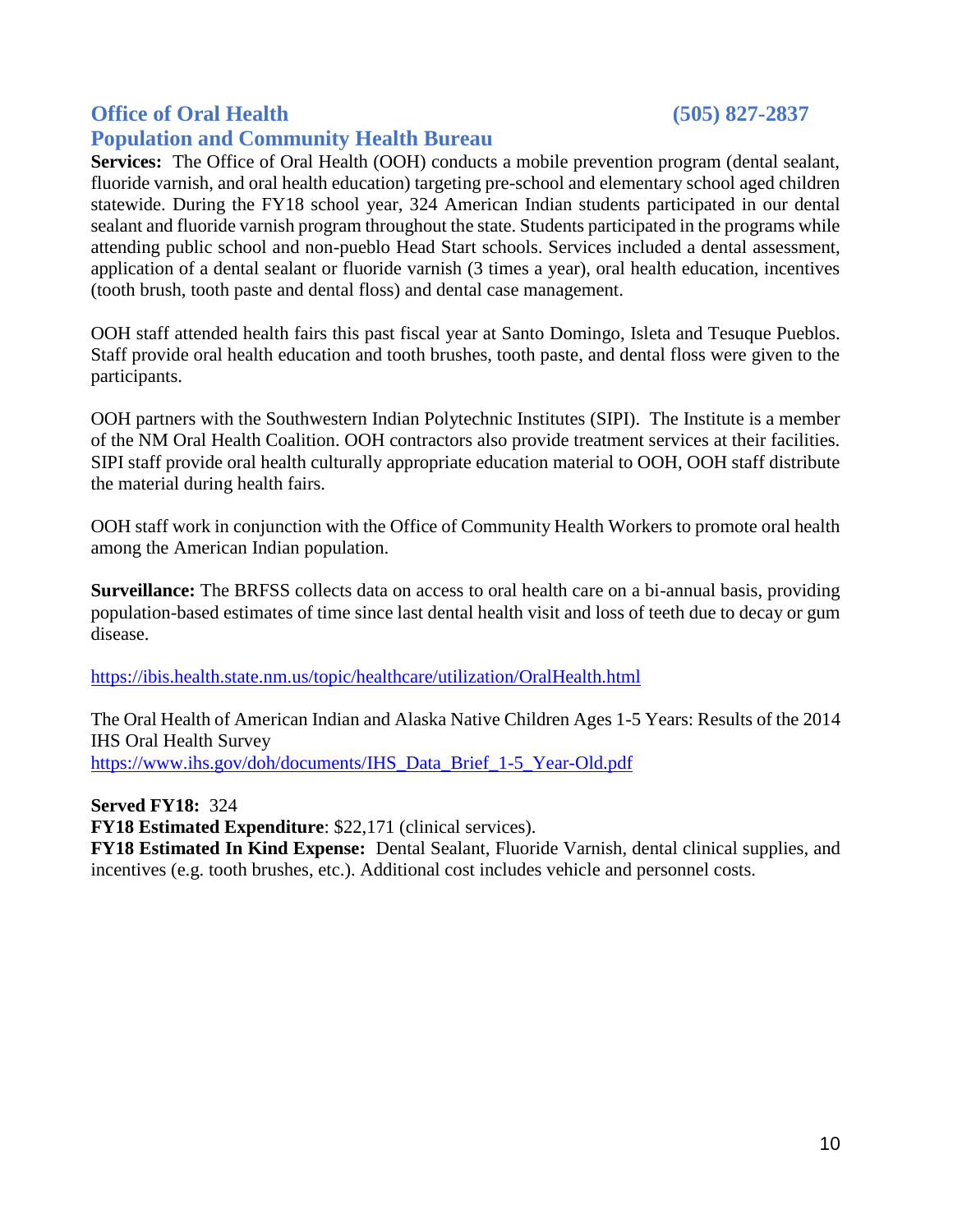## **Cancer**

Public Health Division

### **Breast & Cervical Cancer Early Detection (BCC) Program (505) 841-5860**

**Services**: Provide free breast and cervical cancer screening and related diagnostic follow-up care for American Indian women residing in the state who meet program eligibility criteria. These services are available through Indian Health Service (IHS) clinics and hospitals (Albuquerque Area IHS Service Units and Navajo Area IHS Shiprock Service Unit), Alamo Navajo Health Center, Ramah Navajo Pine Hill Health Center, First Nations Community HealthSource, and at approximately 90 other federally qualified health centers and hospitals throughout the state. Women diagnosed with breast or cervical cancer through the BCC Program may be eligible for Medicaid coverage for treatment of their condition. Also available are public awareness activities, education and technical assistance to tribes interested in increasing community capacity for breast and cervical cancer control. **Surveillance:** The Behavioral Risk Factor Surveillance System (BRFSS) collects data on breast and cervical cancer screening on a biennial basis, providing population-based estimates of mammogram and PAP test screening history. Estimates are available via annual reports and the New Mexico Indicator-Based Information System (NM-IBIS) website.

**Served FY18 (YTD):** 393 American Indian women 21 years of age or older, who live at or below 250 percent of the federal poverty level and are uninsured/underinsured. To date in FY18, no American Indian women have been diagnosed with invasive or in situ breast cancer. In addition, one (1) American Indian woman has been diagnosed with a pre-cancerous cervical condition, and no American Indian women have been diagnosed with invasive cervical cancer so far in FY18.

**FY18 Estimated Expenditure:** \$62,814.73 in federal grant, and state general and tobacco settlement funds.

### **Comprehensive Cancer Program (505) 222-8609**

**Services:** Provide support for culturally tailored cancer prevention, risk reduction, and screening education programs in partnership with the Albuquerque Area Indian Health Board (AAIHB). In June 2018, AAIHB, in partnership with the Comprehensive Cancer Program and other stakeholders, will host an educational training for field health and ancillary staff (Community Health Representatives, health educators, medical assistants, and others) from the 23 Tribes, Nations and Pueblos in New Mexico. Additional FY18 activities included sessions conducted in Indian Health Service and tribal health facilities to educate providers on current cancer screening recommendations.

The Program also provided financial support to facilitate the creation of a culturally tailored section of the *New Mexico Cancer Plan* to guide cancer control and prevention activities within Native American communities. Input from community stakeholders, including the newly engaged New Mexico Cancer Council's Native American Workgroup, is being collected and will be incorporated into the new *Cancer Plan.* In addition, the Program provided administrative support for the Native American Workgroup.

The Comprehensive Cancer Program continues to respond to requests for support of community events from American Indian communities interested in conducting cancer prevention and survivorship activities. The Program provided an inflatable model of a colon, which is an innovative walk-through educational tool, for the Kewa Pueblo Health Corporation Health Fair.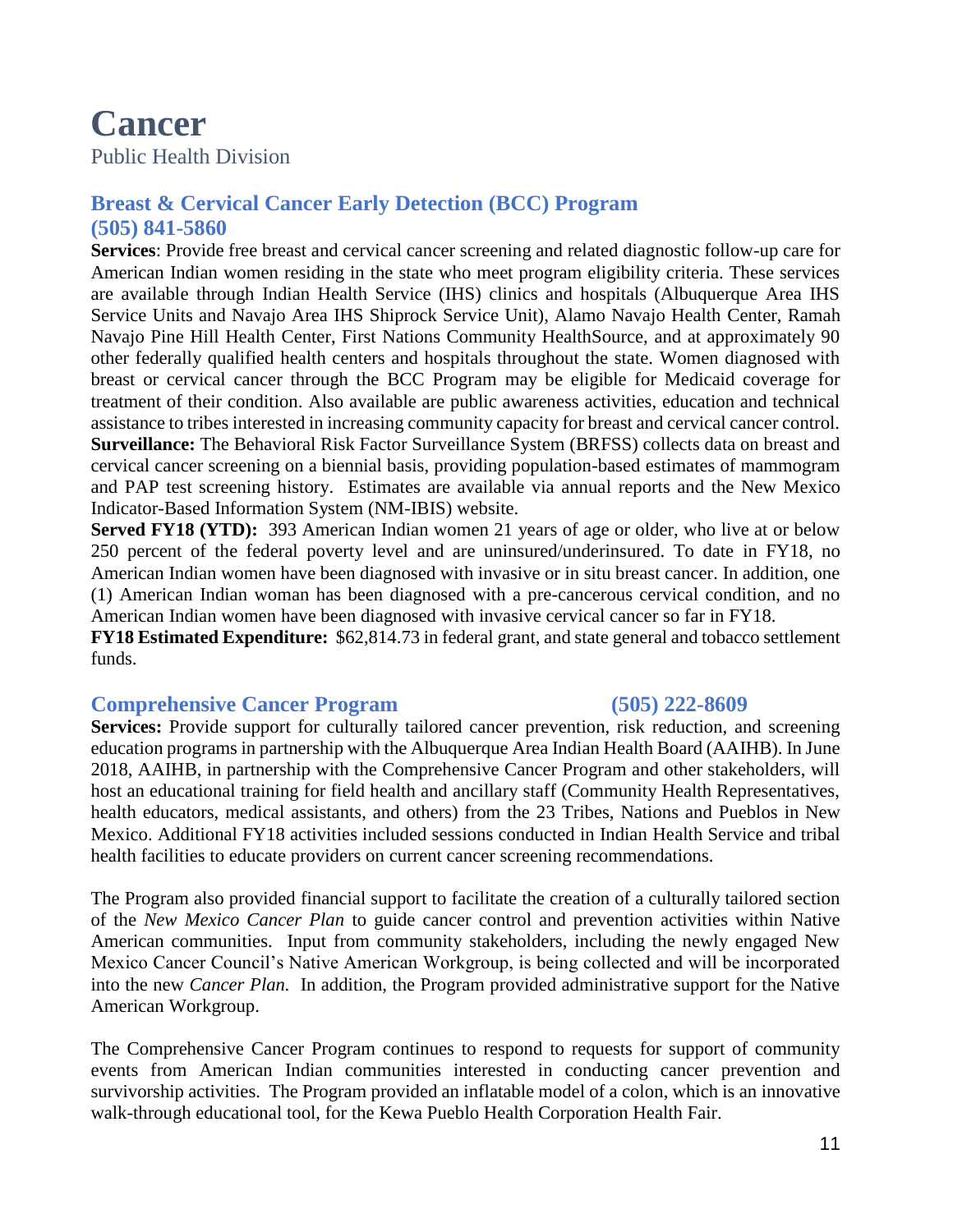**Served FY18:** Approximately 90 healthcare providers and 250 community members received information and/or education in programs supported by the Comprehensive Cancer Program; no community members received direct services though the 2018 meetings of the New Mexico Cancer Council's Native American Workgroup.

**FY18 Estimated Expenditures:** \$29,275.00, as well as approximately \$500 in DOH staff salaries.

## **Diabetes & Chronic Disease Prevention and Management Initiatives**

**Public Health Division** 

### **Native American Partnership for Diabetes Prevention and Control (505) 476-7613**

**Services**: One of the Diabetes Prevention and Control Program's (DPCP) key strategies is to build capacity for evidence-based diabetes prevention and management interventions in New Mexico's Native American communities to reduce diabetes-related health disparities. A DPCP Tribal Outreach Coordinator was hired and assumed this position July 17, 2017. She communicates regularly with Native American Partnership for Diabetes Prevention and Control (NAP) members and provides logistical support to the group's leadership and its outreach and training workgroups. She also links programs, tribes, information and resources via NAP's list serve (31 emails this fiscal year). Longtime NAP members developed a new Strategic Plan (2017-2020) and it includes six strategic focus areas :1) organizing internally; 2) defining roles; 3) enhancing New Mexico Department of Health support; 4) prioritizing community needs; 5) growing membership; and 6) expanding partnerships. A group of tribal diabetes program leaders worked with the DPCP's Tribal Outreach Coordinator to establish a NAP Core Steering Committee whose in-kind duties included leading efforts to develop culturally appropriate diabetes prevention and management activities for New Mexico's Native American communities and supporting the DPCP goals and strategies. The Tribal Outreach Coordinator presented NAP's new strategic plan at the IHS Albuquerque Area Office Health Promotion-Disease Prevention Preventive Health Council October quarterly meeting.

**Served FY18:** Over 140 contacts have been documented this fiscal year for NAP meetings, calls, and activities. Based on needs expressed by NAP members for their programs and communities, the DPCP Tribal Outreach Coordinator collaborated with NAP's Core Committee and Acoma Pueblo Health and Wellness Department for a one-day series of educational sessions entitled, "Weaving Wellness into Native American Communities." Thirty tribal diabetes program managers and health and wellness staff from at least 11 New Mexico Pueblos and Tribes attended in addition to program coordinators from the Navajo Nation Special Diabetes Program for Indians and Albuquerque Area IHS. Topics included, *creating customized nutrition education to promote healthy lifestyles and prevent diabetes* and *how ancestral Native American foods help diabetes educators work with their communities to prevent diabetes*. Group conversations were facilitated by staff from the Albuquerque Area Southwest Tribal Epidemiology Center.

**FY18 Expenditure:** \$5,000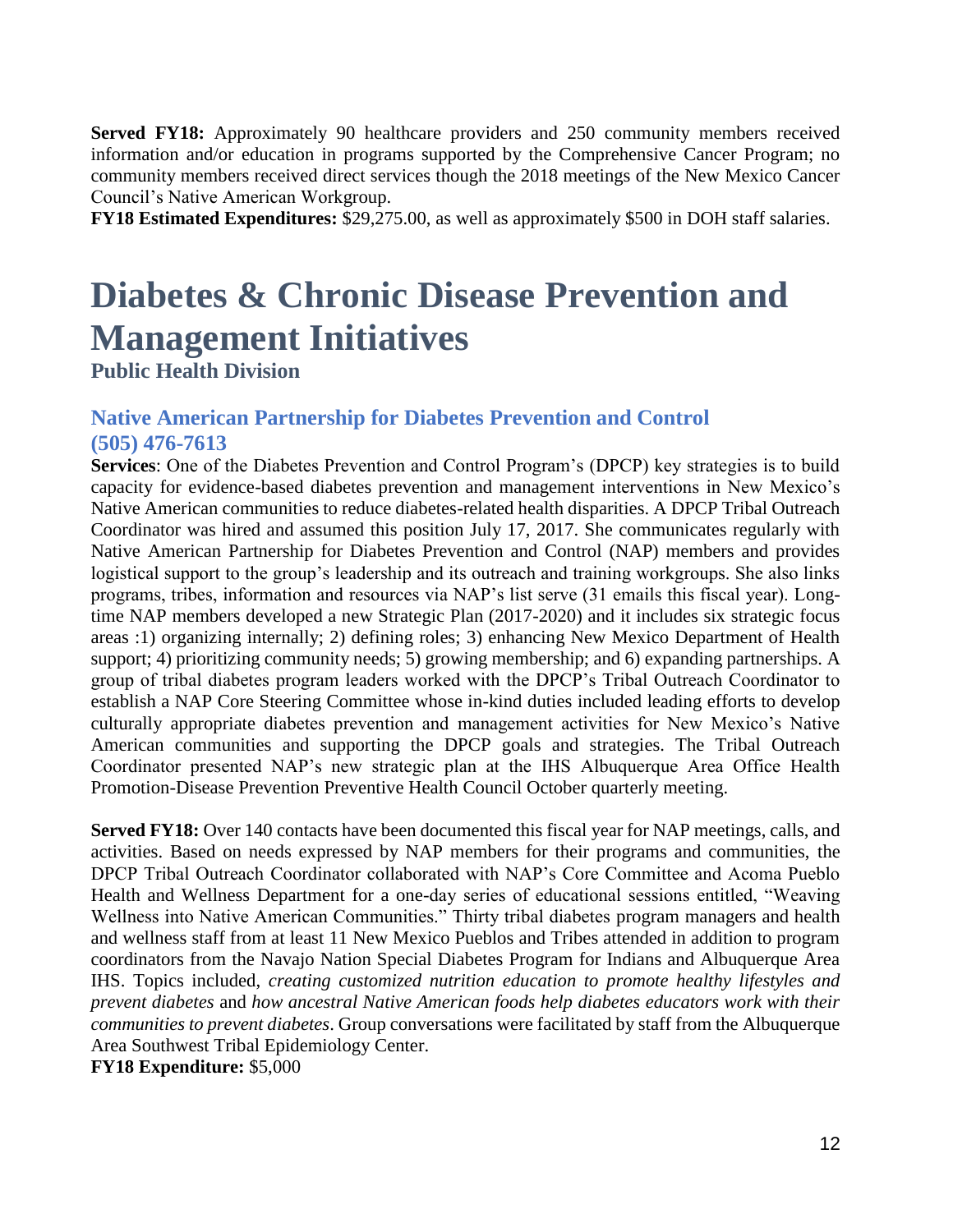### **National Diabetes Prevention Program (505) 476-7613**

**Services:** Build capacity to offer an evidence-based lifestyle intervention for preventing type 2 diabetes to communities. The National Diabetes Prevention Program (National DPP) was developed by the CDC for people who have been diagnosed with prediabetes or are at risk based on the CDC risk test. This intensive lifestyle intervention has been adapted from the original Diabetes Prevention Program National Institutes of Health study. The National DPP focuses on assisting participants with the skills to lose 7% of their starting weight and to accumulate 150 minutes of moderate physical activity each week.

**Served FY18:** DPCP offered one National DPP lifestyle coach training and one refresher course for existing trained lifestyle coaches. Four individuals from Northern Navajo Medical Center participated in these trainings. In addition, six (6) technical assistance conference calls were offered to all trained coaches.

#### **Estimated FY18 Expenditure:** \$2,500

#### **Kitchen Creations Cooking Schools for People with Diabetes (505) 476-7613**

Services: Provide a four-session series of cooking schools for people with diabetes and their families/care givers. Instructors teach appropriate meal planning and address food selection, portion control, techniques of food preparation and new products available to improve the diet of people with diabetes. Recipes are appropriate for New Mexico's populations and cultures.

**Served FY18:** DPCP sponsored a total of twenty-three (23) Kitchen Creations schools, reaching 61 American Indian participants. Five Kitchen Creations school were specifically taught for the Native American communities in New Mexico.

**Estimated FY18 Expenditure:** \$17,690 (average cost per person \$290. This is an estimate of FY18 for American Indian participants of Kitchen Creations Cooking Schools.)

### **Chronic Disease Self-Management Education Programs (505) 476-7613**

**Services:** The Chronic Disease Self-Management Education Programs (CDSMEP) is a group of free self-management programs for adults of all ages, including those with disabilities, who are living with one or more chronic health condition that requires daily self-management. Conditions may include arthritis, chronic pain, asthma, cancer, HIV, diabetes, high blood pressure or heart disease. All workshops are led by two trained leaders, at least one of whom has a chronic health condition and are taught in community settings such as churches, hospitals, senior centers and worksites. Participants meet for 2-1/2 hours once a week for six weeks.

**Served FY18:** A total of 30 American Indians participated in a CDSMEP workshop. **Estimated FY18 Expenditure:** \$ 10,500 (average cost per person \$350)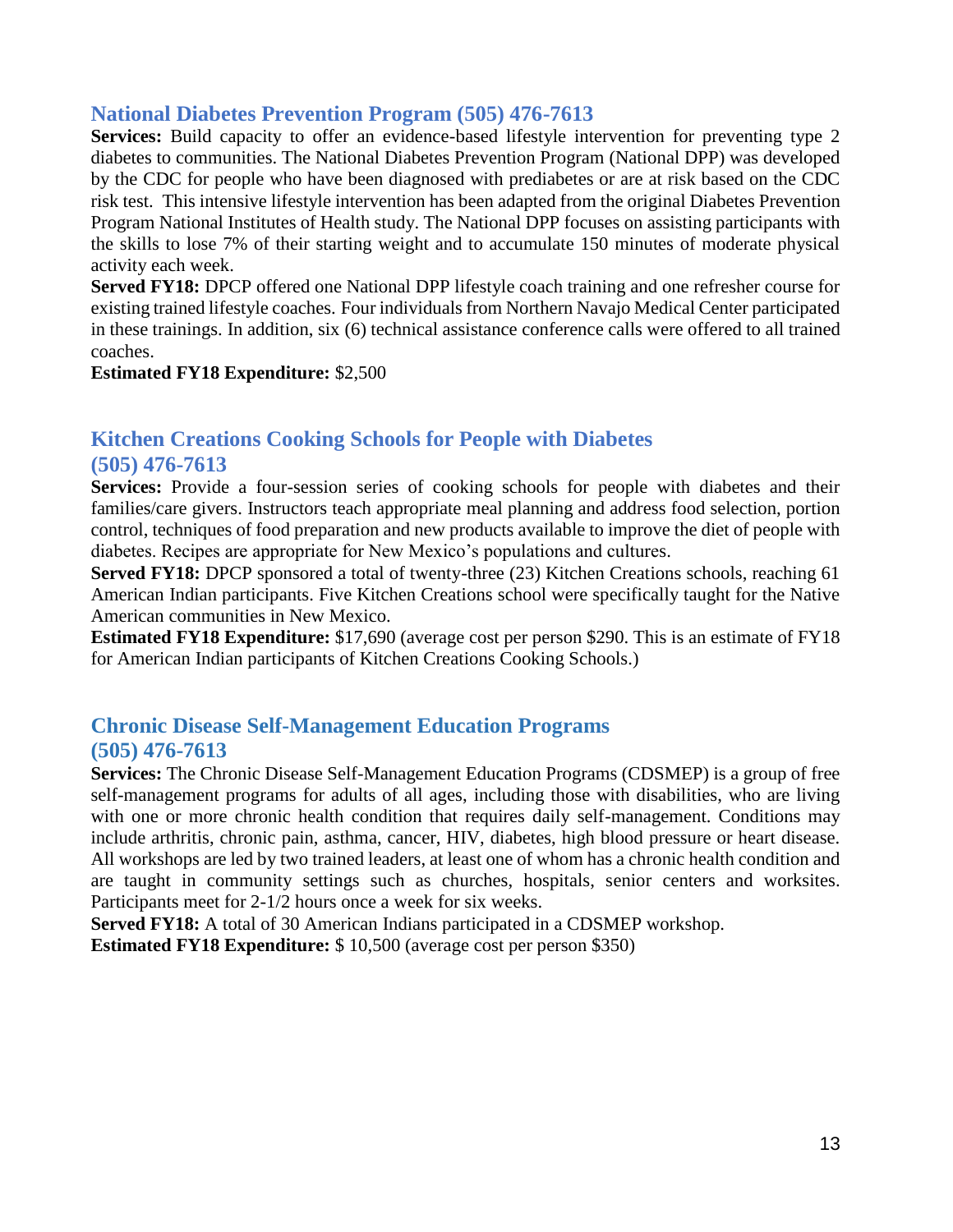#### **Heart Disease and Stroke Prevention (HDSP) Program (505) 476-7614**

#### **American Heart Association's Go Red for Native American Women**

**Services:** The American Heart Association in partnership with the Department of Health's HDSP Program put on the 5<sup>th</sup> annual Go Red for Native American Women Heart Health Summit on Friday, February 2, 2018. The event was well attended with approximately 263 participants coming from all over the state including pueblos, tribes and nations throughout New Mexico, Arizona and Colorado. Go Red was developed to bring attention and research dollars to a neglected area: women's heart health. Heart disease is the #1 killer of women and the symptoms of heart attack in women can be more subtle than in men. Event speakers included Kirsten Concha-Moore, a medical student at the University of Arizona, who grew up in the Taos and Jemez pueblos here in New Mexico. She gave an educational session about women and heart disease. Elfeida Barton led an exercise session for participants called "Stay Strong with Movement." Samantha Smith, RD, presented on nutrition heart health facts for Native American women. Two individuals shared their personal stories of how they've been affected by heart disease. One of the women, Barbara, shared how the conference last year saved her life because a few days after the event she had a heart attack, but knew from the conference what the signs and symptoms were and didn't hesitate to call 911. **Served FY18:** A total of 200 American Indians participated in the Go Red Event. **Estimated FY18 Expenditure:** \$5,000

#### **Million Hearts Workshops**

**Services:** Million Hearts is a national initiative launched in 2012 that successfully aligns national cardiovascular disease prevention efforts around a select set of evidence-based public health and clinical goals and strategies. The Million Hearts 2022 goal is to prevent 1 million heart attacks and strokes by 2022 through optimizing care by using healthcare teams and health information technology; keeping people healthy through promoting healthier levels of sodium consumption increased physical activity and decreased tobacco use; and improving outcomes for priority populations. The NMDOH HDSP Program in partnership with the New Mexico Chronic Disease Prevention Council and Indian Health Service (IHS) provides Million Hearts workshops to IHS service units, wellness centers and during pueblo health events to raise awareness about this initiative, discuss the importance of self-measured blood pressure monitoring, and demonstrate the proper technique to measure blood pressure at the clinic and at home.

**Served FY18:** A total of 350 American Indians participated in a Million Hearts workshop or heart health event.

#### **Estimated FY18 Expenditure:** \$30,000

#### **Native-Controlling Hypertension and Risk through Technology (Native-CHART)**

**Services:** Native-CHART is a five-year grant funded by the National Institute for Minority Health and Health Disparities whose purpose is to acquire and disseminate knowledge about blood pressure control in an effort to prevent hypertension, cardiovascular disease, stroke and related risk factors among American Indians. Local participation is being co-led by the UNM Center for Native American Health (CNAH) and the UNM Department of Psychology and referred to as the N-CHART Southwest Satellite Center. The HDSP Program participated in and facilitated orientation meetings in September and December 2017 to identify gaps in knowledge about, or services for, prevention, diagnosis, and treatment of hypertension, cardiovascular disease, and diabetes as these contribute to the risk of heart attack and stroke among American Indians. HDSP also assisted in identifying topics in the planning and delivery of the Southwest Satellite Center's first annual symposium which was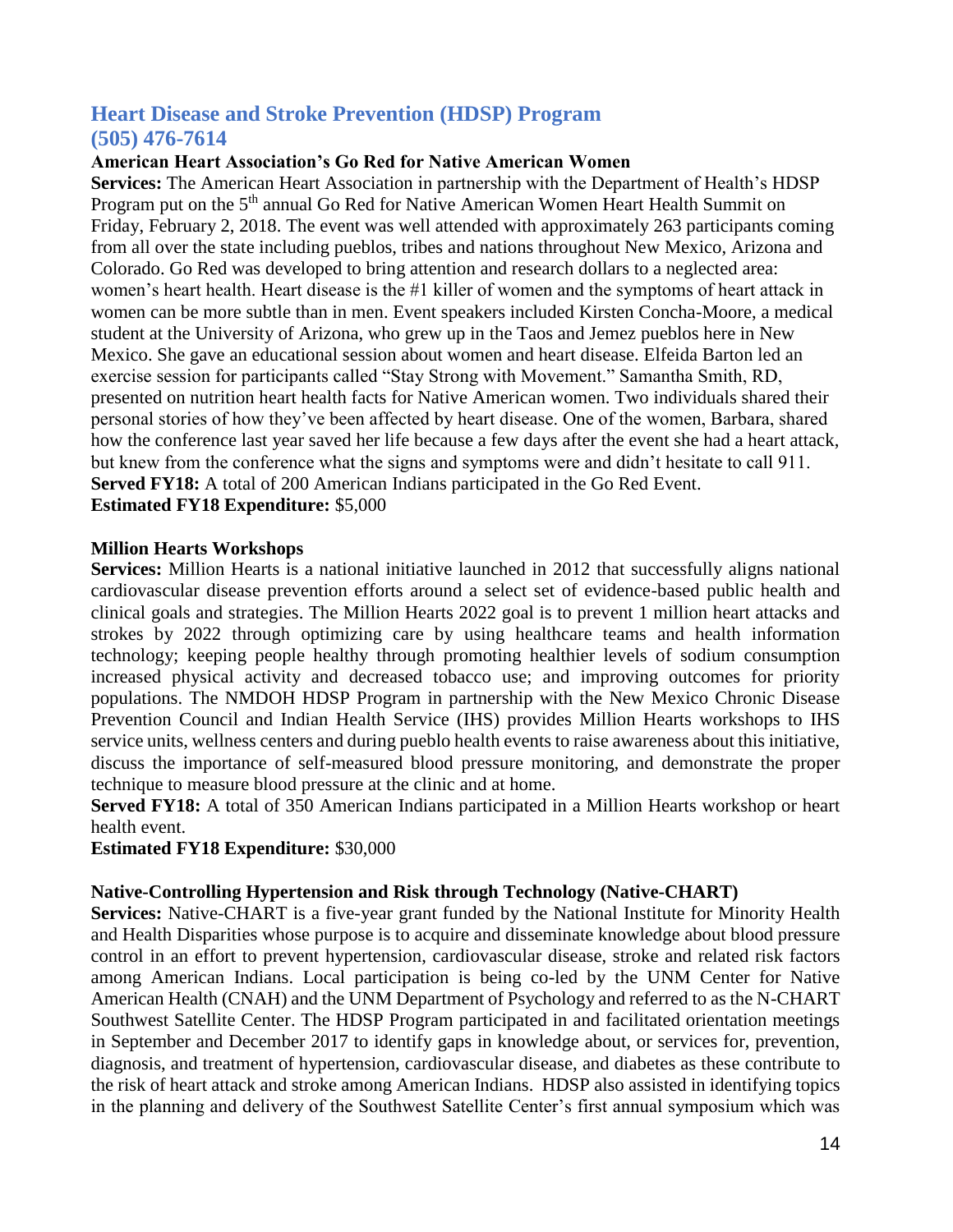held April 14, 2018 with tribal and community stakeholders. **Served FY18:** A total of 75 American Indians participated in the Native-CHART symposiums. **Estimated FY18 Expenditure:** \$0

### **Obesity, Nutrition and Physical Activity Program Healthy Kids Healthy Communities (505) 476-7616**

**Services and Interventions:** Healthy eating and physical activity are the two main lifestyle behaviors that can help prevent obesity and reduce the burden of chronic disease. ONAPA's Healthy Kids Healthy Communities (HKHC) program works closely with five tribal communities (Pueblos of San Ildefonso, Zuni, and Ohkay Owingeh) to implement sustainable policy, systems, and environmental changes that support healthy eating and physical activity behaviors in a multi-sector community coalition-driven approach. Key strategies include:

- **Schools/Childcare**: Establishing and implementing wellness policies to include specific language around healthy eating, physical activity, and staff wellness; establishing edible gardens and providing gardening lessons; conducting fruit and vegetable tastings; implementing walk and roll to school programs and in-school walking clubs; establishing safe and active schoolyards that are open for community use; increasing elementary students' participation in the Healthy Kids 5.2.1.O Challenge (eat at least 5 fruits and vegetables a day, trim screen time to 2 hours or less a day, get at least 1 hour of physical activity a day, and drink lots of  $H_2O$  every day for 21 consecutive days); working with preschools and Head Start programs to implement the four-week Healthy Kids Healthy Preschool Challenge to increase physical activity to 120 minutes per day and limit screen time to less than 30 minutes per week, and motivating parents/families with preschool-age children that participate in the five-week Family 5.2.1.O Challenge that motivates and encourages families to adopt healthy lifestyle behaviors at home.
- **Food System**: Increasing access to a healthy and affordable food supply by establishing farmers' markets, community gardens, and increasing selection of healthy food options at local grocery stores or establishing mobile grocery stores.
- **Built Environment**: Creating safe and active outdoor space and increasing the number of safe walking and biking routes that connect neighborhoods to schools and other every day destinations.

**Surveillance:** ONAPA established the NM childhood obesity surveillance system in 2010. Annual reports have been released each year since 2010 and include statewide obesity prevalence rates for American Indian children who attend public elementary schools selected for statewide surveillance. Rates of childhood obesity and overweight remain high in New Mexico; more than one-in-three (34.2 percent) third graders is either overweight or obese. In 2017, obesity among American Indian third grade students was 37.8 percent and 22.8 percent among kindergarten students. American Indian students continue to have the highest obesity prevalence rates among all racial and ethnic groups (55.6 percent of American Indian third graders are either overweight or obese). The BRFSS collects data on height and weight, providing population-based estimates of body mass index, overweight, and obesity for the adult population. Estimates are available via annual reports and NM-IBIS. **Served FY18:** 10,578 tribal members across three communities**.** 

**FY18 Expenditures**: Total FY17 budget: \$170,000. The three communities also leveraged a large amount of additional funding and resources to support HKHC implementation efforts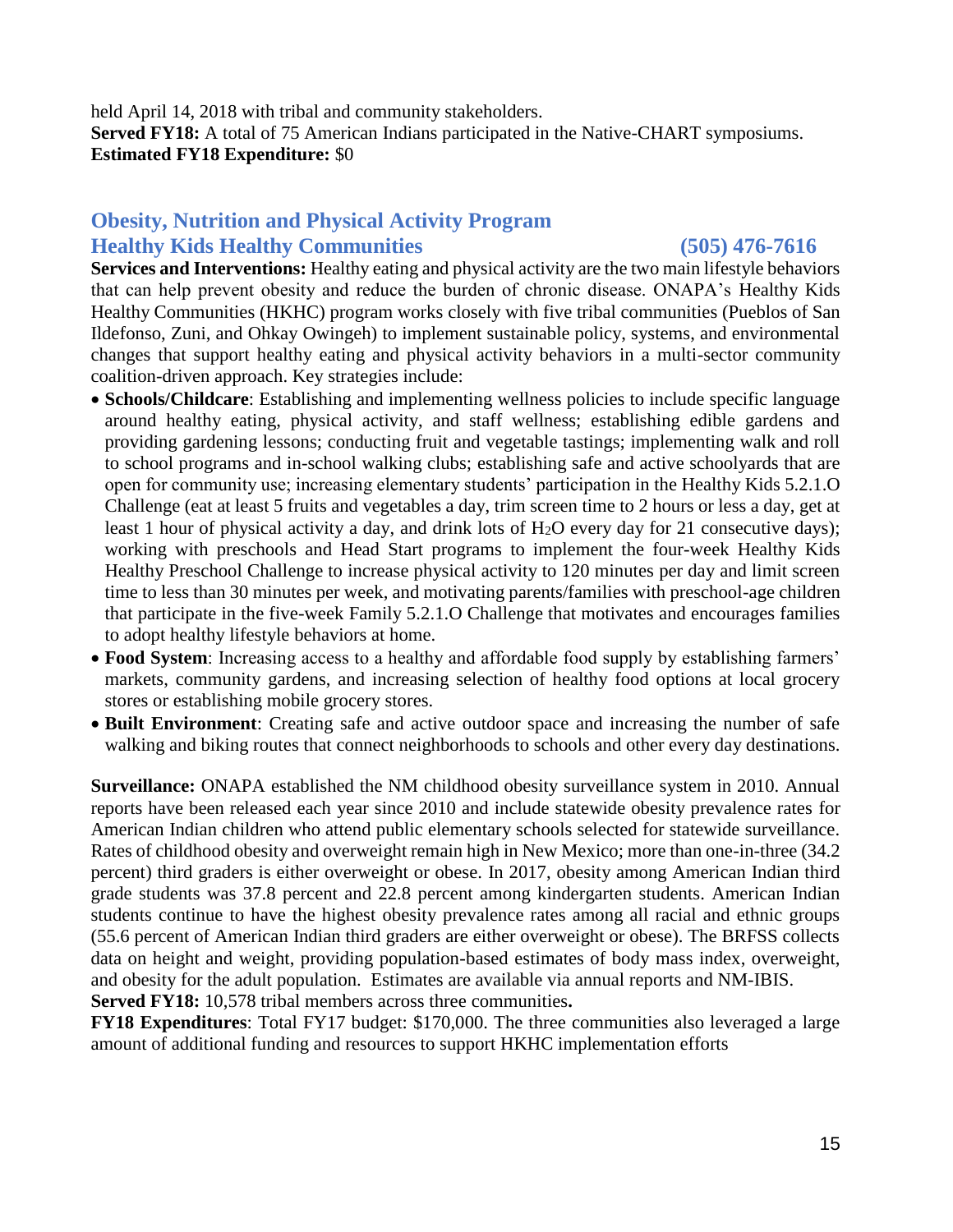## **Immunizations**

**Public Health Division** 

### **Immunization Advocacy (505) 827-0219**

**Services:** Provided immunization education and collaboration at a total of seven (7) outreach locations which serve both pediatric and adult populations, in addition to the annual Got Shots campaign, to address and identify strategies to improve immunization rates. Ongoing engagement in the Influenza and Pneumococcal Reduction initiative which included multiple site visits and meetings with pueblos and IHS/Tribal Health Service Units and clinics. Initiation of the development of the Community Health Worker (CHR) curricula to aid the CHRs in training and educating communities on immunizations, including identifying and implementation of best practices. Held a webinar to address immunization challenges and successes among American Indian/Alaska Native people. Provided to IHS facilities adult vaccinations for uninsured and underinsured adults.

**Served FY18:** All American Indian children ages birth through 18 years in New Mexico, and uninsured and underinsured adults at select IHS facilities.

**FY18 Estimated Expenditures:** \$8,748.00 Personnel and administrative costs only.

### **Vaccines for Children (505) 827-2898**

**Services:** Provide free childhood vaccinations to all American Indian children wherever they choose to receive health services including all IHS clinics, First Nations Community HealthSource, other public health clinics and private providers.

**Served FY18:** Approximately 81,186 American Indian children ages birth through 18 years. **FY18 Estimated Expenditures:** Approximately \$2,968,972.02.

### **Family Planning Services Public Health Division**

Services: Provide comprehensive family planning services, including clinical reproductive health services, community education and outreach. Provide technical assistance and funding for the Teen Outreach Program (TOP®), a positive youth development program for preventing teen pregnancy and increasing school success, at Laguna-Acoma Junior/Senior High School, an Aztec High School dormitory, and Navajo Preparatory School.

**Served FY18:** Clinical services for 345 females and 87 males (American Indian or Alaska Native); and educational programming for 69 teens.

**FY18 Estimated Expenditures:** \$386,885.30

Clinical services for 345 females and 87 males (American Indian or Alaska Native) - from FPAR Educational programming for 69 teens - from Wyman Connect Educational Contracts: Capacity Builders, Inc. - \$80,000.00 Navajo Prep- \$51,150.00 UNM Department of Peds- \$107,926.50

Clinical Services: \$147,808.80 cost per client: \$342.15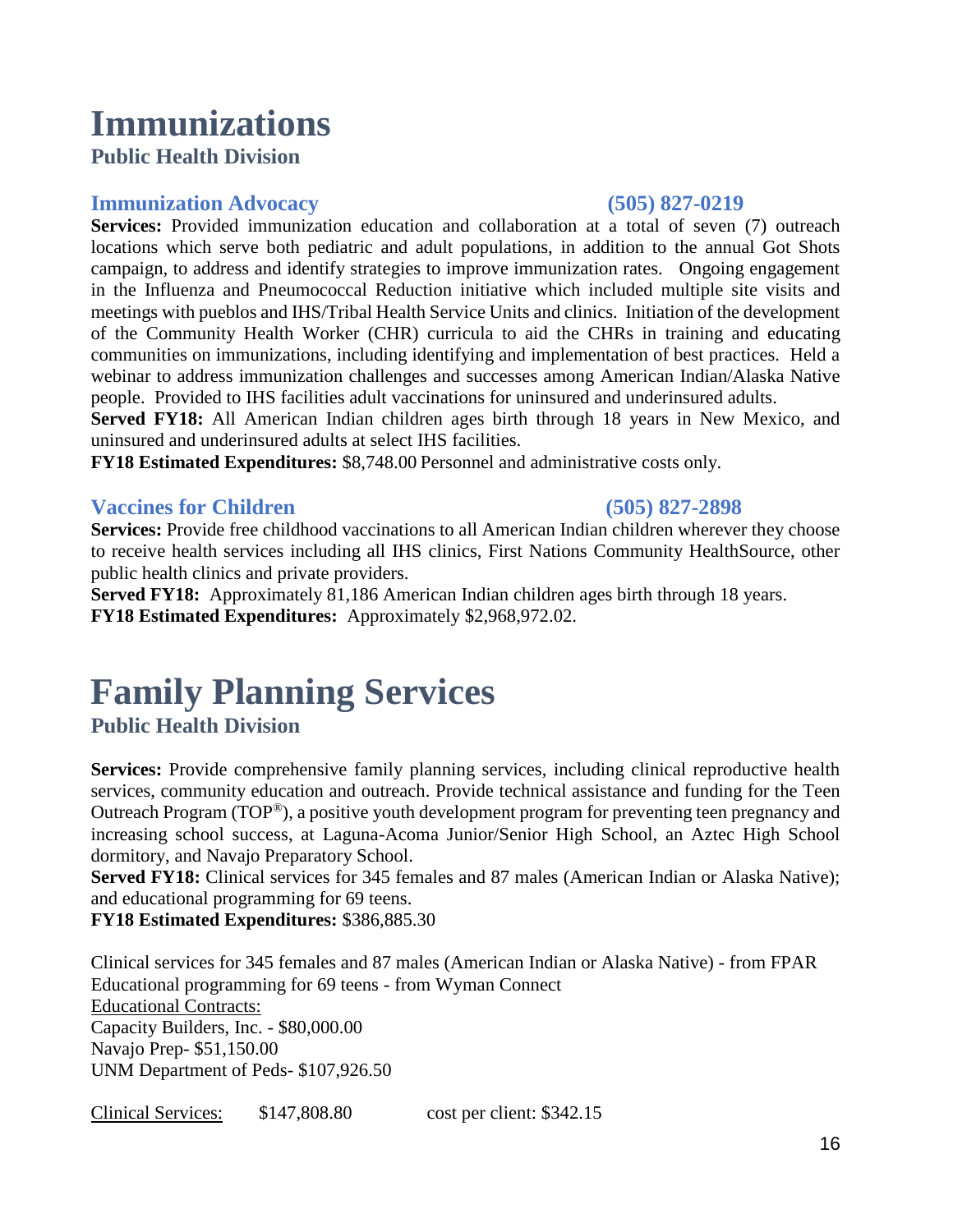## **Infectious Diseases**

### **Public Health Division and Epidemiology and Response Division (ERD)**

### **Infectious Disease Epidemiology Bureau (505) 827-0006**

Epidemiology and Response Division (ERD)

**Services:** New Mexico Department of Health (NMDOH) Infectious Disease Epidemiology Bureau (IDEB) epidemiologists work with tribal partners daily to investigate reportable infectious diseases that occur among tribal members. Investigations conducted by tribal public health nurses of isolated infectious disease cases and outbreaks are coordinated with IDEB staff and, IDEB provides subject matter expertise and consultation during these events. IDEB also conducts active surveillance for a variety of conditions through the Emerging Infections Program (EIP) that includes tribal members statewide.

**Surveillance:** IDEB conducts surveillance among tribal members statewide for all reportable infectious diseases to include active surveillance for pathogens included as part of EIP Active Bacterial Core surveillance (ABCs), FoodNet surveillance, Flu-SurvNet surveillance.

**Served FY18:** All tribes in New Mexico.

**FY18 Estimated Expenditures:** Personnel and administrative costs only.

#### **HIV Services Program (505) 476-3628**

**Services**: Provides a comprehensive continuum of HIV support, care and medical services to persons living with HIV through contracts with multi-service HIV Service Provider (HSP) agencies in each region of New Mexico. First Nations Community HealthSource (FNCH) is a funded HSP that specifically targets American Indians in both the Albuquerque metropolitan area and the northwestern part of the state. FNCH provides services from offices in Albuquerque, Farmington and Gallup to serve persons from a variety of parts of the state, including the Navajo Nation. The HIV Services Program also funds dental services using state funds and First Nations is also a dental services provider.

**Served FY18:** Unable to determine unduplicated count.

**FY18 estimated expenditures**: \$150,000 for HSP contract, \$9,000 for dental contract with First Nations Community HealthSource, and other expenditures for clients served across the HSP network.

### **Healthcare-Associated Infections Program (505) 476-3520**

### Epidemiology and Response Division (ERD)

**Services:** Continued collaboration including provision of subject matter expertise and written guidelines or tools with Indian Health Service (IHS) facilities as a part of the NMDOH Infectious Disease Epidemiology Bureau's (IDEB) Core Surveillance and on-call response activities which includes response to routine and emergent notifiable conditions and healthcare-associated outbreaks on tribal lands. IHS facilities are invited to participate in the NMDOH HAI program National Healthcare Safety Network (NHSN) quarterly best practice calls and voluntary reporting of healthcare personnel influenza vaccination rates, adult and pediatric intensive care unit (ICU) central line-associated bloodstream infections (CLABSIs), non-ICU CLABSIs and/or *Clostridium difficile* infections (CDI) and the antimicrobial stewardship teleECHO clinic. **Served FY18:** All tribes in New Mexico.

**FY18 Estimated Expenditures:** Personnel and administrative costs only.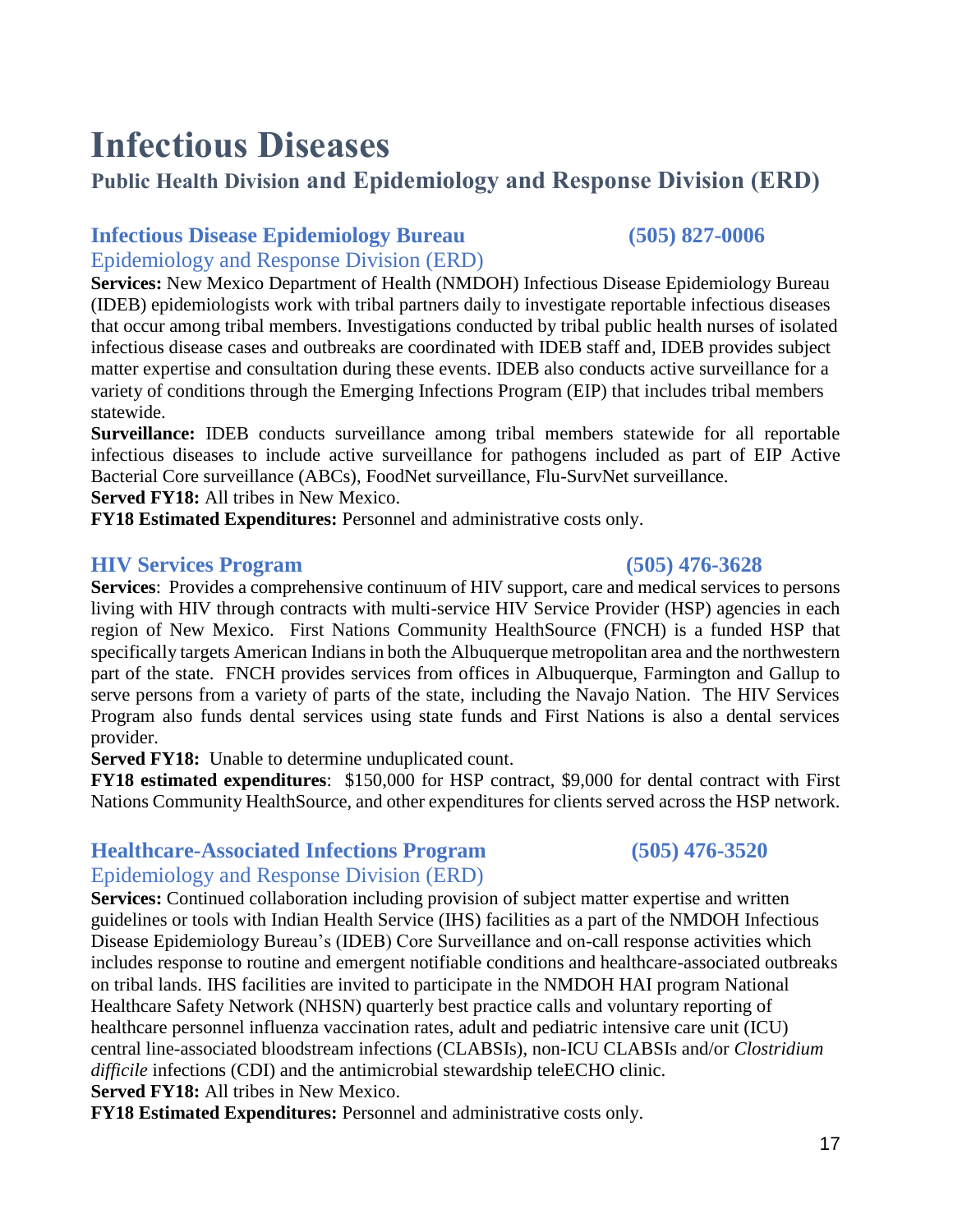**Services:** Provide technical support and guidance in the provision of care for American Indians with active tuberculosis disease or tuberculosis infection (TBI), contact investigations, and professional training to service providers.

**Served FY18:** Services available for all tribes within New Mexico.

**FY18 Estimated Expenditures:** Personnel and administrative costs only.

#### **HIV Prevention Program (505)476-3624**

#### **Services:**

- 1. Provides culturally specific and tailored HIV prevention interventions to American Indians at risk of HIV including gay/bisexual men and transgender persons. Services are delivered via contracts with First Nations Community HealthSource (FNCH) from their offices in Albuquerque and Gallup. These providers have adapted evidence-based models to create innovative and effective local programs that are tailored to specific populations. For example, the Nizhoni SISTA intervention is for Navajo and other American Indian transgender women.
- 2. Delivers culturally competent HIV testing services in the Northwest Region and Albuquerque metropolitan area to expand access via contracts with community-based organizations.
- 3. Referrals and information about all statewide services for HIV, STD, Hepatitis and Harm Reduction can be found on the searchable website: [www.nmhivguide.org.](http://www.nmhivguide.org/)

**Served FY18:** Unable to determine unduplicated count.

**FY18 Estimated Expenditures:** Over \$117,900 for contractor to deliver culturally specific prevention programs and HIV testing.

#### **Infectious Disease Prevention Team** – **NW Region (505) 722-4391**

**Services:** Provide sexually transmitted disease (STD), HIV, adult viral hepatitis and harm reduction services to at-risk persons in the Northwest Region, with an emphasis on American Indians living on or near the Navajo Nation. Services include STD, HIV, hepatitis B and hepatitis C screening and testing; hepatitis A and B vaccines; HIV, STD, hepatitis and harm reduction prevention education; STD treatment, partner services, disease investigation and referrals; syringe exchange and overdose prevention services; and other disease investigation and follow-up services.

**Served FY18:** Unable to determine unduplicated count.

**FY18 Estimated Expenditures:** Personnel and administrative costs only.

#### **Tuberculosis Program (505) 827-2473**

18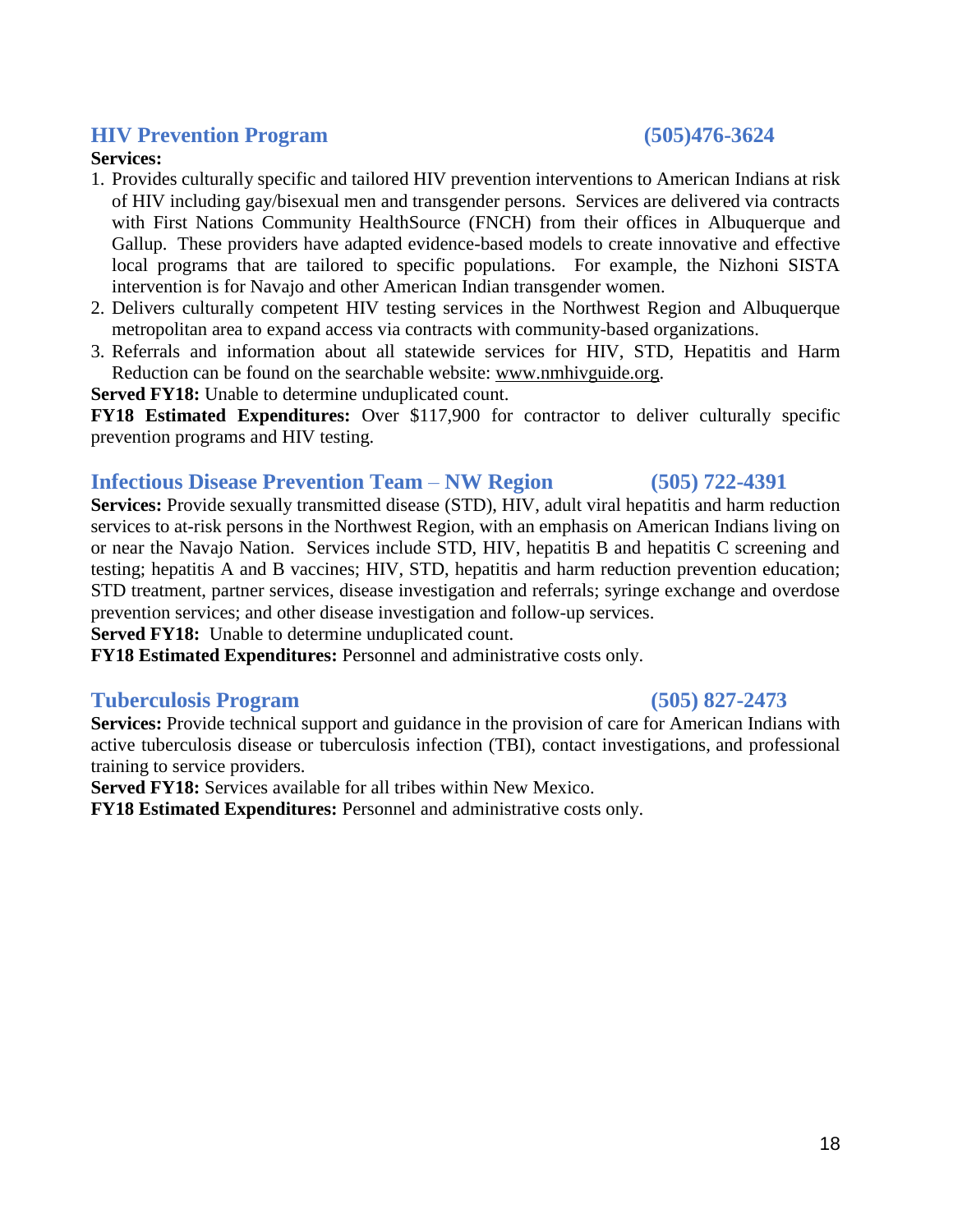## **Nutrition Services**

### **Public Health Division**

### **Women, Infants and Children Program (505) 476-8800**

**Services**: To safeguard the health of nutritionally at-risk, low-income, pregnant, postpartum and breastfeeding women, infants, children, and seniors, by providing nutritious foods to supplement their diets, provide healthy eating information, health counseling, breastfeeding support, cooking classes, and referrals to health care providers and social services. In New Mexico, WIC Programs are also available through Indian Tribal Organizations.

Native American families can choose services from either agencies, but not both.

#### **FFY 18 Services**:

Caseload – • Monthly average 46,239

#### **FFY18 Estimated Expenditures:**

Federal Fund (Admin): \$13,883,000 Federal Fund (food): \$ 23,964,318 **Total: \$37,852,318 Federal Funds** 

**State** General Fund: 268,3000

#### **Farmers' Market Nutrition Program (FMNP) (505) 476-8816**

**Services:** Provides USDA funding in the form of a \$30 book of checks (\$30.00 maximum per household) for income-eligible WIC participants to spend on fresh fruit and vegetables at authorized Farmers' Markets throughout the state of New Mexico during the summer growing season. **FY18 served**: 8,400 WIC clients spent \$135,000 at Farmers' Markets in New Mexico.

### **Senior Farmers' Market Nutrition (SFMNP) (FMNEP) Program and Farmers' Market Nutrition**

#### **Enhancement Program (505) 476-8816**

**Services**: Provide USDA funding from NM Department of Agriculture, in the form of a \$25.00 book of checks (up to \$50.00 per household) for income eligible adults 60 and older to spend on fresh fruit and vegetables at authorized Farmers' Markets throughout the state of New Mexico, during the summer growing season.

**FY18 served:** 16,973 seniors spent \$329,180 at authorized New Mexico's Farmers' Markets.

**Participating Tribal, Pueblo, and Nation, Farmers' Markets:** San Felipe Pueblo, Jemez Pueblo, Santo Domingo Pueblo, Taos Pueblo, Pojoaque Pueblo, Zia Pueblo and the Hasbidito Mobile Farmers' Market serving: Ojo Encino, Nageezi and Torreon Chapters of the Navajo Nation, & Five Sandoval Indian Pueblos.

#### 19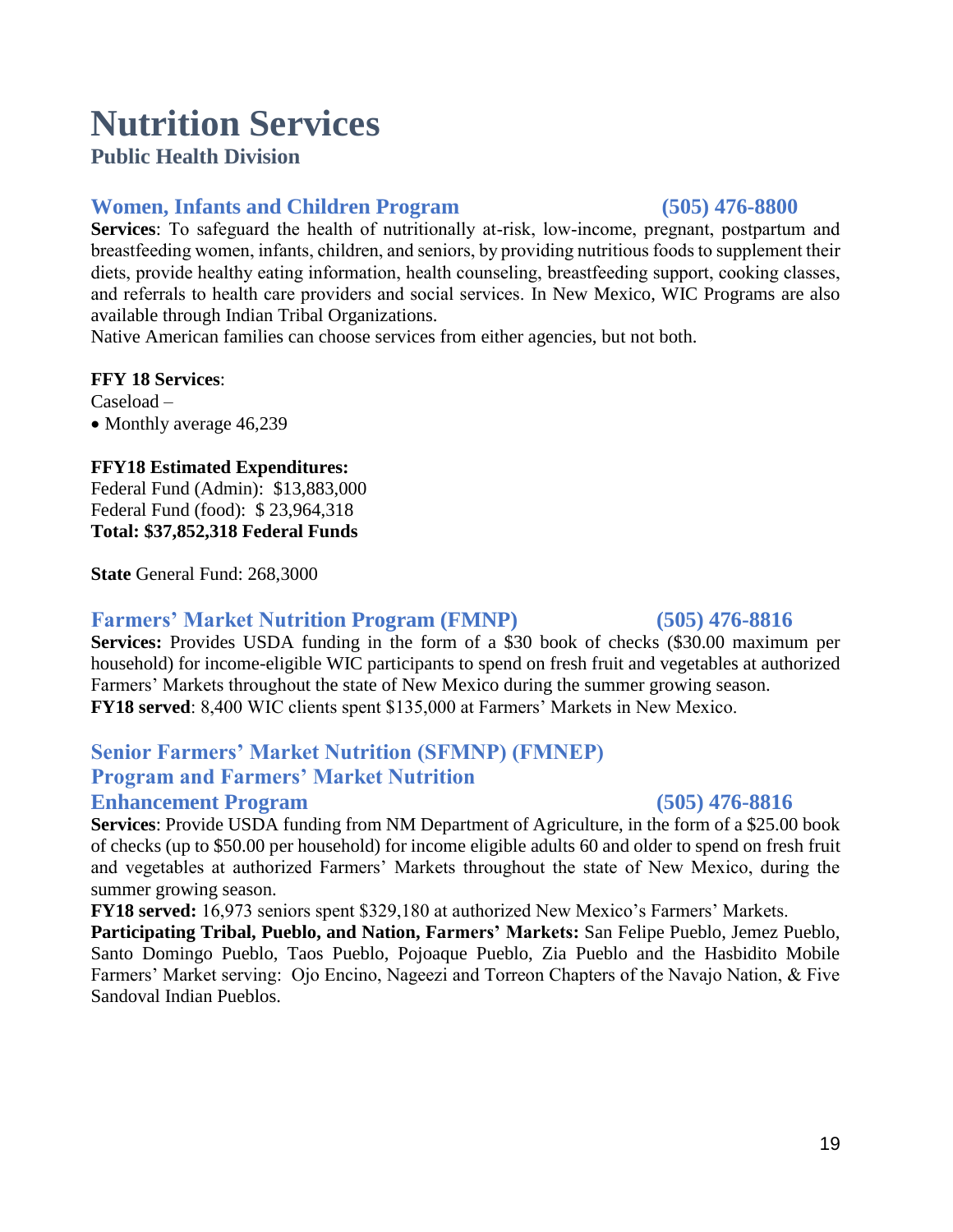### **Pregnancy Support Public Health Division**

### **Families FIRST (877) 842-4152**

**Services:** Provides case management services to Medicaid-eligible pregnant women and children 0- 3 years. Among the services provided is assistance with the application process for Medicaid eligibility, screening for possible lead exposure, providing developmental screening, and providing education and educational materials related to pregnancy, and child development and safety. Services are provided in the home, in the local public health office and in other community settings. **Served FY18:** Services provided to approximately 55 American Indian families statewide. **FY18: Estimated Expenditures:** \$27,500.

## **School-Based Health Centers**

**Public Health Division** 

### **School-Based Health Centers (505) 222-8682**

Services: Provide integrated primary and behavior health care to school-aged children. Four sites specifically providing oral health services. All SBHCs serving American Indian youth are encouraged to address important cultural and traditional beliefs in their services. **NOTE: All contracts require the contractor to ensure diversity of programs and structure, and programs offered meet the federal cultural and linguistic access standards to serve the target population.**

School Based Health Centers (SBHC) receiving funding from the Office of School and Adolescent health are required to deliver a minimum of eight (8) hours of primary care and eight (8) hours of behavioral health care each week during the school year. Oral health services are optional and are delivered if providers are available. Some sites have been able to add additional hours through other funding sources or through Medicaid reimbursement. All SBHCs are required to screen all students using a health questionnaire designed specifically for adolescents. The screen includes risk assessment for depression, anxiety and suicide. All SBHCs serve students regardless of their ability to pay.

**Served FY18: There were Sixteen (16)** sites that served a high number (some 100 percent) of American Indian youth:Ruidoso High School, Bernalillo High School, Highland High School, Wilson Middle School, Van Buren Middle School, Native American Charter Academy, Taos High School, Taos Middle School, Mescalero Apache School, Española High School, Carlos Vigil Middle School, Quemado School District, Cobre Schools, Cuba Middle School, Pojoaque High School, and Gallup High School.

**FY18 Estimated Expenditure:** \$950,000 (for sixteen sites listed above)

NMDOH, Office of School and Adolescent Health (OSAH) actively promotes the following crisis lines to all schools and school based health centers: Agora, located at University of New Mexico (UNM) campus in Albuquerque; NM Crisis and Access Line (NMCAL); and the National Suicide Lifeline. Agora and the National Suicide Lifeline have added an on-line CHAT to their existing call capabilities. This CHAT feature has proven to be a very popular communication venue for teens. Calls are answered by trained professionals and volunteers with supervision and backup by a licensed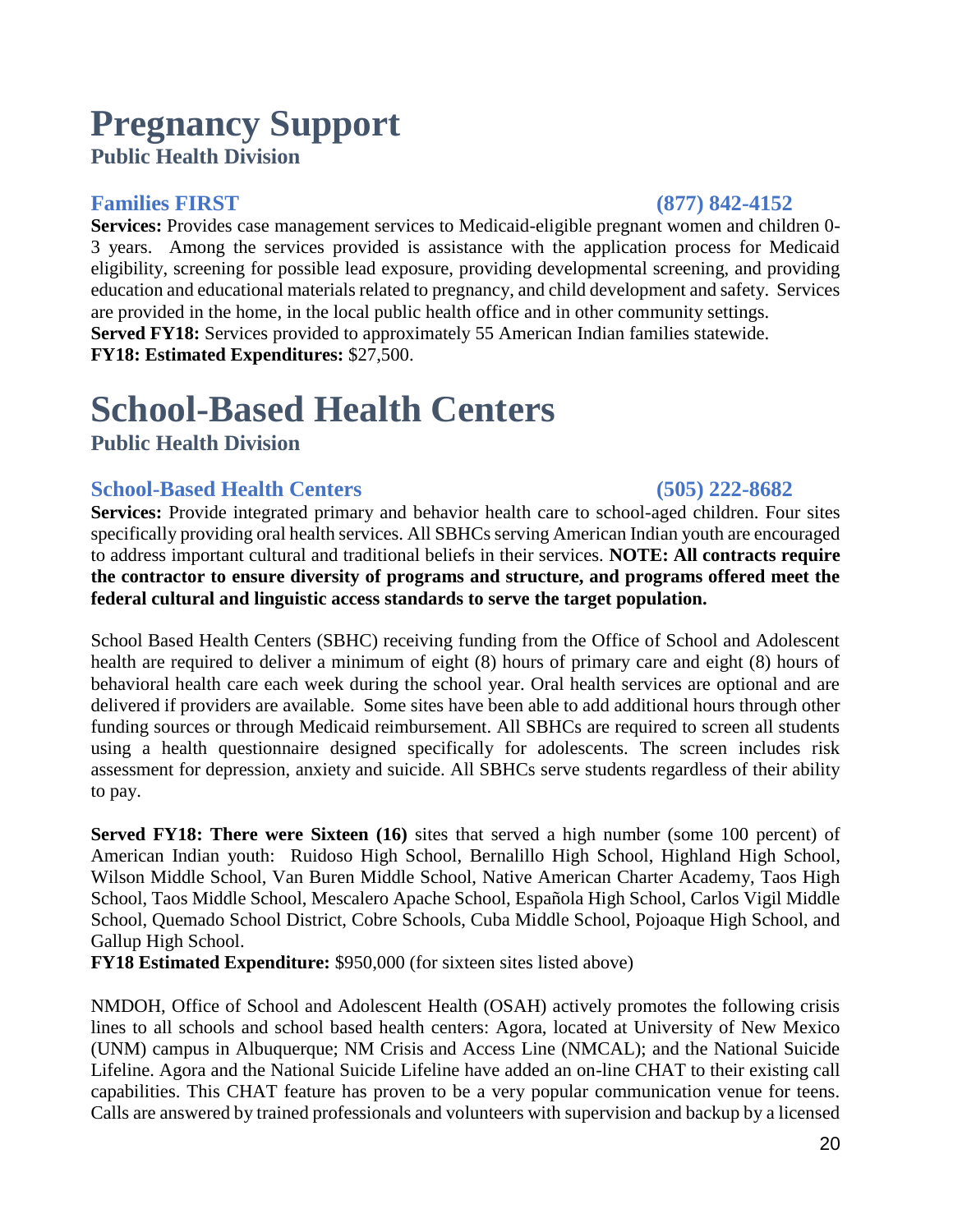behavioral health provider.

## **Screening Programs**

**Public Health Division**

#### **Newborn Genetic Screening Program (505) 476-8868 Children's Medical Services**

**Services:** New Mexico requires that all newborns receive screening for certain genetic, metabolic, hemoglobin and endocrine disorders. The New Mexico Newborn Screening Program oversees the bloodspot screening for 27 disorders performed in birthing hospitals. Newborns are also required to be screened for congenital heart defects prior to discharge as well. The program has a nurse consultant who assists with follow-up and access to critical medical care and treatment for newborns identified with a congenital condition.

**Served FY18:** All newborns are screened for genetic conditions prior to discharge from the hospital. This includes 3,000 American Indian children born in IHS Hospitals and those born in private or public hospitals.

### **FY18 Estimated Expenditures:** \$342,000

#### **Newborn Hearing Screening Program (505) 476-8868 Children's Medical Services**

**Services:** The Newborn Hearing program assures that all newborns receive a hearing screen prior to discharge from the hospital for early detection of congenital hearing loss. The program provides follow-up services to assist families in accessing needed medical care and early intervention when their infants require follow-up on their newborn's hearing screening.

**Served FY18:** Approximately 200 American Indian children required follow-up services. **FY18: Estimated Expenditures:** \$48,730

## **Children's Medical Services**

### **Public Health Division**

### **Children's Medical Services (NMCMS) (505) 476-8868**

**Services:** CMS provides safety net health care services and care coordination to Native American children with special health care needs to assist families in accessing health care in their communities. CMS social workers coordinate multidisciplinary pediatric specialty clinics with the University of New Mexico Health Services Center serving the Native American population in Southeast, Northwest, Central and North Central areas of New Mexico. The clinics help families access specialty medical care for their children with chronic medical conditions and disabilities. Specialty care includes: Cleft Lip and Palate, Genetics, Metabolic, Nephrology, Cardiology, Dysmorphology, Endocrinology, Neurology, Pulmonary and Gastroenterology.

**Served FY18:** 400 American Indian youth and children with special health care needs statewide. **FY18 Estimated Expenditures:** \$75,000. Estimated In Kind Contributions related to NMCMS care coordination for these three (3) programs listed above would be \$1,074,000**.**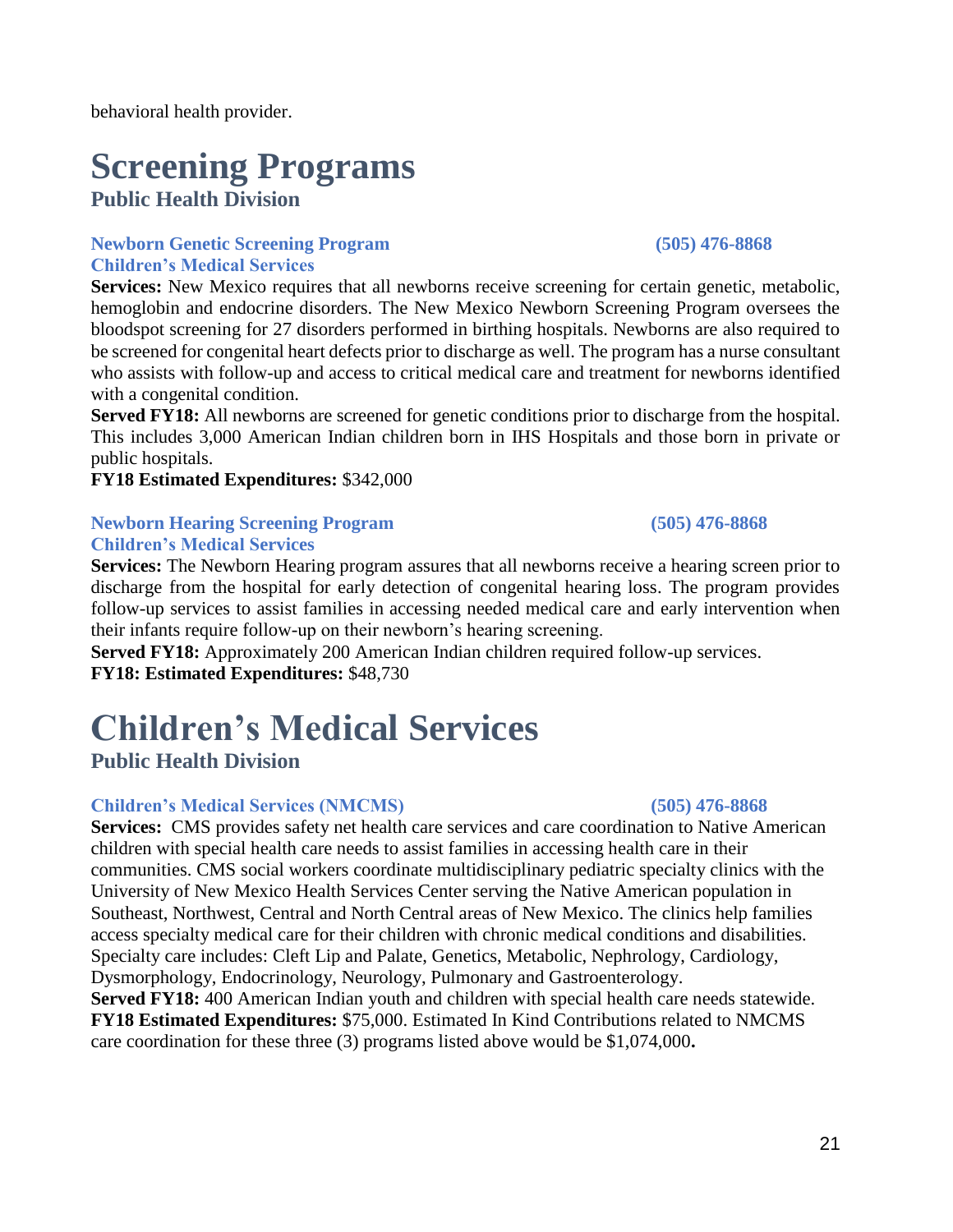## **Maternal and Child Health**

### **Public Health Division**

### **Maternal Child Health Epidemiology (505) 476-8895**

**Services:** The Maternal Child Health Epidemiology Program (MCHEP) within the Family Health Bureau, Public Health Division, regularly collaborates with the Albuquerque Area Southwest Tribal Epidemiology Center (AASTEC), Navajo Nation Epidemiology Center (NEC), tribal WIC programs and community organizations such as Tewa Women United for PRAMS surveillance operations and Title V MCH Block Grant monitoring. In addition, these partners work actively on health equity initiatives to improve reproductive health indicators and reporting in NM. For example, we developed new metrics and adopted validated survey questions on health discrimination to learn more about unequal treatment in perinatal healthcare, and the impact of these experiences on maternal and infant health outcomes. The Pregnancy Risk Assessment Monitoring System (PRAMS) steering committee has statewide representation from stakeholders, including American Indian/Alaska Native (AI/AN) populations. The Navajo Nation Maternal Child Health/ PRAMS work group also convenes MCHEP staff, monthly.

Starting in 2011, New Mexico MCHEP staff worked with the TECs to improve survey participation and significantly increased representation of Native women in New Mexico PRAMS surveillance. Together with the TECs, PRAMS staff improved survey development, revision and input, and enhanced surveillance methodologies to improve survey participation and reporting. We worked in a consensus-based manner to establish in-kind and compensated contributions from NEC and AASTEC staff for data sharing and shared analysis products (e.g. Navajo PRAMS Surveillance report 2000-2005). We worked across all three entities to inform media development to encourage PRAMS participation among American Indian women, statewide and with NEC and Navajo WIC programs. From 2012-2015 NM PRAMS and Navajo PRAMS staff worked with AASTEC to oversample Native American participation in the state surveillance. This had a significant impact on our ability to provide data specific to AI/AN women in NM but not at the tribe level for most communities.

Through ongoing communication and development of multi-jurisdictional data sharing agreements, NMDOH MCH Epidemiology helped lead efforts for a NM Tribe-specific PRAMS-like surveillance. We worked together with AZ and UT to provide the Navajo Nation Epidemiology Center with technical assistance and agreements for their application to the CDC PRAMS cooperative agreement. Although the Navajo Nation did not obtain a cooperative agreement with the CDC to conduct PRAMS, the Navajo Epidemiology Center (NEC) staff worked with NM PRAMS and AASTEC to develop a NM statewide all Tribes PRAMS surveillance program. In FY17 MCH Epidemiology staff collaborated with AASTEC to apply for private foundation revenue to operationalize the sampling design, data collection procedures and IRB approvals to include surveillance across all AASTEC NM service area tribes and Navajo Nation. We established a communications contract and implemented the first stages and pilot-beta testing for the first birth year. This included a data collection training and a shared media strategic plans for the three entities (NMDOH, AASTEC, NEC) in June 2017. The three agencies convened in August 2017 to develop a three-year surveillance strategy and to discuss additional coordination plan for client survey outreach among UT, AZ and NM PRAMS projects.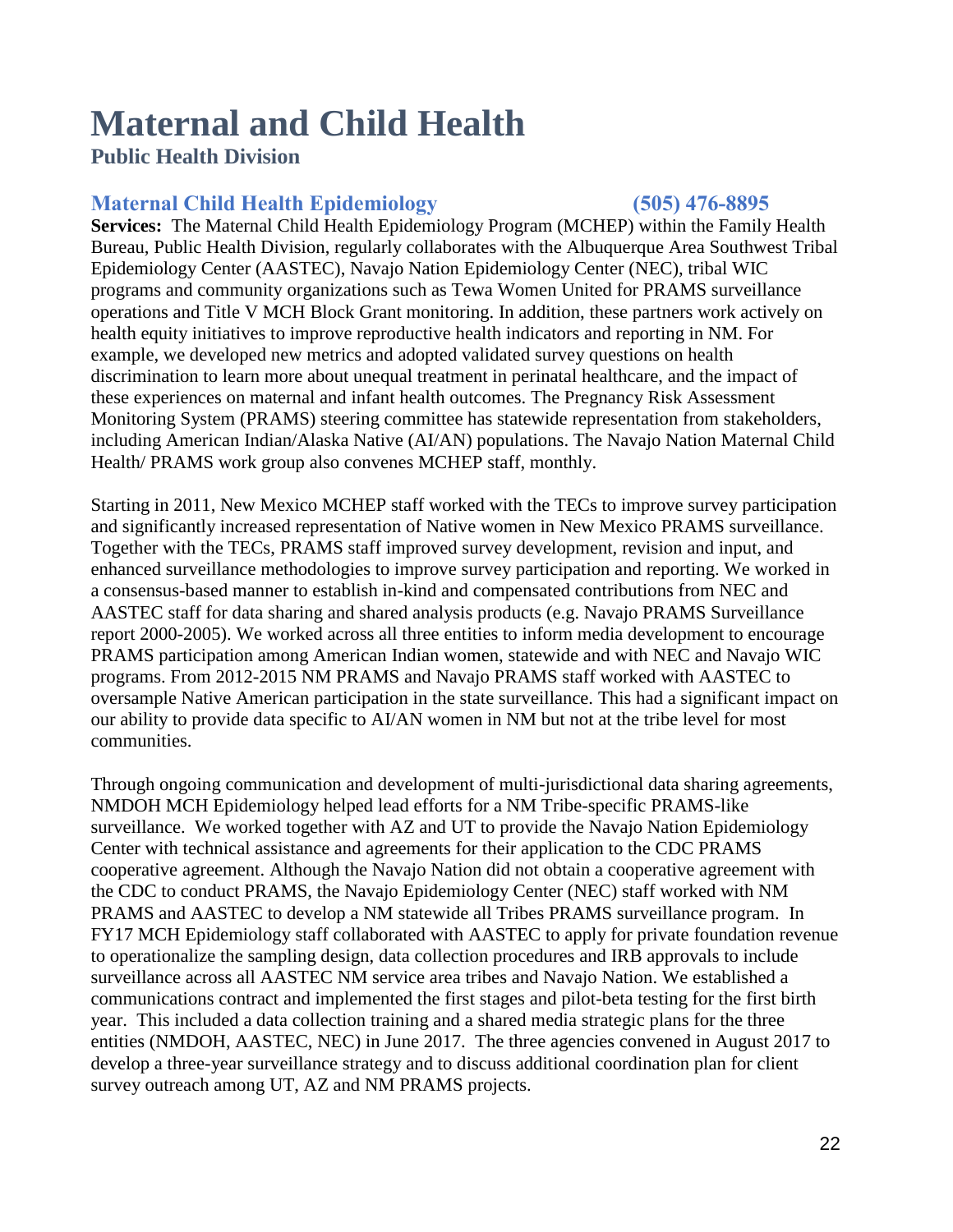DOH MCH Epidemiology, NEC and AASTEC designed trainings, protocols and operations materials to assure continuity in the original state and Navajo surveillance for NM and transfer of knowledge to the new All-tribes surveillance starting in 2018. A NM Tribal PRAMS surveillance database was completed by AASTEC and staff were trained in data collection procedures from December 2017-February 2018. Live data collection began in May 2018. The three agencies are in the process of planning a Maternal Child Health Tribal data symposium for October, 2018.

#### *Title V partnerships and WIC-STATE tribal data sharing*

Representatives from DOH-MCHEP, AASTEC, NEC, AZ PRAMS, UT PRAMS, and Navajo WIC joined in a collaborative meeting in May 2018 to discuss project updates and partnership opportunities. A main topic of discussion was improving data sharing and data reporting or linkages between tribal WIC programs and state PRAMS databases. In follow-up to that meeting we are also addressing the need for more routine partnership with Navajo WIC sites to encourage and providing another source of advertisement for PRAMS. Action items for state-WIC and tribe partnerships included pooling Title V needs assessments efforts and resources, and including one another in strategies to increase survey participation across all jurisdictions. Navajo Epidemiology Center will continue to lead that process through the monthly MCH-PRAMS workgroup.

#### **Served FY18:** All federally recognized U.S. tribes.

**FY18 Estimated Expenditures:** \$73,000 for communication, technical assistance-capacity building, collaborative media development and staff training for both Tribal Epidemiology Centers.

## **Suicide Prevention**

**Public Health Division** 

#### **Suicide Prevention (505) 222-8683**

Services: Fund prevention activities to address the prevalence of youth suicide disproportionately impacting Native American Youth, including:

- Thirty (30) Natural Helpers Peer-to-Peer Programs were funded including the following predominately NA-serving schools in the 2017-2018 school year:
- 1. Jemez Valley School District Natural Helpers Program serving nine (9) communities, including Seven Springs, La Cueva, Sierra Los Pinos, Jemez Springs, Ponderosa, Cañon, Jemez Pueblo, San Ysidro and Zia Pueblo.
- 2. Aztec
- 3. Kirtland
- 4. Espanola
- 5. Pojoaque
- 6. Farmington
- 7. Native American Community Academy (NACA)
- 8. Nambe Pueblo
- 9. Ruidoso
- 10. Santa Fe Schools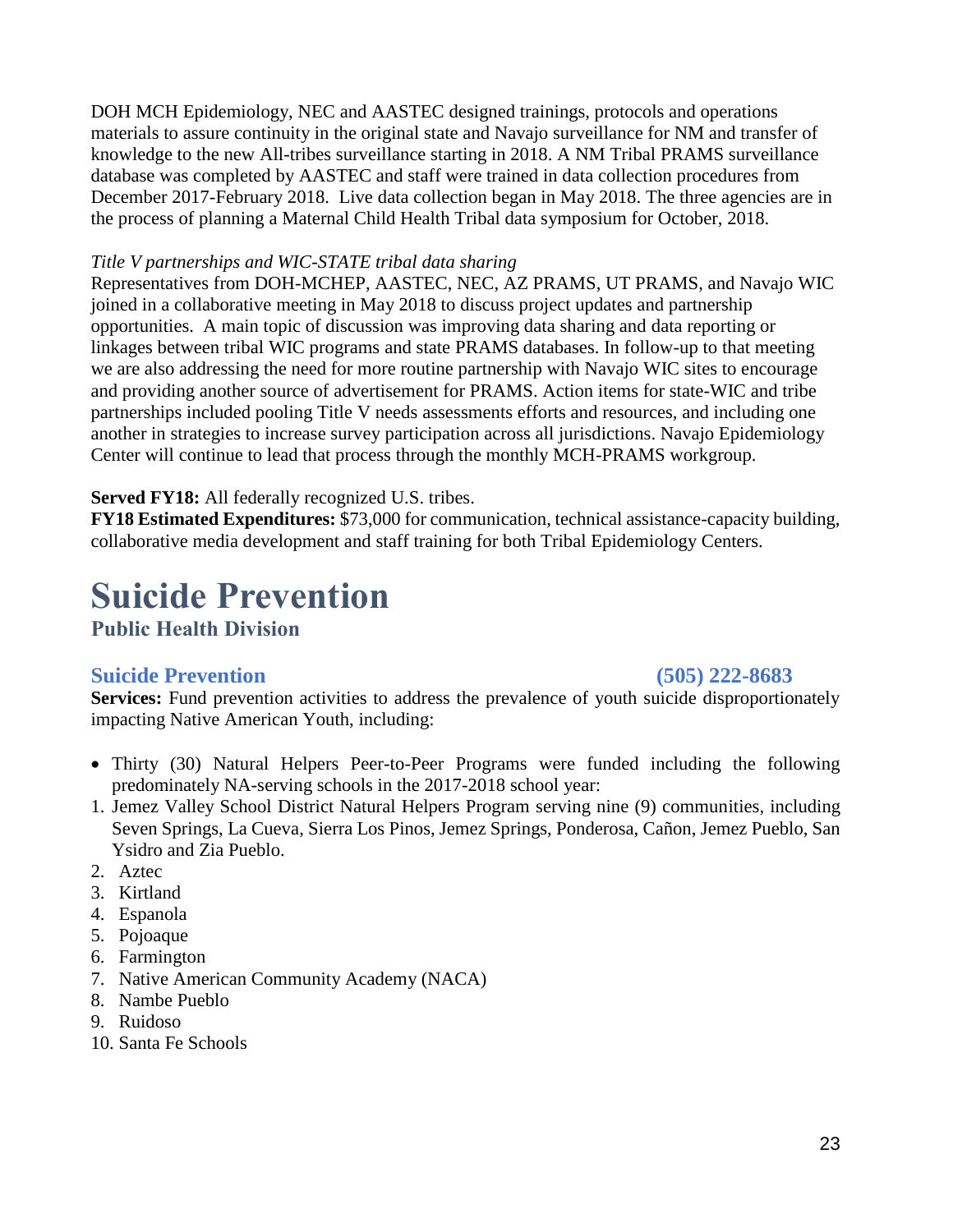- QPR Suicide Prevention Program Gatekeeper Program was presented to:
- 1. University of New Mexico:
	- Women's Resource Center
	- Dean of Students
	- Cancer Center
	- Lobo Village RAs
	- Communication & Journalism Department
	- Psychology Clinic
	- Department of Psychology
	- Graduate Students
	- Pre-Med Society
- 2. Central New Mexico Community College (and satellite campus locations)
- 3. Highlands University (and satellite locations)
- 4. Lovelace Medical Center
- 5. Serenity Mesa
- 6. Southwest Mesa Clinic
- 7. Transgender Resource Center
- 8. MANAS girls group
- 9. Healthy Families Counseling
- 10. National Association of Social Workers NM
- 11. City of Albuquerque
- 12. Public Allies of New Mexico
- 13. Girl Scouts of New Mexico
- 14. Gallup High School
- 15. Moriarty Middle School
- 16. FACES for the Future
- 17. Native American Community Academy
- 18. South Valley Academy
- 19. Manzano High School
- 20. ACE Leadership High School
- 21. Health Leadership High School
- 22. Corrales International School
- 23. Alice King Community School
- 24. National Dance Institute of New Mexico
- 25. La Cueva High School
- Early identification, referral and follow-up system that includes screening every student at Navajo Preparatory School (NPS) and referrals for students identified as at-risk of suicide to behavioral health provider. NPS also implemented Native Life Health Education program through the afterschool dorm activities. NPS teachers, staff and administrators have been trained in QPR and have received intensive training on the PREpARE curriculum for crisis intervention and response.

**Served FY18:** Over 30 communities annually. **FY18 Estimated Expenditure:** \$150,000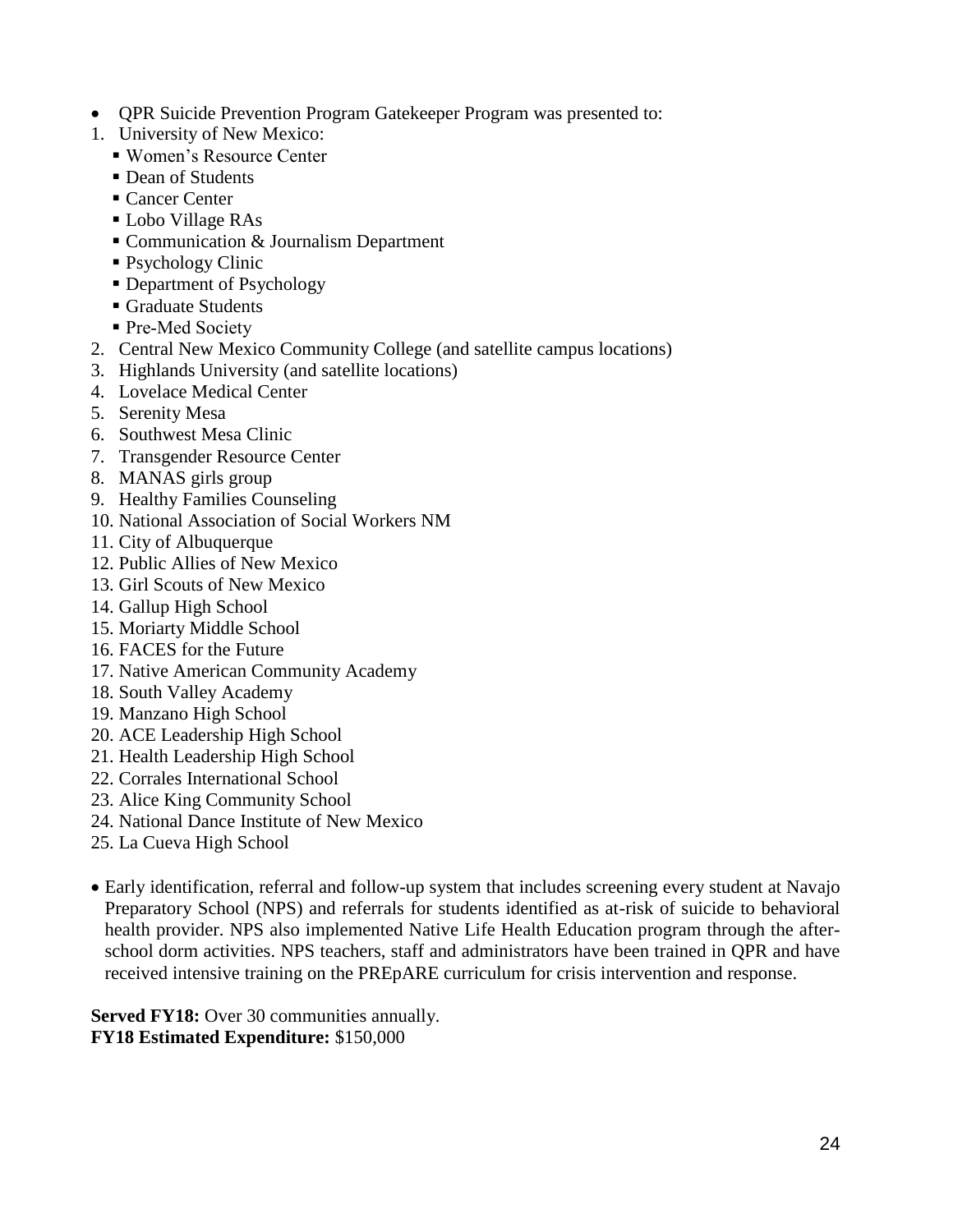## **Tobacco Public Health Division**

### **Tobacco Use Prevention and Control Program (505) 222-8618**

**Services:** Provide activities and services to communities, schools and organizations to promote healthy, tobacco-free lifestyles among all New Mexicans. Does not include tobacco use during religious or ceremonial events.

**Surveillance:** The NM Behavioral Risk Factor Surveillance System (BRFSS) continues to collect data on tobacco use on an annual basis. Estimates are available via annual reports and NM-IBIS. Every third year, the NM BRFSS includes an expanded section on tobacco use. Estimates from this expanded section are available via the Tobacco Use Prevention and Control Program (TUPAC). The Youth Risk and Resiliency Survey (YRRS) collects data on cigarette and other tobacco use among middle and high school students biannually. Utilization, satisfaction, and quit rates of QUIT NOW enrollees are also collected by TUPAC and its cessation and evaluation contractors on an ongoing basis. The BRFSS, YRRS, and QUIT NOW all include a race/ethnicity demographic question that includes an American Indian category, and data can be analyzed and reported out accordingly.

**Served in FY18:** Services to American Indian populations in New Mexico are provided through contracts and partnerships between TUPAC and Keres Consulting, Inc., Rescue, Oso Vista Ranch Project, Southwest Tribal Tobacco Coalition, and Four Directions Treatment & Recovery Center of Mescalero. These organizations provide outreach, education, and engagement designed to reach Native Americans to eliminate disparities related to secondhand smoke exposure by strengthening secondhand smoke protections. TUPAC also contracts with Rescue Social Change Group to engage youth in community awareness and policy development.

#### **Keres Consulting, Inc.**

The New Mexico Department of Health's Tobacco Use Prevention and Control (TUPAC) Program contracts with Keres Consulting to manage *Smoke Free Signals*, which provides educational and technical assistance initiatives in Native American communities to promote protections from secondhand commercial tobacco smoke and nicotine aerosols that are not currently assured by voluntary or legislated policy.

Keres Consulting, Inc. maintains a Baseline Assessment with the following communities:

- 1. Alamo
- 2. BAAHAALI
- 3. Baca/Prewitt
- 4. Becenti
- 5. Beclabito
- 6. Casamero Lake
- 7. Chichiltah
- 8. Churchrock
- 9. Counselor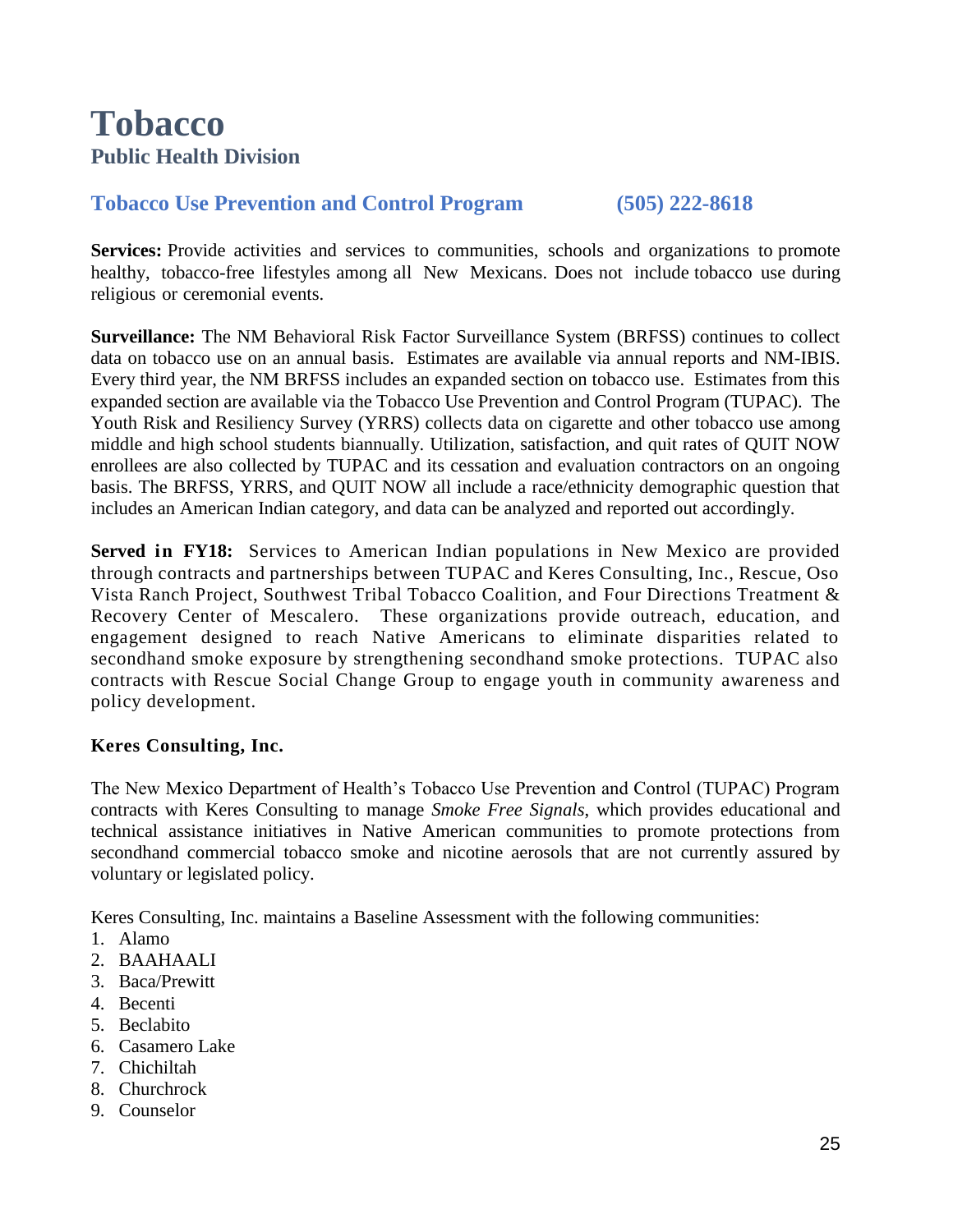- 10. Coyote Canyon
- 11. Crownpoint
- 12. Crystal
- 13. Gadii ahi/To'Koi
- 14. Hogback/Tse'Daa Kaan
- 15. Iyanbito
- 16. Jicarilla Apache Nation
- 17. Juerfano
- 18. Lake Valley
- 19. Little Water
- 20. Manuelito
- 21. Mariano Lake
- 22. Mescalero Apache Tribe
- 23. Mexican Springs
- 24. Nageezi
- 25. Nahodishgish
- 26. Nenahnesad
- 27. Newcomb/Tiis Nideeshgish
- 28. Ohkay Owingeh
- 29. Ojo Encino
- 30. Pinedale
- 31. Pueblo of Acoma
- 32. Pueblo of Cochiti
- 33. Pueblo of Isleta
- 34. Pueblo of Jemez
- 35. Pueblo of Laguna
- 36. Pueblo of Nambe
- 37. Pueblo of Picuris
- 38. Pueblo of Pojoaque
- 39. Pueblo of San Felipe
- 40. Pueblo of San Ildefonso
- 41. Pueblo of Sandia
- 42. Pueblo of Santa Ana
- 43. Pueblo of Santa Clara
- 44. Pueblo of Santo Domingo (Kewa)
- 45. Pueblo of Taos
- 46. Pueblo of Tesuque
- 47. Pueblo of Zia
- 48. Pueblo of Zuni
- 49. Pueblo Pintado
- 50. Ramah
- 51. Red Rock
- 52. Rock Springs
- 53. San Juan
- 54. Sanostee/Tsealnaozt'ii
- 55. Sheep springs
- 56. Shiprock
- 57. Smith Lake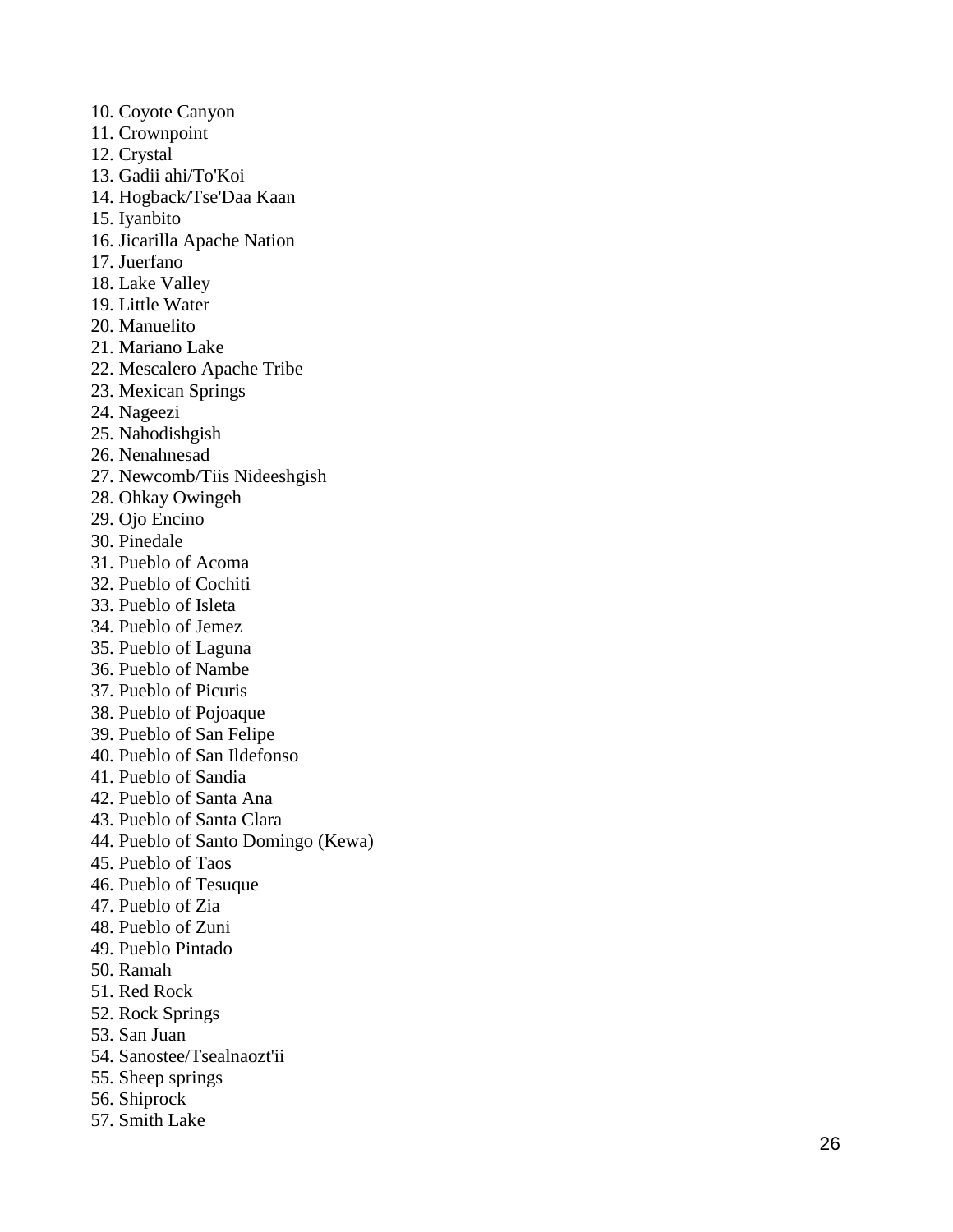- 58. Standing Rock
- 59. T'iistoh Sikaad/Burnham
- 60. Thoreau
- 61. Toadlena/Two Grey Hills
- 62. Tohajilee
- 63. Tohatchi
- 64. Torreon/Star Lake
- 65. Tsayatoh
- 66. Twin Lakes
- 67. Upper Fruitland
- 68. Whitehorse Lake
- 69. White Rock

In FY18, *Smoke Free Signals* granted eight Community Health Leader awards to tribal community champions to work toward a range of secondhand smoke policy initiatives to protect people from exposure to secondhand smoke. FY18 award recipients include:

- 1. San Felipe
- 2. Santo Domingo
- 3. Zia Pueblo
- 4. Acoma Pueblo
- 5. Cochiti Pueblo
- 6. Albuquerque Urban American Indians
- 7. Navajo Nation Shiprock Chapter
- 8. Northeastern Navajo Nation

The Community Health Leader orientation delivers the training, "Empowering Policy Change," to assist Community Health Leaders with identifying a policy for their community and developing a policy action plan to achieve that policy. In FY18, "Empowering Policy Change," was presented by *Smoke Free Signals* to the following communities.

- 1. Pueblo of Acoma
- 2. Pueblo de Cochiti
- 3. Pueblo of Isleta
- 4. Pueblo of Laguna
- 5. Pueblo of Nambe
- 6. Pueblo of San Felipe
- 7. Pueblo of San Ildefonso
- 8. Pueblo of Santa Clara
- 9. Pueblo of Santo Domingo (Kewa)
- 10. Pueblo of Zia
- 11. Pueblo of Zuni
- 12. Ramah Chapter, Navajo Nation
- 13. Sanostee Chapter, Navajo Nation
- 14. Shiprock Chapter, Navajo Nation
- 15. Southwest Indian Polytechnic Institute (SIPI) SIPI is an Albuquerque-based college with students from all NM tribes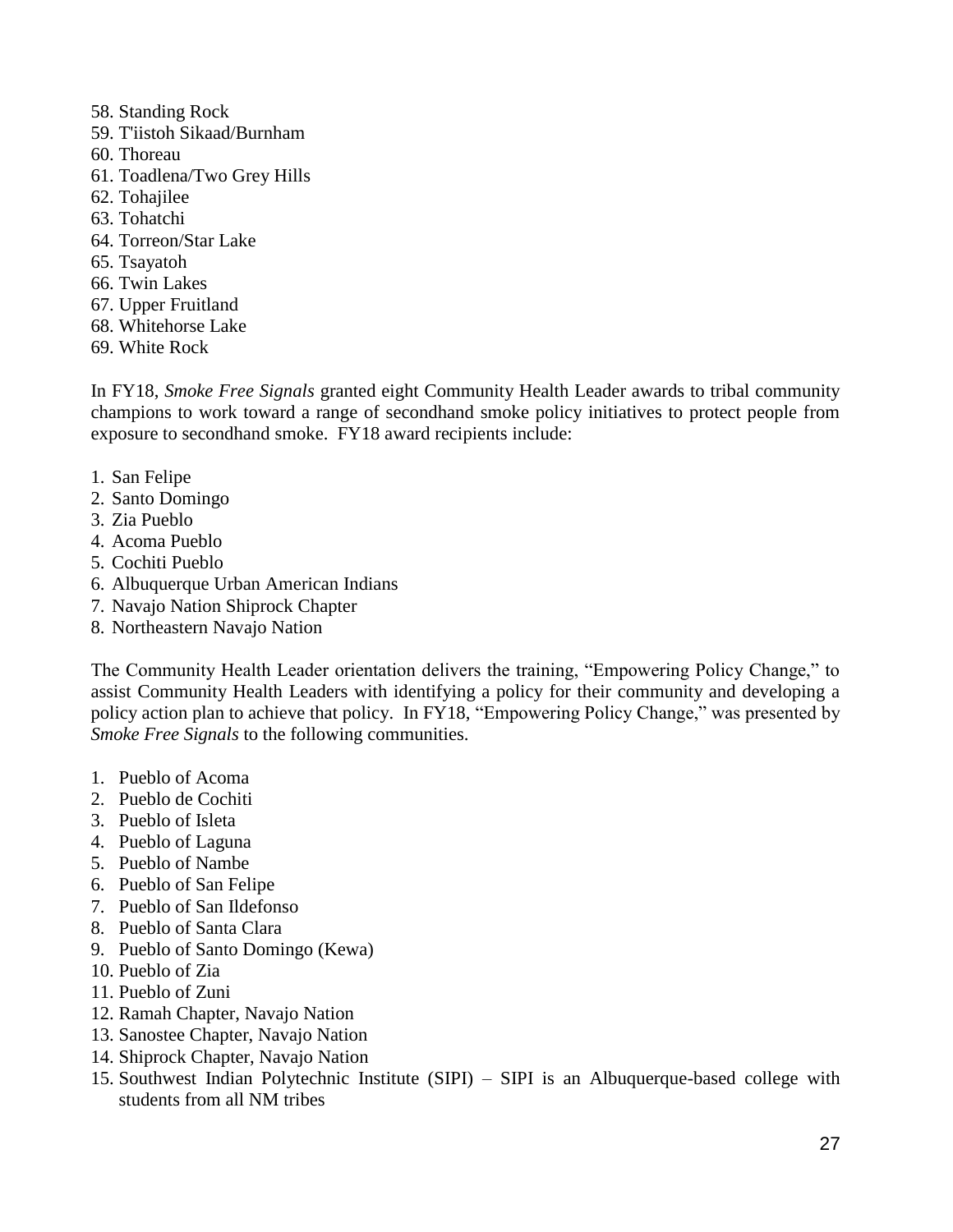16. First Nations Community Health Source (Albuquerque Urban AI population)

This contractor participated in tribal events to provide education on secondhand smoke protections through environmental policies, including:

- 1. Ohkay Owingeh
- 2. Pueblo of Acoma
- 3. Pueblo de Cochiti
- 4. Pueblo of Laguna
- 5. Pueblo of Nambe
- 6. Pueblo of Picuris
- 7. Pueblo of Pojoaque
- 8. Pueblo of San Ildefonso
- 9. Pueblo of Santa Clara
- 10. Pueblo of Santa Ana
- 11. Pueblo of Santo Domingo (Kewa)
- 12. Pueblo of Tesuque
- 13. Pueblo of Zia
- 14. Pueblo of Zuni
- 15. Mescalero Apache Tribe
- 16. Indian Health Service / National Native Network Presentation (~70 people, nationwide)
- 17. New Mexico Tribal Homeownership Coalition (~20 people, statewide)
- 18. American Indian Day at the Legislature spoke with tribal leaders statewide about free programs available for secondhand smoke protections
- 19. Southwest Indian Polytechnic Institute (SIPI) SIPI is an Albuquerque-based college with students from all NM tribes
- 20. Rio Rancho PowWow open to all; attended by various tribal community members
- 21. Albuquerque Area Southwest Tribal Epidemiology Center
- 22. Albuquerque Indian Center
- 23. First Nations Community HealthSource
- 24. Capacity Builders

Additionally, *Smoke Free Signals* publishes a bi-monthly newsletter published as part of the TUPAC contract with Keres Consulting, Inc., that supports the work of strengthening secondhand smoke protections in Native American communities. The newsletter is currently distributed to 387 subscribed recipients, with over 100 new subscriptions in FY18.

#### **Rescue**

The TUPAC Program contracts with Rescue to support youth engagement through [Evolvement,](http://evolvement.org/new-mexico/) which activates the power of local youth leaders to contribute to behavior change through policy change and health education, while providing leadership and skill-building to youth members. Evolvement groups representing tribal populations are located at:

- 1. Navajo Preparatory School
- 2. Miyamura High School
- 3. Newcomb High School.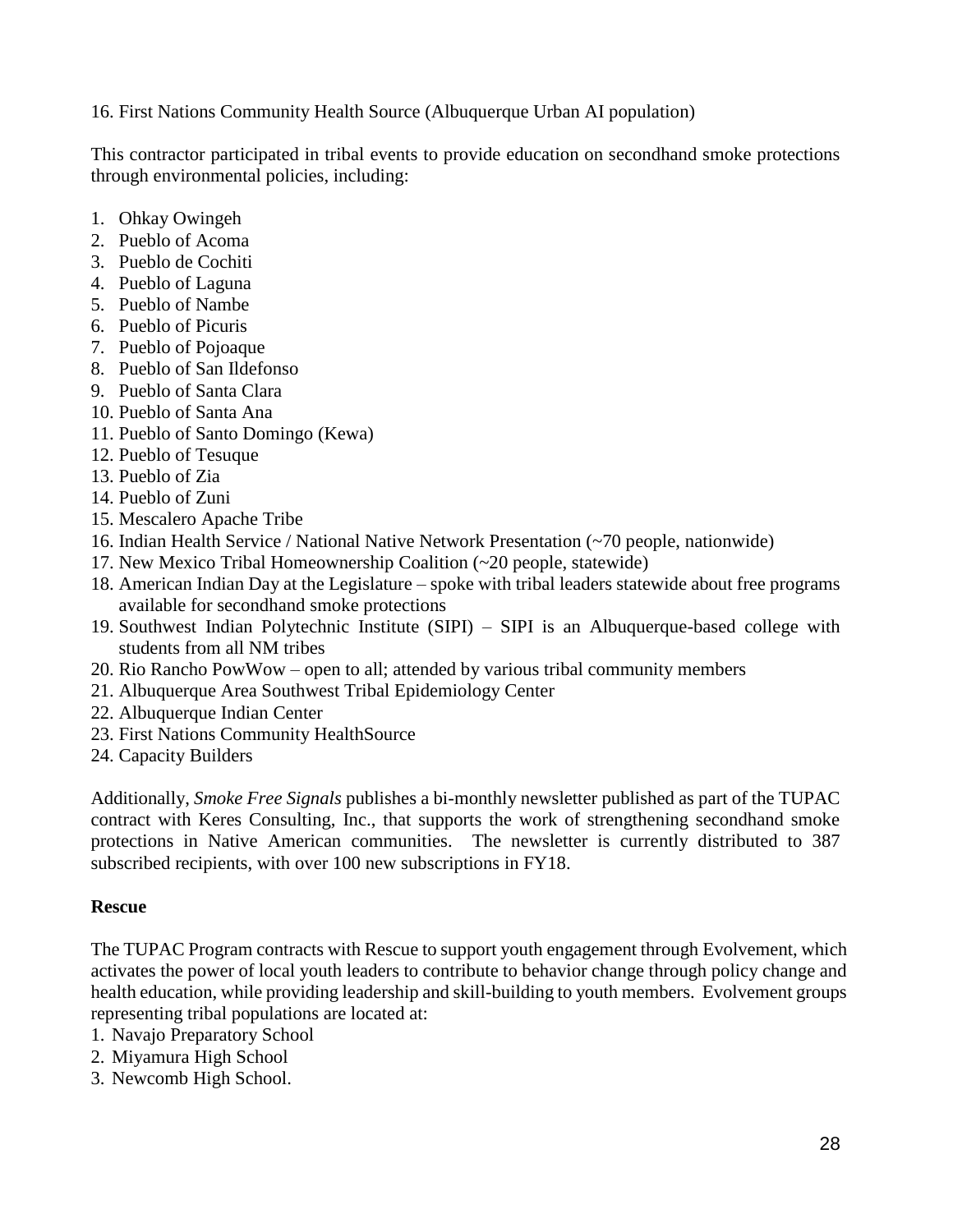#### **Oso Vista Ranch Project**

Oso Vista Ranch Project provides outreach and technical support for the adoption of smoke-free protections to Navajo Nation. In FY18, Oso Vista Ranch Project has partnered with:

- 1. Navajo Nation Department of Health
- 2. Navajo Nation Epidemiology Center
- 3. Ramah Navajo Community health partners
- 4. Diné Presenters Group
- 5. Southwest Tribal Tobacco Coalition
- 6. New Mexico Indian Affairs Department

#### **Southwest Tribal Tobacco Coalition - Albuquerque Area Indian Health Board**

The TUPAC Program provides support to the Southwest Tribal Tobacco Coalition. The coalition works to acknowledge and collaborate with tribal communities in honoring and respecting the sacred use of tobacco by educating people about the differences between traditional and commercial tobacco use. Established in 2006, the Southwest Tribal Tobacco Coalition has a truly statewide reach, bringing together partners from the diverse American Indian cultures in the region. The coalition currently has about 60 members who share activities they do in their representative communities about commercial tobacco prevention and cessation. Their work provides support for the estimated 31,000 American Indian adults in New Mexico who smoke cigarettes, as well as an estimated 4,600 American Indian youth who smoke cigarettes, and people who use other types of commercial tobacco.

#### **Four Directions Treatment & Recovery Center of Mescalero**

The TUPAC Program supports the "Have a Heart" campaign, which educates people on the dangers of secondhand smoke for people living with diabetes and asks friends and family to support and respect people living with diabetes by doing their part to keep the air clear of secondhand cigarette smoke. The campaign features heart-shaped pins that are attached to cards which feature artwork by various Native artists from the communities where the cards are being distributed. For each of the past eight years, the Program has supported a different tribal community to promote this important health message. This year, TUPAC partnered with the Four Directions Treatment and Recovery Center to promote the message of the "Have a Heart" campaign to the people of the Mescalero Apache Tribe.**FY18 Estimated Expenditures:** \$543,200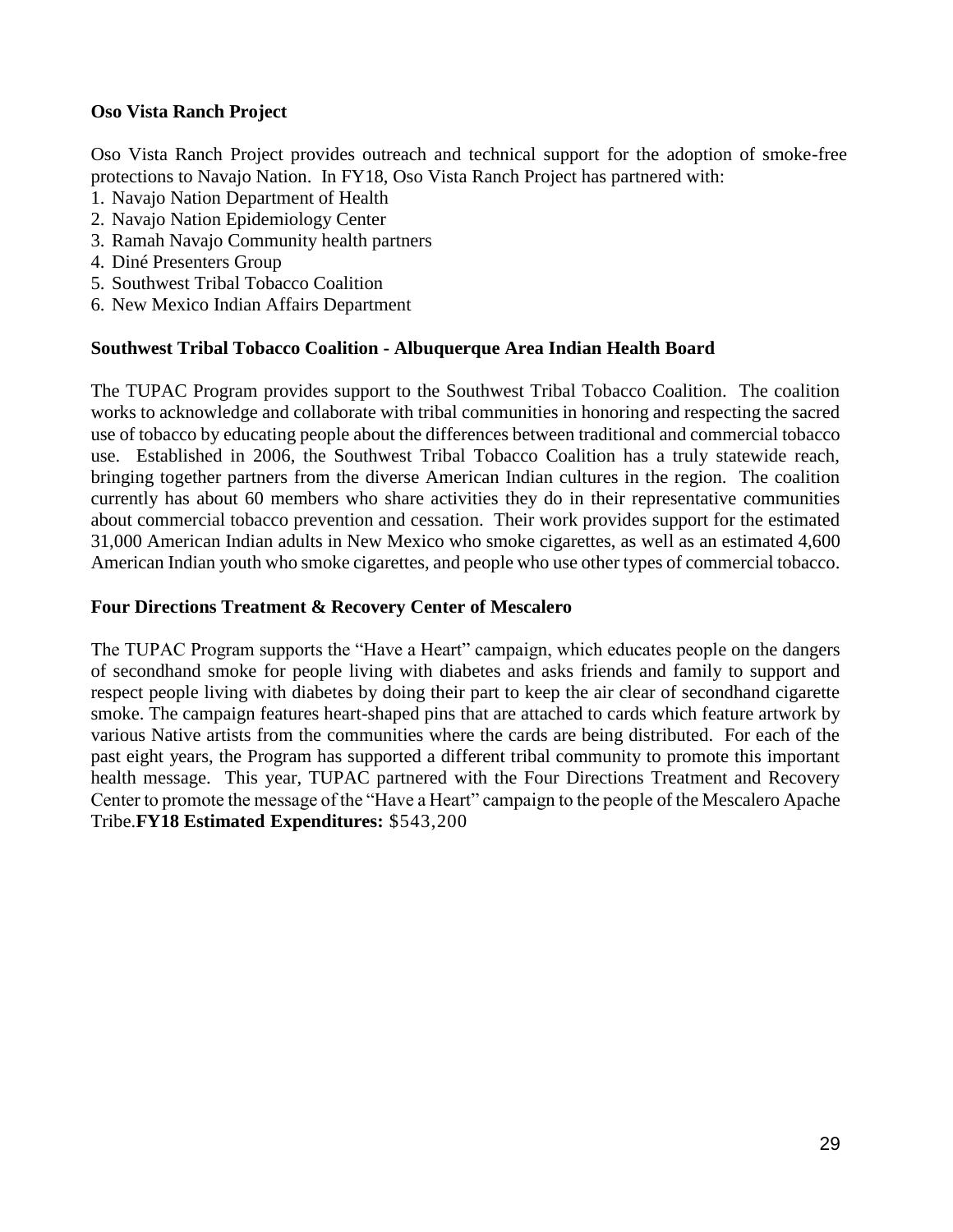## **Epidemiology and Response Division**

## **Data and Epidemiology Services**

The Epidemiology and Response Division (ERD), as well as other epidemiologists within DOH are committed to serving tribal communities. Bureaus within ERD conduct epidemiological surveillance within tribal communities and use these data to assess health related trends and disparities within the State of New Mexico. DOH's Tribal Epidemiologist works with other epidemiologists to monitor and track the health status of tribal communities in New Mexico. Tribes may access specific data through the Tribal Epidemiologist. The DOH maintains close partnerships with New Mexico's two Federally funded tribal epidemiology centers: The Albuquerque Area Southwest Tribal Epidemiology Center and the Navajo Nation Epidemiology Center.

DOH maintains data sharing with the Navajo Nation Epidemiology Center, Navajo Area Indian Health Service, as well as the Albuquerque Area Indian Health Service. These data sharing agreements improve the quality of the data used to describe American Indian Health in New Mexico. Epidemiologists at the New Mexico Department of Health will continue to serve American Indian populations and all New Mexicans by monitoring health status and describing health disparities within New Mexico

## **Birth and Death Certificates**

### **Epidemiology and Response Division**

### **New Mexico Bureau of Vital Records & Health Statistics (505) 827-0121**

**Services:** New Mexico Vital Records and Health Statistics registers about 2,783 births and 1,612 deaths of American Indians each year. The bureau issues certified copies of birth and death certificates to American Indian families and executes amendments, affidavits of paternity and delayed registration of births to assist American Indians in collaboration with tribal registrars to address issues with record registrations for their administrative and legal needs. This year, the major initiatives were to conduct five regional delayed birth registration events to assist tribal members in obtaining a Real ID driver's license. Additionally, the New Mexico Bureau of Vital Records and Health Statistics participated in a regional event to issue birth certificates to one of the pueblos. Vital Records also partnered with the tribal epidemiologist at the New Mexico Department of Health to improve the quality of tribally identified vital records data through geospatial analysis.

#### **Served FY18:** All tribes in New Mexico.

**FY18 Estimated Expenditures:** Personnel and administrative costs only.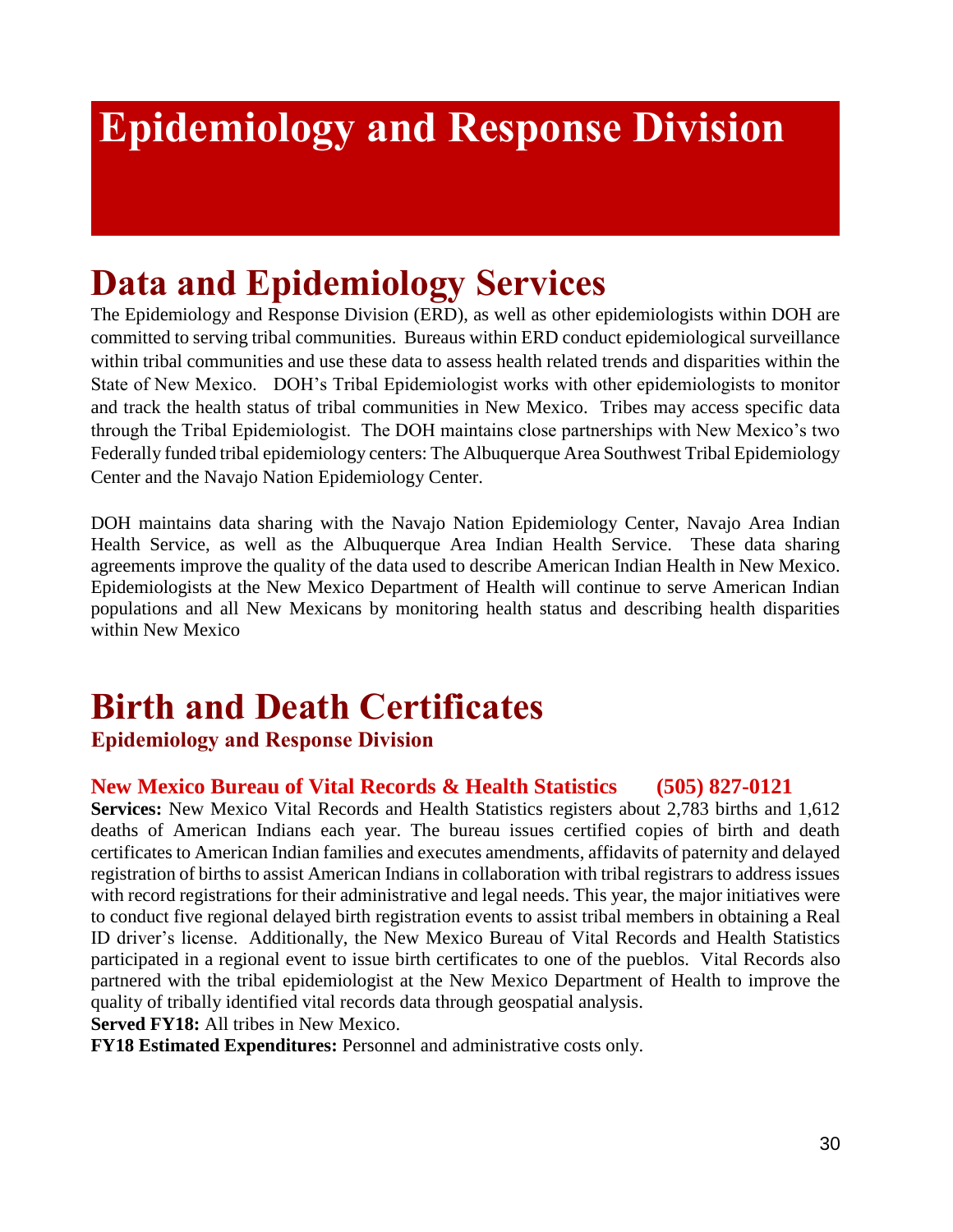### **Youth Risk and Resiliency Survey & Behavioral Risk Factor Surveillance System Survey (505) 476-3569**

**Services:** The NMDOH Survey Section, Epidemiology and Response Division, administers two major population-based surveys that produce significant data about the American Indian population: Youth Risk and Resiliency Survey (YRRS) and the adult Behavioral Risk Factor Surveillance Survey (BRFSS). The YRRS epidemiologist and BRFSS epidemiologist sit on the Albuquerque Area Southwest Tribal Epidemiology Center (AASTEC) Technical Assistance Council. They provide technical assistance to AASTEC on an as needed basis and mutual collaboration on recruiting schools to participate in the state-wide YRRS survey to increase the sample size of the American Indian student population.

Since 2001, the NM YRRS has been administered in odd-numbered years. The YRRS is a part of the CDC's Youth Risk Behavior Surveillance System (YRBSS) and collects data on protective factors and health risk behaviors among public middle school and high school students. The YRRS also collects data on health conditions such as asthma, height, and weight, and produces population-based estimates of body mass index, overweight, and obesity The YRRS has included an expanded sample of American Indian students since 2007. The survey epidemiologists worked closely with AASTEC, assisting with the design of community YRRS survey protocol and questionnaire that was implemented by AASTEC in several communities across New Mexico. While this is not specifically tribal data, the expanded data collection is centered in geographical areas that will maximize participation by American Indian students, including Cibola County, McKinley County, Rio Arriba County, Sandoval County, Santa Fe County, Bernalillo County, Lincoln County, and Otero County.

The NM BRFSS has over-sampled American Indian adults since 2004. Each year, the BRFSS Epidemiologist works closely with a CDC sampling statistician to develop a plan to over-sample American Indian adults, thereby providing a more robust sample resulting in improved estimates for this population. The BRFSS collects data on health risk behaviors, health conditions, and height and weight on an annual basis. The BRFSS also provides population-based estimates of body mass index, overweight, and obesity for the adult population. Estimates are available via annual reports and NM-IBIS (New Mexico-Indicator-based Information System).

**Served FY18:** All tribes in New Mexico.

**FY18 Estimated Expenditures:** Personnel and administrative costs only.

#### **Community Health Assessment Program (505) 827-5274**

**Services:** The Community Health Assessment Program (CHAP) maintains the NM-IBIS website, which publicly provides access to public health datasets and information on New Mexico's health issues. Data are made available through IBIS to be used by researchers and community stakeholders alike. The NM-IBIS website allows the user to query several different data sets by demographic and geographic characteristics. Training and education using the NM-IBIS website and other sources of publicly available is available through the CHAP staff and DOH regional epidemiologists. Data that identifies a specific tribe is not publicly available, but this information and technical assistance is available to tribes through the Tribal Epidemiologist. The Tribal Epidemiologist position is supervised by CHAP.

**Served FY18** All tribes in New Mexico.

**FY18 Estimated Expenditures**: In-kind services with Tribal Epidemiologist staff salary.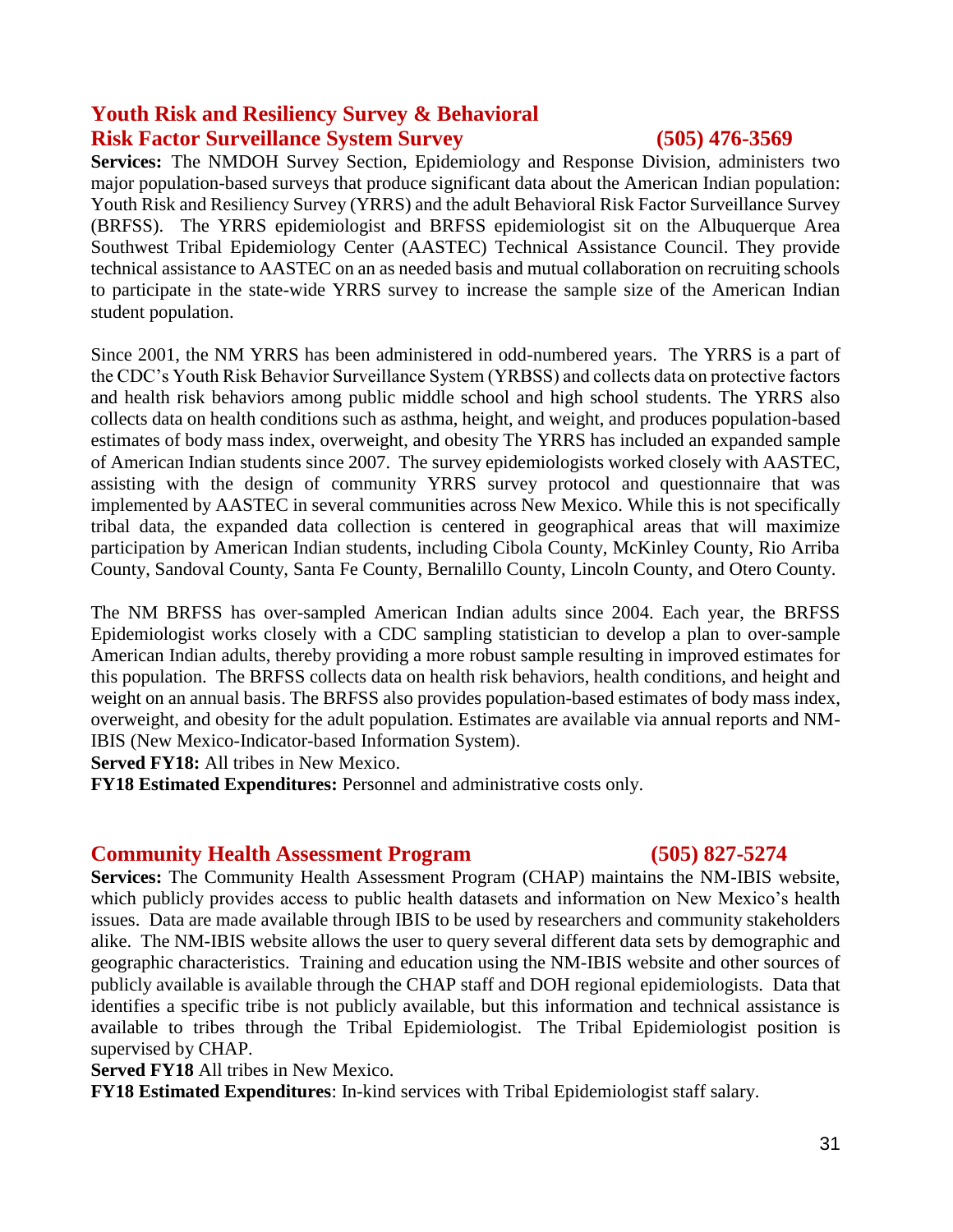#### **Tribal Epidemiologist (505) 476-1788**

**Services:** The job of the Tribal Epidemiologist at the NM DOH is to leverage DOH epidemiology resources to analyze and disseminate health data, provide training in epidemiology and public health assessment, improve disease and injury surveillance and reporting systems, and advocate for utilization of American Indian health data. The Tribal Epidemiologist works closely with Albuquerque Area Southwest Tribal Epidemiology Center (AASTEC) and the Navajo Nation Tribal Epidemiology Center (NEC). In addition to these organizations, the Tribal Epidemiologist provides data and technical assistance to all tribes, nations, reservations and pueblos within New Mexico. The Tribal Epidemiologist maintains NMDOH data sharing agreements with the Albuquerque Area Indian Health Service, the Navajo Area Indian Health Service, and the Navajo Nation Tribal Epidemiology Center in order to facilitate this sharing of data and resources. In May 2018 the Tribal Epidemiologist, in collaboration with AASTEC and NEC, applied and was awarded funding to hold a tribal partners data sharing meeting. NMDOH and other tribal health agencies will hold a two-day meeting in June to discuss the state of American Indian health data and how to improve upon it. **Served FY18** All tribes in New Mexico.

**FY18 Estimated Expenditures**: In-kind services with Tribal Epidemiologist staff salary.

#### **National Tribal Epidemiology Activities (505) 476-3575**

**Services:** DOH State Epidemiologist is the co-chair of the Council of State and Territorial Epidemiologists (CSTE) Tribal Epidemiology Subcommittee, which has completed national surveys of public health surveillance activities in Indian Country. This national collaboration allows the DOH to work with other states to define best practices for tribal epidemiology activities.

**Served FY18:** All federally recognized U.S. tribes.

**FY18 Estimated Expenditures:** In-kind services with Staff salaries from epidemiologists.

#### **Data Sharing Agreements (505) 476-1788**

**Services:** DOH maintains data sharing agreements with the Navajo Nation Epidemiology Center, the Navajo Area IHS, and the Albuquerque Area IHS. The agreement with the Navajo Nation Epidemiology Center is a comprehensive data sharing agreement through which the DOH record level data with the Navajo Nation. Currently, these data sharing agreements continue under the current Health Cabinet Secretary Retta Ward. Additionally, all other tribes within the state of New Mexico may request and receive tribe specific data via the DOH Tribal Epidemiologist.

**Served FY18:** All tribes in New Mexico.

**FY18 Estimated Expenditures:** In-kind services with staff salary.

#### **Health Systems Epidemiology Program (505) 476-3572**

**Services:** The Health Systems Epidemiology Program (HSEP) collects data from hospitals as well as other types of healthcare related data within New Mexico. The Hospital Inpatient Discharge Database, or (HIDD) is one of the newest datasets to collect tribal affiliation in the state of New Mexico. The HSEP has been working on combining HIDD with IHS data to create a more populationbased hospitalization dataset. This activity will help to improve surveillance of health conditions throughout the state. The HSEP plans on making this population-based hospitalization dataset publicly available through NM-IBIS.

**Served FY18:** All tribes in New Mexico.

**FY18 Expenditures:** Personnel and administrative costs only.

32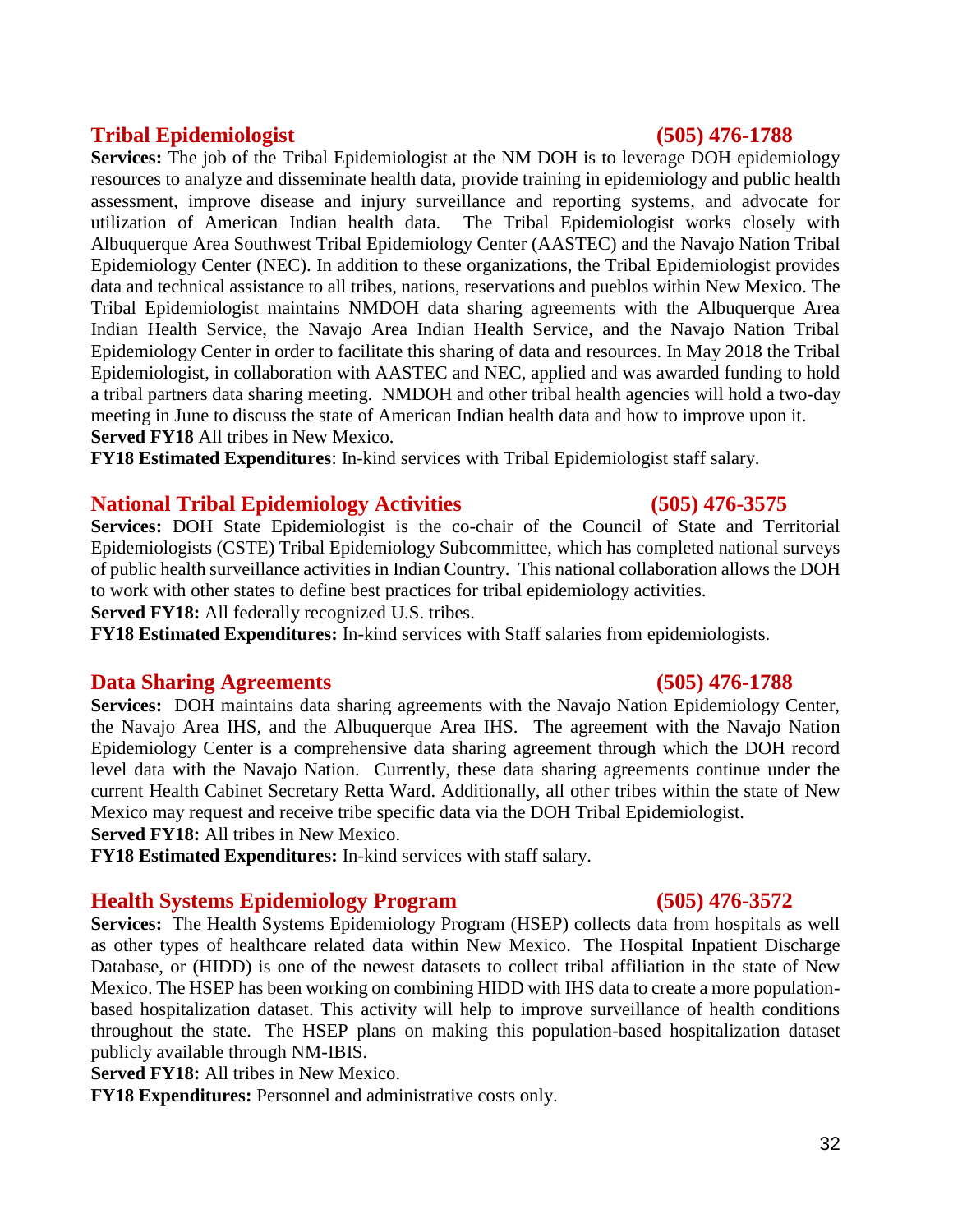### **Substance Abuse Epidemiology Unit**

In FY18, the Alcohol Epidemiologist, the Tribal Epidemiologist the Albuquerque Area Southwest Tribal Epidemiology Center, and the Mescalero Apache Tribe met to plan an alcohol-related health study specific to the Mescalero Apache Tribe.

**Served FY18**: Several tribes in New Mexico. These tribes are not identified here to protect their confidentiality.

**FY18 Estimated Expenditures:** Personnel and administrative costs only.

### **New Mexico Indicator-Based Information System (505 ) 827-5274**

**Services:** The NMIBIS website provides access to public health datasets and information on New Mexico's priority health issues. This website publishes data from the New Mexico Department of Health online for public use, and allows users to calculate rates of disease, health events, risk and protective factors for American Indians within New Mexico. The NMIBIS website is the premier resource for health data in New Mexico. Additionally, the NMIBIS website includes a secure portal where tribes may access tribe specific data through a password protected portal. New Mexico is the first state to offer tribe specific data in this way.

**Served FY18:** All tribes in New Mexico.

**FY18 Estimated Expenditures:** In-kind services from epidemiologist staff salaries

### **Tribal Cancer Concerns (505) 827-0006**

**Services**: The Department of Health's Environmental Public Health Tracking Program and the NM Tumor Registry convened the Cancer Concerns Work Group (CCW), a cross-agency collaboration. The CCW is comprised of experienced public health professionals with complementary expertise in the areas of epidemiology, environmental and occupational health, toxicology, and health promotion. The CCW established a formal protocol to address public inquiries about cancer clusters based on recommendations from the Centers for Disease Control and Prevention. The group created standardized protocols to govern investigations, communications, and report templates. Activities have been promoted via online and public meetings. When requested, the CCW has provided tribes, nations, and pueblos with reports about the incidence of cancer in their communities. **Served FY18**: Three tribal communities within New Mexico.

**FY18 Estimated Expenditures**: Personnel and administrative costs only

### **Infectious Disease Epidemiology Bureau (505) 827-0006**

**Services:** IDEB (Infectious Disease Epidemiology Bureau) and CHAP (Community Health Assessment Program) staff travelled to Window Rock, AZ in January to provide training to the Navajo Epidemiology Center (NEC) and Gallup Indian Medical Center (GIMC) staff on infectious disease reporting in New Mexico and the use of the NM-EDSS system. NEC and GIMC staff now have access to infectious disease surveillance information for residents of the Navajo Nation and will be able to use the system to conduct investigations and monitor the health of their communities. *In the future, other IHS medical center staff will be provided with direct access to the NM-EDSS system.*

IDEB staff participated in the planning and execution of the 3rd Annual Tribal Public Health & Emergency Preparedness Workshop in Albuquerque in March of 2018. IDEB staff conducted an influenza outbreak scenario with the goal of establishing connections and sharing resources amongst tribal entities and state partners. This exercise ultimately resulted in better communication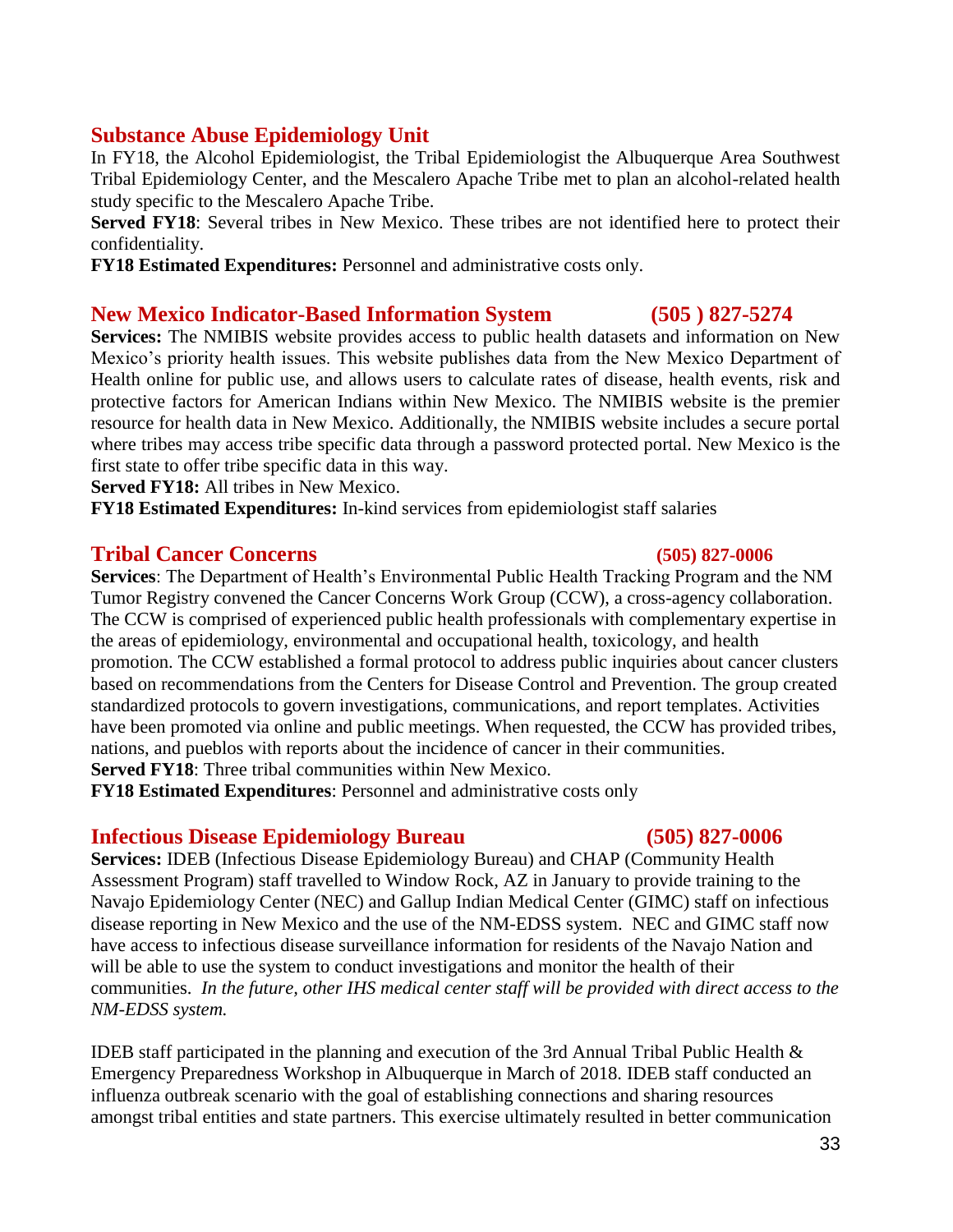pathways between stakeholders for a rapid and efficient response to infectious disease outbreak situations.

As part of the data sharing agreement between NMDOH and Navajo Nation Epidemiology Center, NMDOH Emerging Infections program's Active Bacterial Core surveillance system provides record level data for American Indian cases that meet the EIP case definition for surveillance. This data assists NEC in their ongoing surveillance efforts and/or collaborations with other entities.

IDEB conducts surveillance among tribal members statewide for all reportable infectious diseases to include active surveillance for pathogens included as part of EIP Active Bacterial Core surveillance (ABCs), FoodNet surveillance, Flu-SurvNet surveillance.

**Served FY18:** All tribes in New Mexico.

**FY18 Estimated Expenditures:** In-kind services with staff salaries from epidemiologists.

#### **Healthcare-Associated Infections (HAI) Program (505) 476-3520**

**Services:** Continued collaboration including provision of subject matter expertise and written guidelines or tools with Indian Health Service (IHS) facilities as a part of the NMDOH Infectious Disease Epidemiology Bureau's (IDEB) Core Surveillance and on-call response activities which includes response to routine and emergent notifiable conditions and healthcare-associated outbreaks on tribal lands. IHS facilities are invited to participate in the NMDOH HAI program National Healthcare Safety Network (NHSN) quarterly best practice calls and voluntary reporting of healthcare personnel influenza vaccination rates, adult and pediatric intensive care unit (ICU) central line-associated bloodstream infections (CLABSIs), non-ICU CLABSIs and/or *Clostridium difficile* infections (CDI) and the antimicrobial stewardship teleECHO clinic.

**Served FY18:** All tribes in New Mexico.

**FY18 Estimated Expenditures:** In-kind services from epidemiologist staff salaries

## **Bureau of Health Emergency Management & Emergency Preparedness Efforts**

**Epidemiology and Response Division** 

#### **Cities Readiness Initiative for Medical Countermeasures Dispensing and**

### **Public Health Preparedness for**

#### **Albuquerque/Bernalillo County Metro Area (505) 476-8292**

**Services**: The NMDOH Bureau of Health Emergency Management (BHEM) and Public Health Regions collaborate with the Tribal Partners within the Albuquerque Metropolitan Statistical Area (the Pueblos of Cochiti, San Felipe, Isleta, Jemez, Sandia, Santa Ana, Santa Domingo, and Zia) in the Centers for Disease Control and Prevention (CDC) Cities Readiness Initiative (CRI). This includes participation in emergency preparedness planning, training, drills, and exercises. Federal funding was provided to CRI Tribal Partners, through Intergovernmental Agreements, to support emergency preparedness activities.

**Served FY18:** Pueblos of Cochiti, Isleta, Jemez, Santa Ana, Santo Domingo, Sandia, and Zia.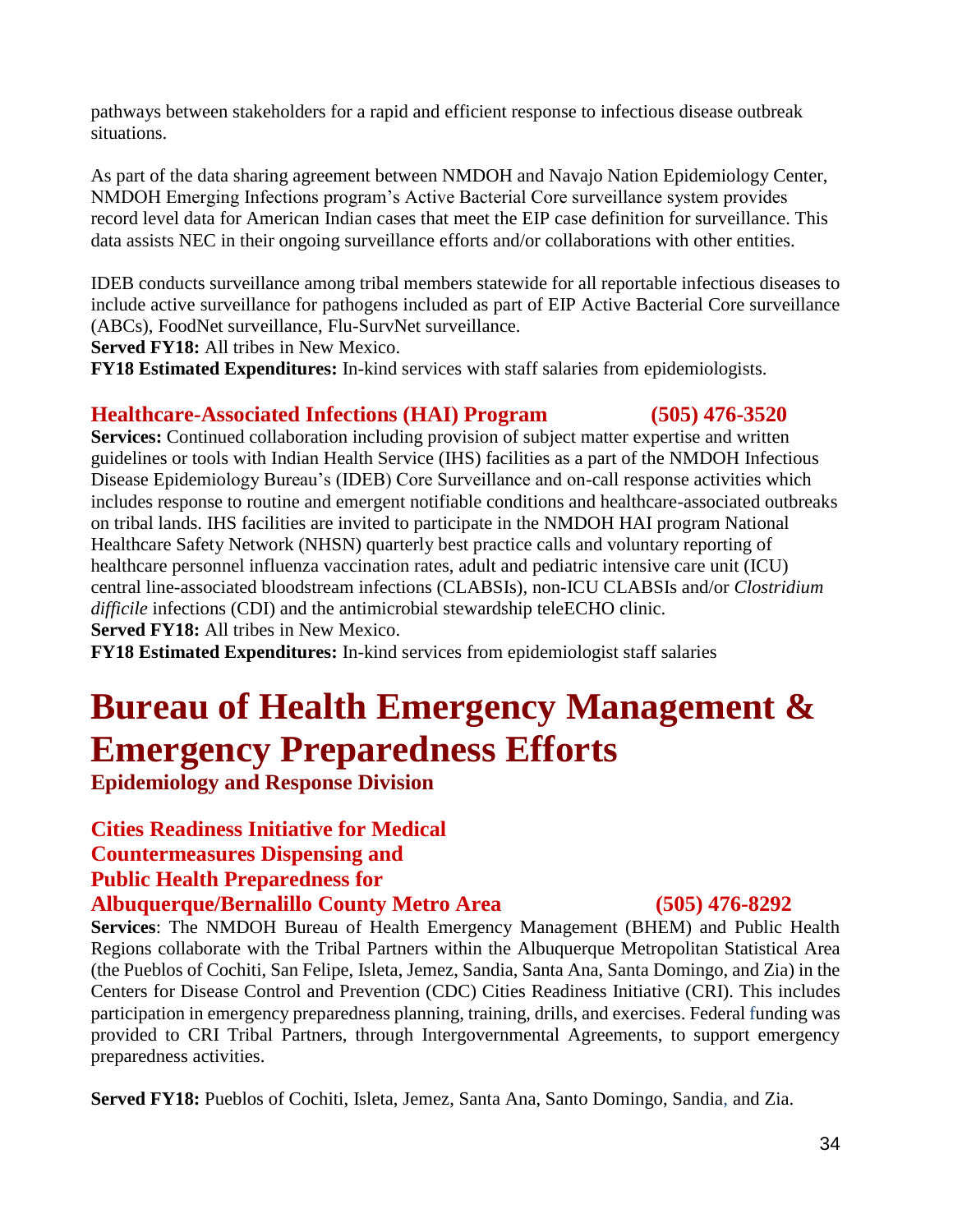#### **Preparedness Program (505) 476-8333**

**Services**: BHEM is federally funded through the Assistant Secretary for Preparedness and Response (ASPR) and the Centers for Disease Control and Prevention (CDC). BHEM works with local and state public safety and public health officials along with out Tribal partners to respond to public health emergencies, natural disasters or acts of terrorism.

Public health emergencies such as pandemics, terrorist attacks, and natural disasters are unpredictable. Taking steps to protect the health and safety of our New Mexico communities is out number one priority. Our role in disaster response is to maintain overall situational awareness and support community response, to provide guidance to local jurisdictions, and to coordinate the securing and deployment of federal and other resources if available when state and local assets are insufficient to meet the needs.

### **Emergency Operations Center Representative (EOCR) (505) 231-5506**

ERD/BHEM staff serve as Emergency Operations Center Representatives (EOCR) 24/7/365 coordinating support and providing situational awareness for the New Mexico State Emergency Operations Center during health and medical related events.

- The NMDOH BHEM presented the 2018 New Mexico Partners in Preparedness Annual Conference (NMPIP) to nearly 500 participants.
- Tanya Allen, Emergency Operations Manager for the Pueblo of Sandia, presented on the Southwest Inter-Tribal Emergency Managers' Coalition (SW I-TEMC). The SW I-TEMC was formed in 2017 to assist member tribes in developing comprehensive and sustainable all-hazards emergency management programs emphasizing inter-tribal cooperation to maximize resources during emergency response and recovery efforts.
- On May 1, 2018 the NMDOH BHEM conducted Emergency Public Health Information and Communication (EPHIC) Training aimed towards hospital public information officers, and public health communicators. The event was attended by representatives of Indian Health Services (IHS). **Served FY18:** All New Mexico tribes

#### **Tribal Collaborative Planning**

**Services:** BHEM has been engaged in collaborative planning with the Navajo Nation Division of Health. The purpose of this collaborative planning effort is to ensure efficient use of available resources, avoid duplication of effort, identify gaps in existing response plans, and develop communication pathways for support and coordination in the event of a public health emergency that requires medical countermeasure operations. The collaborative has brought together representatives from the jurisdictions that will be involved in the distribution and dispensing of medical countermeasures to the Navajo Nation population in New Mexico. These include the New Mexico Department of Health, the Navajo Nation Division of Health, the Arizona Department of Health Services, The Indian Health Service, The McKinley County Office of Emergency Management, and the San Juan County Office of Emergency Management. FEMA's National Exercise Division is currently working with the Navajo Nation Department of Health to plan and facilitate a progressive exercise program that will culminate into a full-scale, multi-jurisdictional exercise in 2019 that will include NMDOH/BHEM staff.

**Served FY18:** Sandia, Nambe, Santa Ana, Zia, and Santo Domingo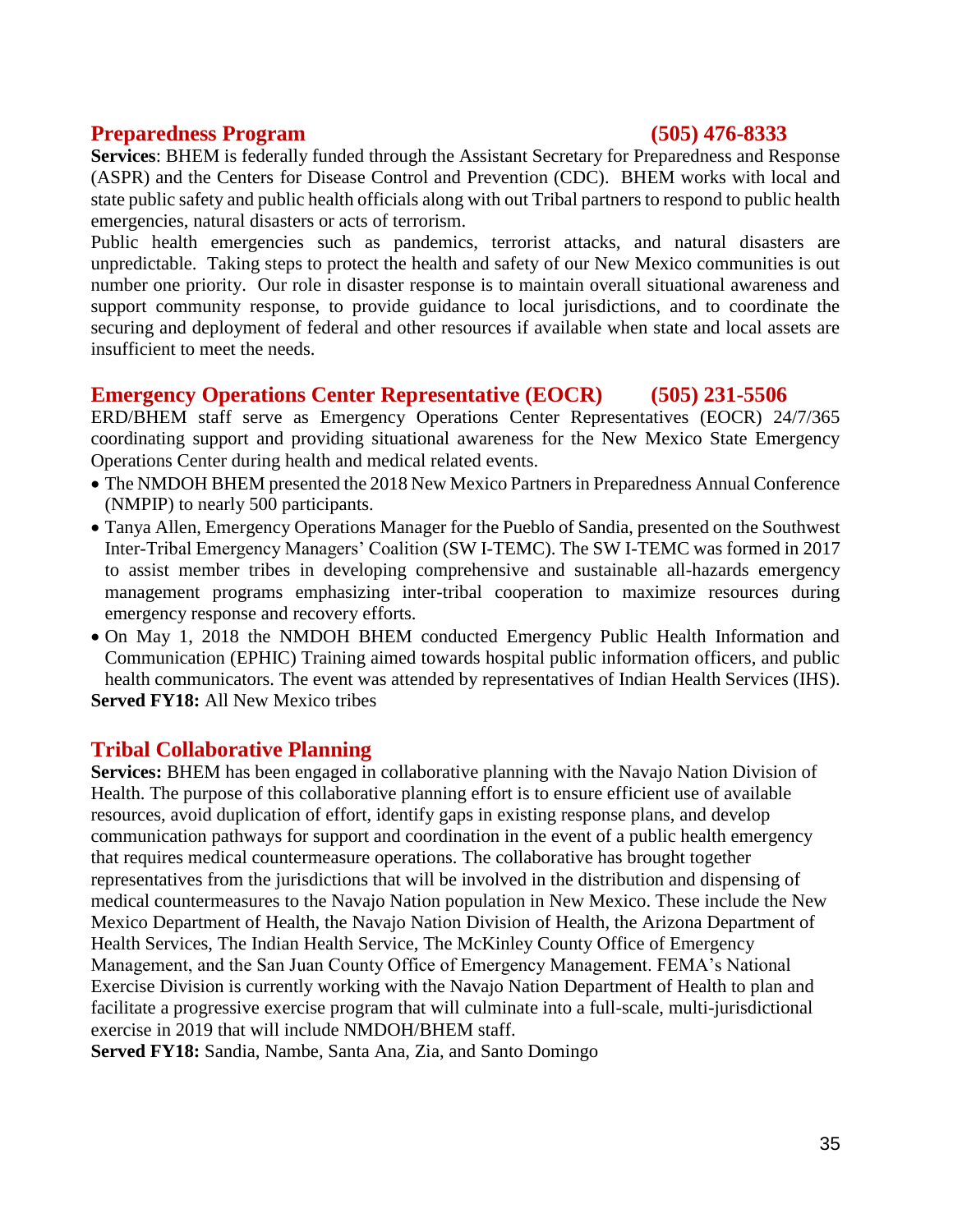#### **Tribal Public Health and Emergency Preparedness Workshop**

The NMDOH BHEM, New Mexico Indian Affairs Department, and Indian Health Services conducted the Second Annual Tribal Public Health & Emergency Preparedness Workshop open to the 23 New Mexico Tribes, Pueblos, and Nations. After the previous year's workshop, attendees expressed the desire to gather on an annual basis to share information, experiences, and lessons learned from the prior year in public health and emergency preparedness.

**Services:** The BHEM Bureau Chief and NM Indian Affairs Department Acting Cabinet Secretary gave a presentation on Cultural Sensitivities in Tribal Public Health & Emergency Preparedness. The IDEB staff led an interactive panel that provided an Overview, Discussion, and Lessons Learned from the 2017-2018 Pertussis cases in the Acoma and Laguna area from detection to response. The BHEM Bureau Chief participated in an interactive panel discussion on resources that can be provided during a health/medical emergency should a Tribe, Pueblo, or Nation choose to request federal assistance. BHEM Program Manager led an open discussion on developing and sharing a personnel resource list for all partners and identifying Tribal public health education and training needs for 2018. **Served FY18:** All New Mexico tribes

## **Injury Prevention Education and Training**

**Emergency and Response Division**

#### **Prescription Drug Overdose Prevention Program (505) 827-6870**

**Services:** Two types of presentations have been developed specific to American Indians in New Mexico pursuant to the goals of increasing education about, increasing awareness of, and prevention of opioid overdose. Both are culturally competent and designed to maximize participation from audience members and facilitate dialogue. The first presentation was designed for mental health providers and substance abuse counselors serving native communities and focused on: 1. Data about on the opioid crisis both nationally and in New Mexico among NM American Indians to raise awareness about, and to define the scope of the problem; 2. Diminishing stigma via enhanced understanding of addiction as a brain disease demanding compassionate care; 3. the natural history of Opioid Use Disorder (OUD); 4. Treatment modalities; and, 5. Public health efforts. The second presentation was designed for adult American Indian community members, parents and tribal leadership and based on the first presentation described above. DOH has facilitated naloxone training for lay first responders and provided free naloxone via collaboration with the SAMSHA-funded NM Behavioral Health Services Division overdose prevention contractor.

**Served FY18:** Cochiti, Jemez, Sandia, Santa Ana, Zia, Santa Clara, Nambe, San Ildefonso, Pojoaque, Tesuque, Santo Domingo, Picuris, and Taos Pueblos

**FY18 Estimated Expenditures:** Personnel and administrative costs only.

#### **Childhood Injury Prevention (505) 827- 2582**

**Services:** Provided home/vehicle/personal safety workshops for home daycare providers, home visitors, EMS technicians and paramedics, parents and grandparents in American Indian nations, tribes, and pueblos across the state. Also provided technical consulting for planning and promoting local bicycle assembly and repair operations, in addition to safety programs, including helmet use.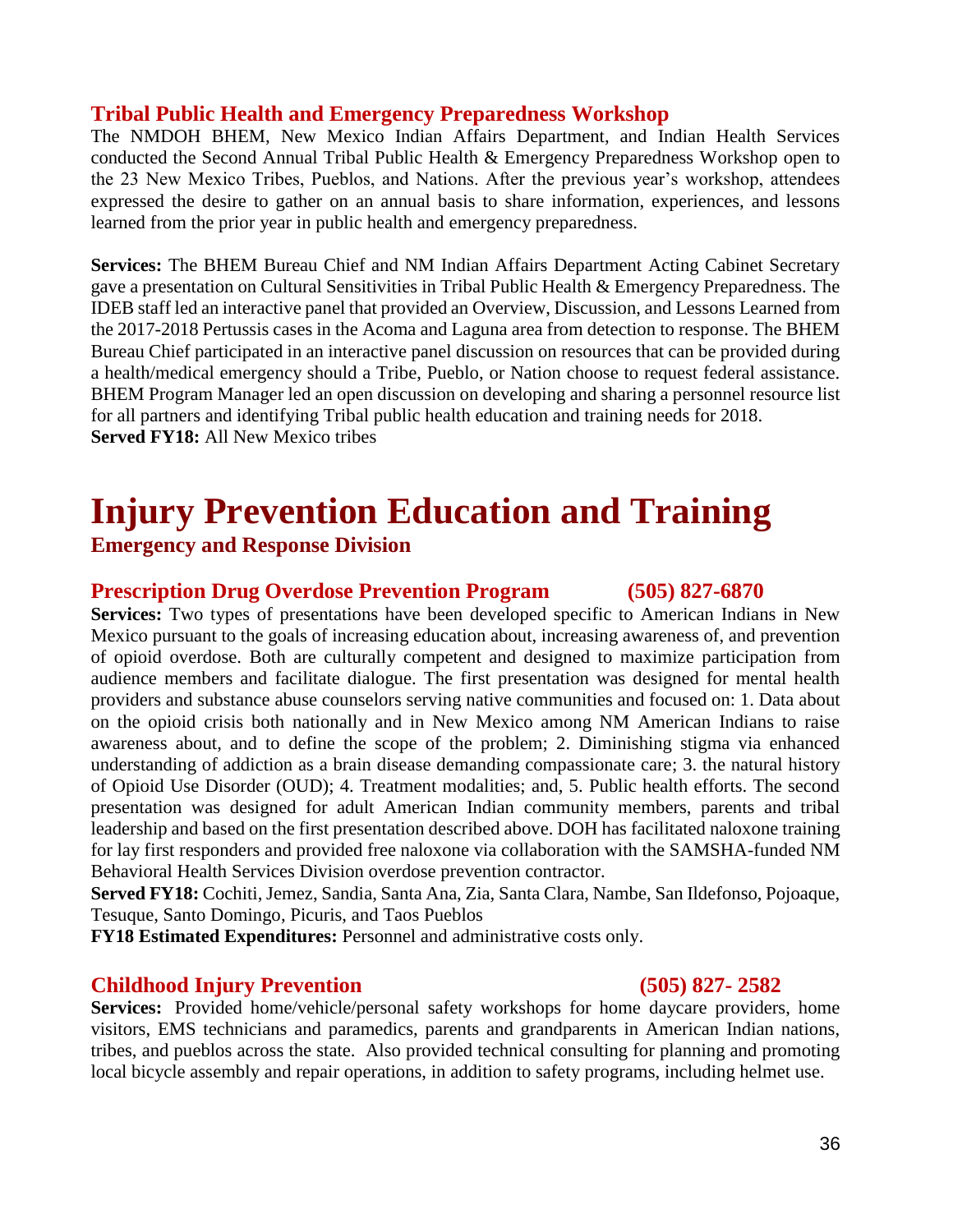**Served FY18:** Served three (3) tribal communities, including Navajo Nation, Tesuque Pueblo and San Domingo Pueblo within New Mexico, in addition to tribal members working for and/or served by nonprofits in urban areas.

**FY18 Estimated Expenditures**: Personnel and administrative costs only.

#### **Adult Falls Prevention (505) 827-5146**

**Services:** Provide Falls Prevention by instructors who work with evidence-based programs: "Tai Ji Quan: Moving for Better Balance," "A Matter of Balance," and "Tai Chi for Arthritis". Instructors provide education and exercise programs to older adults.

**Served FY18:** Served and trained instructors: Southwest Tribal Epidemiology Center; Pueblos of Ohkay Owingeh, Sandia; Santa Ana, Zuni, Acoma, Zia, Picuris, Tesuque, Nambe, Santa Clara, San Ildefonso, Zia, Jemez; Acoma Canoncito Laguna (IHS); Ute Mountain; Navajo Nation; Ramah Navajo; Tohajiillee.

**FY 18 Estimated Expenditures:** Personnel and administrative costs only.

#### **Sexual Violence Prevention (505) 827-2725**

**Services:** Provide acute short-term services for people in crisis resulting from sexual violence; complete community outreach and education events about sexual assault; work with middle and high school students by providing peer support groups and referral services; conduct evidence-supported sexual violence primary prevention program trainings to elementary, middle, and high school youth; parents and coaches through a contract with Tewa Women United And Sexual Assault Services of Northwest New Mexico (SASNWNM) . Tewa Women United is located in Espanola and serves other locations, providing culturally appropriate group healing modalities to survivors of sexual assaults and uses a culturally appropriate curriculum in primary prevention trainings for children, adolescents, and adults. SASNWNM is located in Farmington and serves others locations, working with tribal children and youth in primary prevention.

**Served FY18:** All tribes in New Mexico.

**FY 18 Estimated Expenditures:** \$41,100.00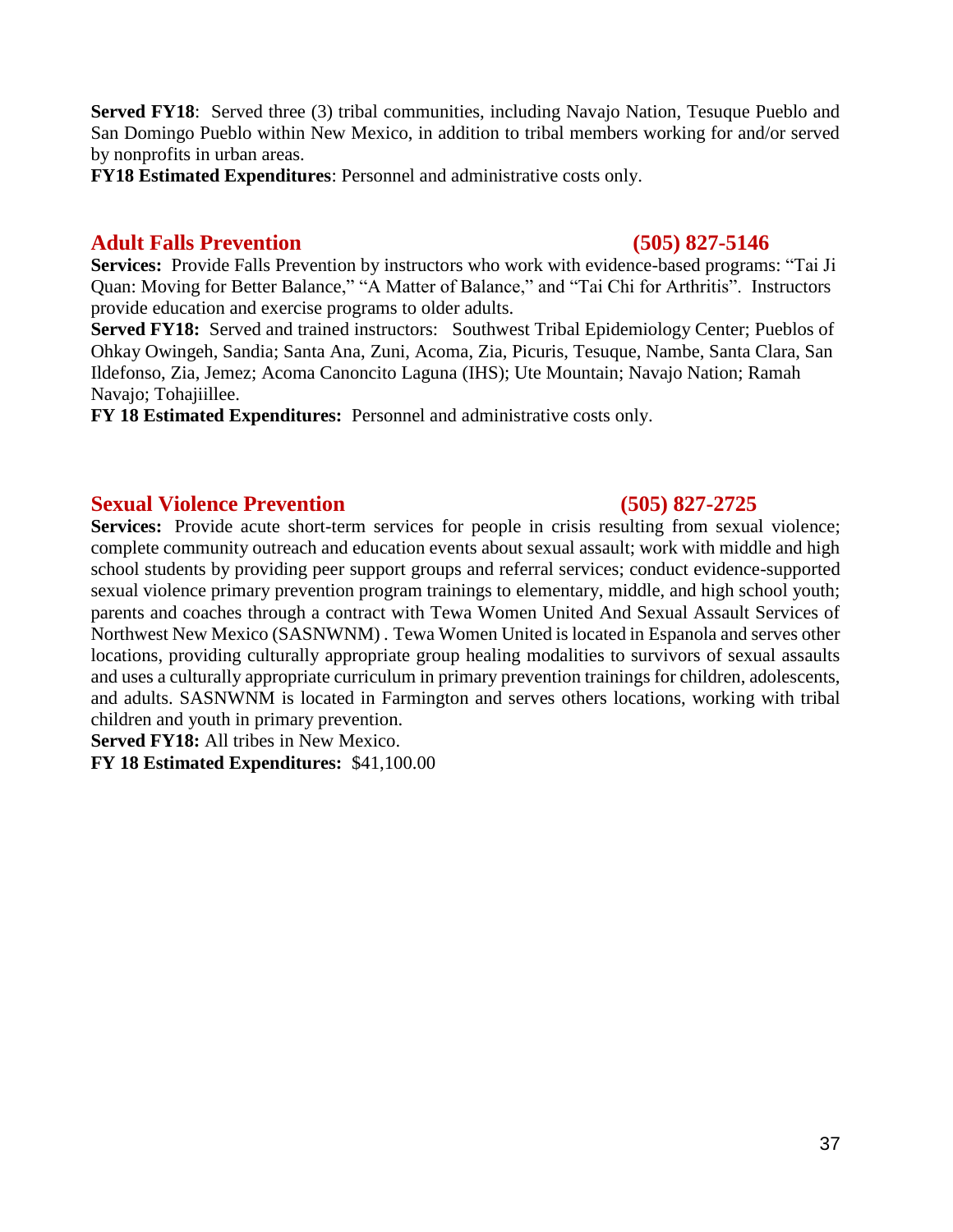## **Division of Health Improvement**

## **Health Facility Licensing**

#### **Incident Management Bureau (505) 476-9012**

**Services:** A statewide incident management that investigates allegations of abuse, neglect, exploitation, suspicious injury, hazardous conditions and death for vulnerable people receiving Medicaid waiver services in New Mexico.

**Served FY18:** Developmental Disabilities Waiver-288 American Indian adults, Medically Fragile waiver-20 Native American clients.

#### **FY 18 Estimated Expenditures:** \$72,000

### **Quality Management Bureau (505) 222-8633**

**Services:** Conducts statewide community-based oversight and compliance surveys of NMDOH contracted providers serving vulnerable people receiving Medicaid waiver services in New Mexico. **Served FY18:** Developmental Disabilities Waiver-288 American Indian adults, Medically Fragile waiver-20 Native American clients.

#### **FY 18 Estimated Expenditures:** \$105,000

### **Health Facility Licensing and Certification/DHI (505) 476-9025**

**Services:** License health care facilities and conduct surveys for facilities that receive Medicare or Medicaid funding that evaluate facility compliance and the quality of services provided. Investigate allegations of abuse, neglect, and exploitation in licensed and certified facilities.

**Served FY18:** Laguna Nursing Center, Mescalero Care Center, Mescalero Family Center Dialysis Center, Jicarilla Apache Nation Dialysis Center.

**FY18 Estimated Expenditures:** \$72,000.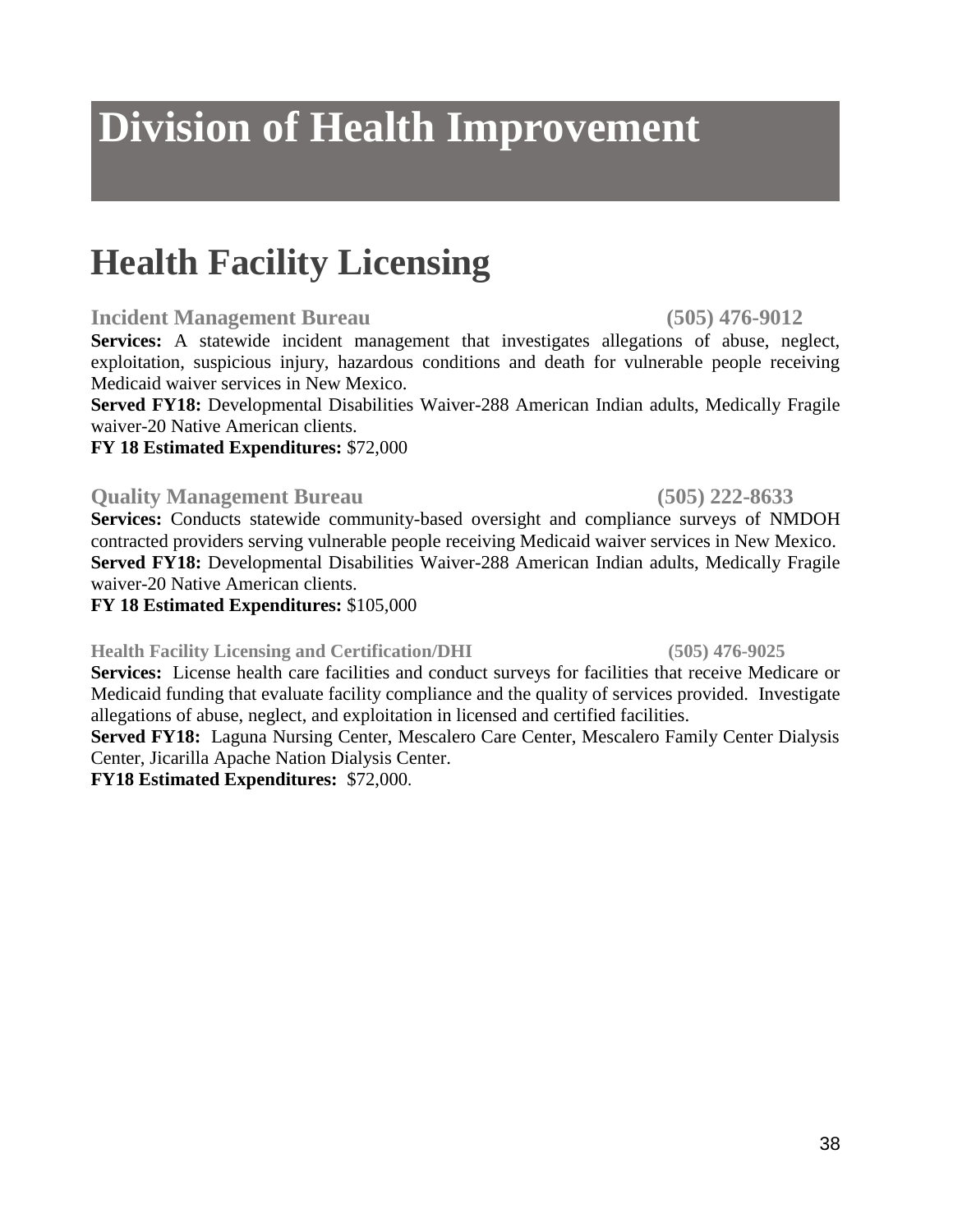## **Developmental Disabilities Supports Division**

### **Developmental Disabilities Waiver (505) 476-8973**

**Services:** Serve individuals with intellectual disabilities or a related condition and a developmental disability occurring before the individual reaches the age of 22. The program provides an array of residential, habilitation, employment, therapeutic, respite and family support services. **Served FY18:** 357 American Indian clients served (source: communication from HSD, Exempt Services)

**FY18 Estimated Expenditures:** \$27,365,121 (Estimate based on average cost per DDW participant in 2017 of \$76,653, HSD/MAD, 3/13/18)

#### **Family Infant Toddler Program (FIT) (877) 696-1472**

**Services:** Serve children from birth to age three with or at-risk for developmental delays and disabilities and their families. The FIT program provides an array of early intervention services, including physical therapy, speech therapy, occupational therapy, developmental instruction, social work, and family service coordination, etc., and services are provided primarily in the home and other community settings.

**Served FY18:** 1,305 American Indian children

**FY18 Estimated Expenditures:** \$3,675,669.60. Estimates based on 10 months of billed services (July 2016-May 2017). Source: DDSD/FIT, 6/6/17.

#### **Medically Fragile Waiver Services (877) 696-1472**

Serve individuals, diagnosed before age 22, with a medically fragile condition and who are at risk for, or are diagnosed with, a developmental delay. This program provides nursing case management which coordinates private duty nursing, home health aides, physical, speech, and occupational therapy, psychosocial and nutritional counseling and respite care. Individuals are served in their homes.

**Served FY18:** 15 American Indian clients received services under the Medically Fragile Waiver. Updated information for FY18 is not available. (source: communication from HSD, Exempt Services)

**FY18 Estimated Expenditures:** \$97,290. Estimates based on HSD annual Tribal Consultation letter and average cost per participate for 10 months of services of \$6,486 (average cost, HSD/MAD, 5/5/17).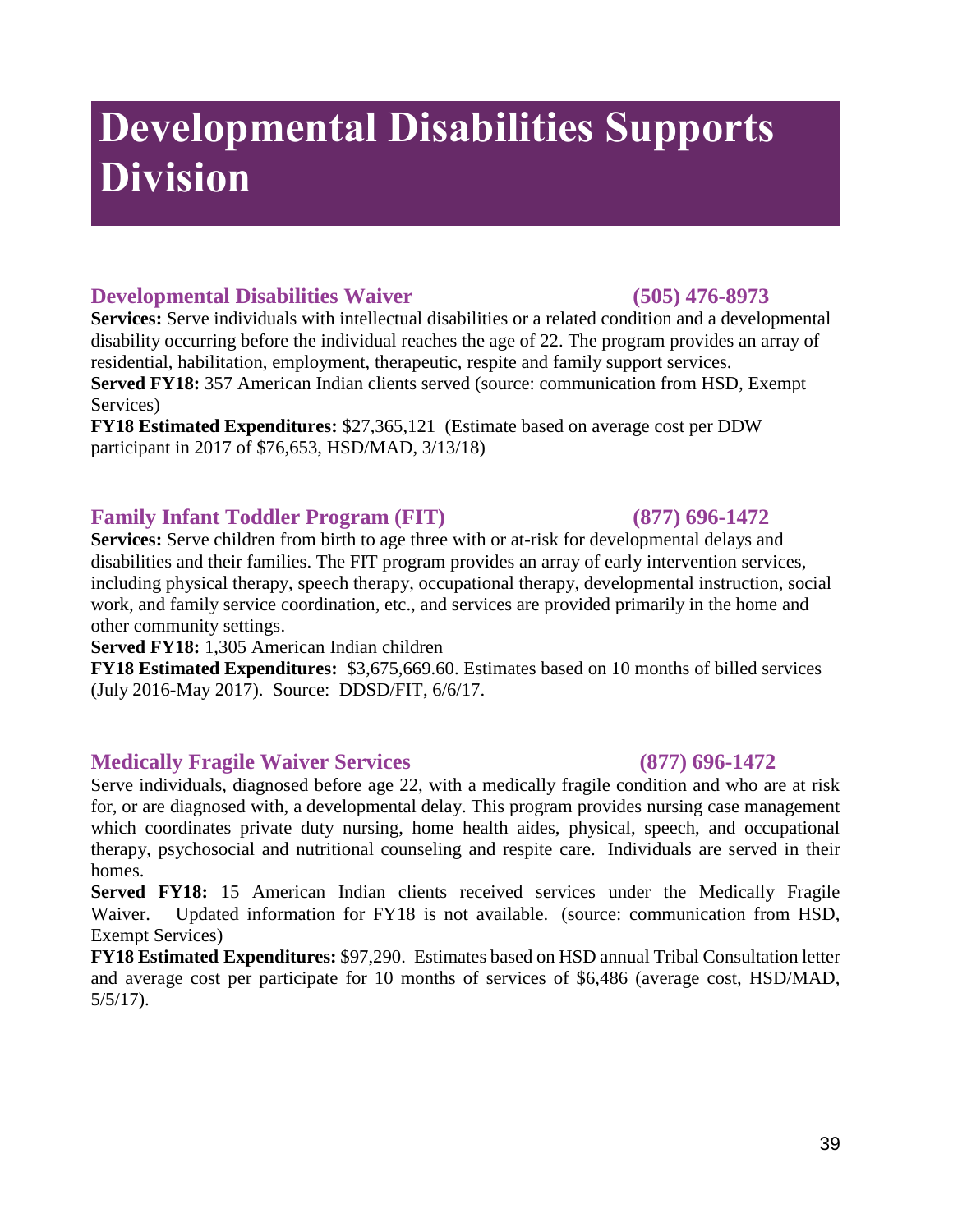#### **Mi Via Waiver (505)841-5511**

**Services:** Provides home and community-based services to individuals qualified for the traditional Developmental Disability and Medically Fragile waivers who select the Mi Via self-direction model of care. Participants on the Mi Via Waiver are allowed more choice, control, and flexibility to plan, budget and manage their own services/supports.

Served FY18: 106 American Indian clients served. (source: communication from HSD, Exempt Services)

**FY18 Estimated Expenditures:** \$6,369,858 (Estimate based on average cost per Mi Via participant in 2017 of \$60,093, HSD/MAD, 3/13/18)

## **Scientific Laboratories Division**

#### **Environmental Testing, Bureau of Indian Affairs & Navajo Tribal Utility Authority (505)383-9023**

**Services:** Test drinking water for chemicals, biological, and radiological testing under Federal Safe Drinking Water Act. Total number of samples was 142 for Total Coliform MMO-MUG and 127 samples for chemical analyses.

**Served FY17:** Pueblos of Alamo, Tohajiilee, Salinas, Jemez, and Navajo Nation **FY17 Estimated Expenditures:** \$19,797 (Time period July 2017 – June 2018)

#### **Implied Consent Training and Support (505)383-9086**

**Services:** Provide classes to certify 106 tribal law enforcement personnel as "operators" and "key operators" under the State Implied Consent Act. Certification for operators is two years, certification for key operators is one year. Also, provide certification for breath alcohol test devices used by tribal law enforcement of DWI/DUID programs. Certification of breath alcohol test devices is one year.

**Served FY17:** Navajo (Shiprock) and Ramah Navajo, Pueblos of Laguna, Jemez, Isleta, Sandia, Santa Ana, Taos, Zuni, Jicarilla Apache Nation, Crownpoint, Ohkay Owingeh, Acoma, Na-Nizhooshi Center, BIA Southern Pueblos, Mescalero BIA, Tesuque and Pojoaque.

**FY 17 Estimated Expenditures: Training and instrument certification/repair** \$9,382.50. This service does not include costs that are not chargeable due to tribal entities being contributors to the Administrative Office of the Courts.

## 40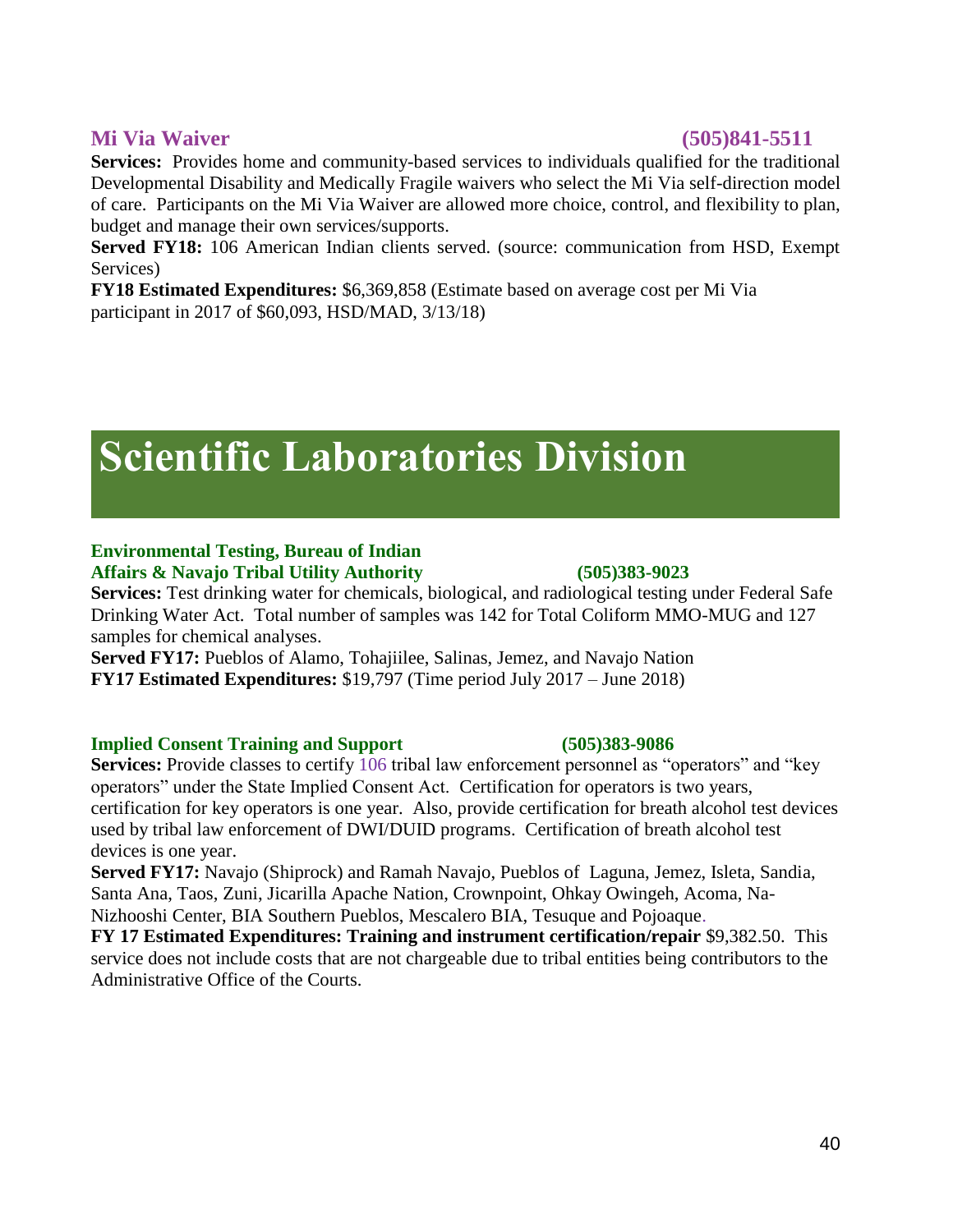## **Facilities Management**

### **Fort Bayard Medical Center (FBMC) (575) 537-3302**

**Services:** FBMC is a licensed long-term, intermediate, and skilled care facility. FBMC provides services to elders, veterans, and their spouses and families who can no longer care for themselves. Clinical services offered include short-term rehabilitation, secure memory unit, palliative, and long-term care.

**Served FY18:** Through FY18 Quarter 3, 12 tribal members from several tribal communities.

### **New Mexico Behavioral Health Institute (NMBHI) (505) 454-2100**

**Services**: NMBHI has five divisions:

.

- Center for Adolescent Relationship Exploration (CARE): Offers residential treatment for young men 13-17 who have caused sexual harm and have a mental health diagnosis. (Served 6 YTD)
- Long Term Services Division (LTSD): Offers nursing home care, including skilled nursing services and VA services. (Served 29 YTD)
- Community-based Services (CBS): Offers adult outpatient psychiatric treatment, Psychosocial Rehabilitation Services, Comprehensive Community Support Services and rehabilitation services. (Served 42 YTD)
- Adult Psychiatric Division (APD)-a licensed psychiatric hospital: Offers acute hospitalization, treatment, and assessment for individuals experiencing an exacerbation of symptoms due to a mental illness. (Served 80 YTD)
- The Forensic Division-a licensed psychiatric hospital and the only secure locked forensic hospital: Offers competency restoration through basic medical, psychological, social work, psycho-social rehabilitation and nursing services. (Served 27 YTD)

**Served FY18**: Through FY18 Quarter 3, 184 tribal members from several tribal communities.

### **Turquoise Lodge Hospital (TLH) (505) 841-8978**

**Services:** TLH is a substance use treatment hospital for adults aged 18 and over. TLH currently offers inpatient medical detoxification and social rehabilitation services, and Intensive Outpatient (IOP) Services.

**Served FY18:** Through 5/10/18, 96 admissions representing 15 New Mexico tribal communities.

### **New Mexico Rehabilitation Center (NMRC) (575) 347-3400**

**Services**: NMRC is a specialty hospital that offers medical rehabilitation to patients with spinal cord injuries, traumatic brain injuries, strokes, orthopedic issues including hip or knee replacement and various other medical conditions that require intensive therapy services. NMRC also offers services to clients with addiction problems to various drugs and alcohol.

**Served FY18**: Through FY18 Quarter 3, 6 tribal members from several tribal communities.

### **Sequoyah Adolescent Treatment Center (SATC) (505) 222-0355**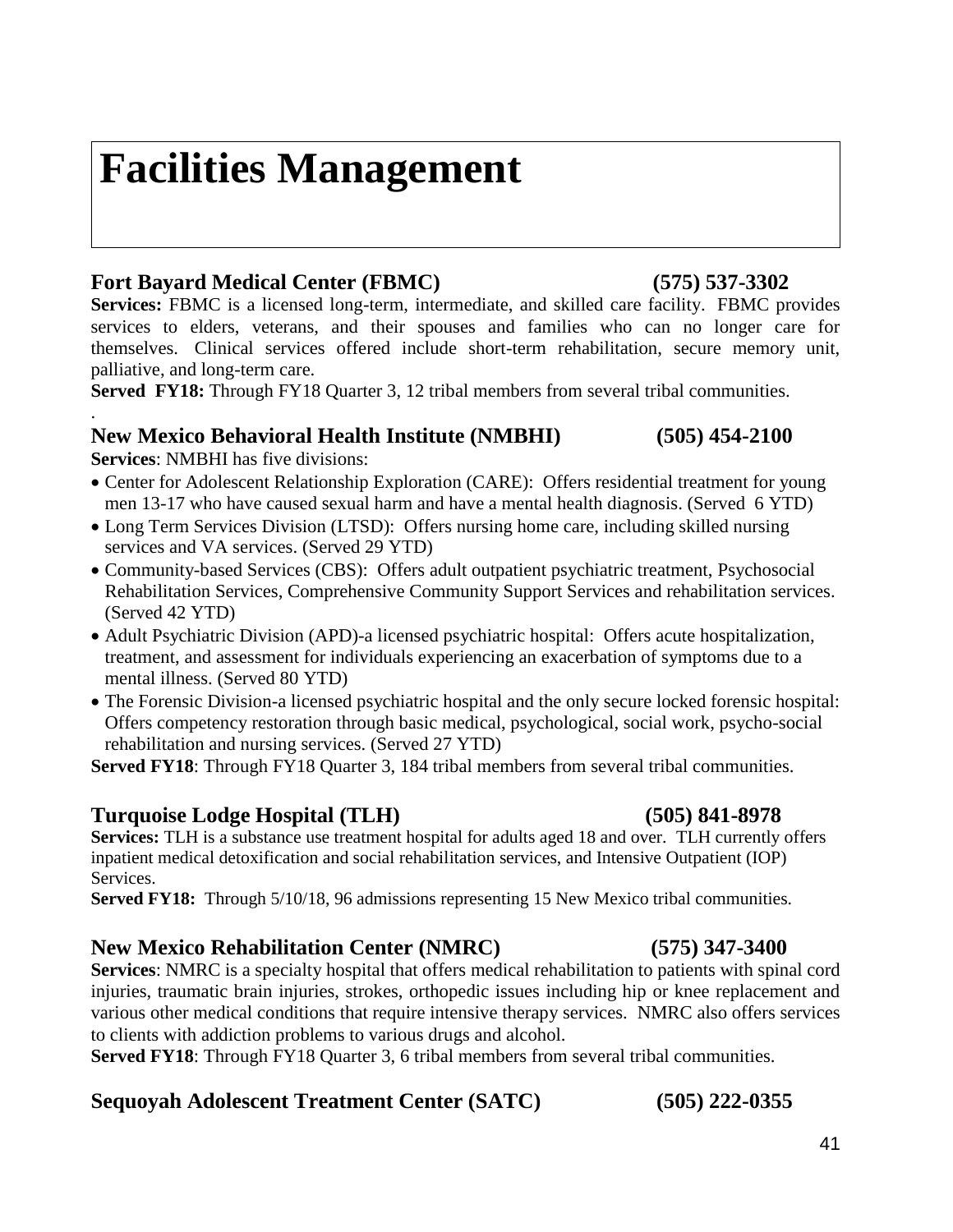**Services**: SATC offers residential treatment to adolescent males from the ages of 13 -17. The adolescent must be violent or have history of violence, have a mental disorder or diagnosis, and be amenable to treatment. The adolescent must have the cognitive capacity to benefit from verbal therapies and milieu programming offered at SATC. Normally, this would mean intellectual functioning at least within the borderline range. SATC does not accept admission of adolescents with a diagnosis of a developmental intellectual disability. SATC has an education department which provides education and credit recovery for the adolescents.

**Served FY18:** Through 5/16/18, 2 tribal members from unknown tribal communities have been served.

#### **Los Lunas Community Program (LLCP) (505) 222-0901**

**Services**: Customized Community Supports: Based on the preferences and choices of those served, the LLCP assists adults with developmental and intellectual disabilities to increase independence strengthen the ability to decrease needed paid supports, establish or strengthen interpersonal relationships, join social networks and participate in community life.

Community Integrated Employment: Based on the informed choice of those served, the LLCP assists adults with developmental and intellectual disabilities to become employed in the community in jobs that increase economic independence, self‐ reliance, social connections, and career development. Living Supports: In the community of choice, the LLCP assists those served to live as independently as possible providing supports designed to assist, encourage, and empower those served to grow and develop, gain autonomy, become self‐governing, and pursue personal interests and goals.

Dental: As a provider of choice, the LLCP operates a full dental clinic in Albuquerque specializing in dental services and supports for those with developmental and intellectual disabilities.

LLCP operates an Intermediate Care Facility/Individuals with Intellectual Disabilities (ICF/IDD). ICF/IDD is an intermediate care facility that provides food, shelter, health or rehabilitative and active treatment for individuals with a developmental or intellectual disability or persons with related conditions whose mental or physical condition require services on a regular basis that are above the level of a residential or room and board setting and can only be provided in a facility which is equipped and staffed to provide the appropriate services. The individuals residing in the LLCP ICF/IDD facility are court ordered there for rehabilitation..

**Served FY18:** Through FY 18 Quarter 3: 6 individuals residing at Los Lunas Community Program representing 3 New Mexico tribal communities.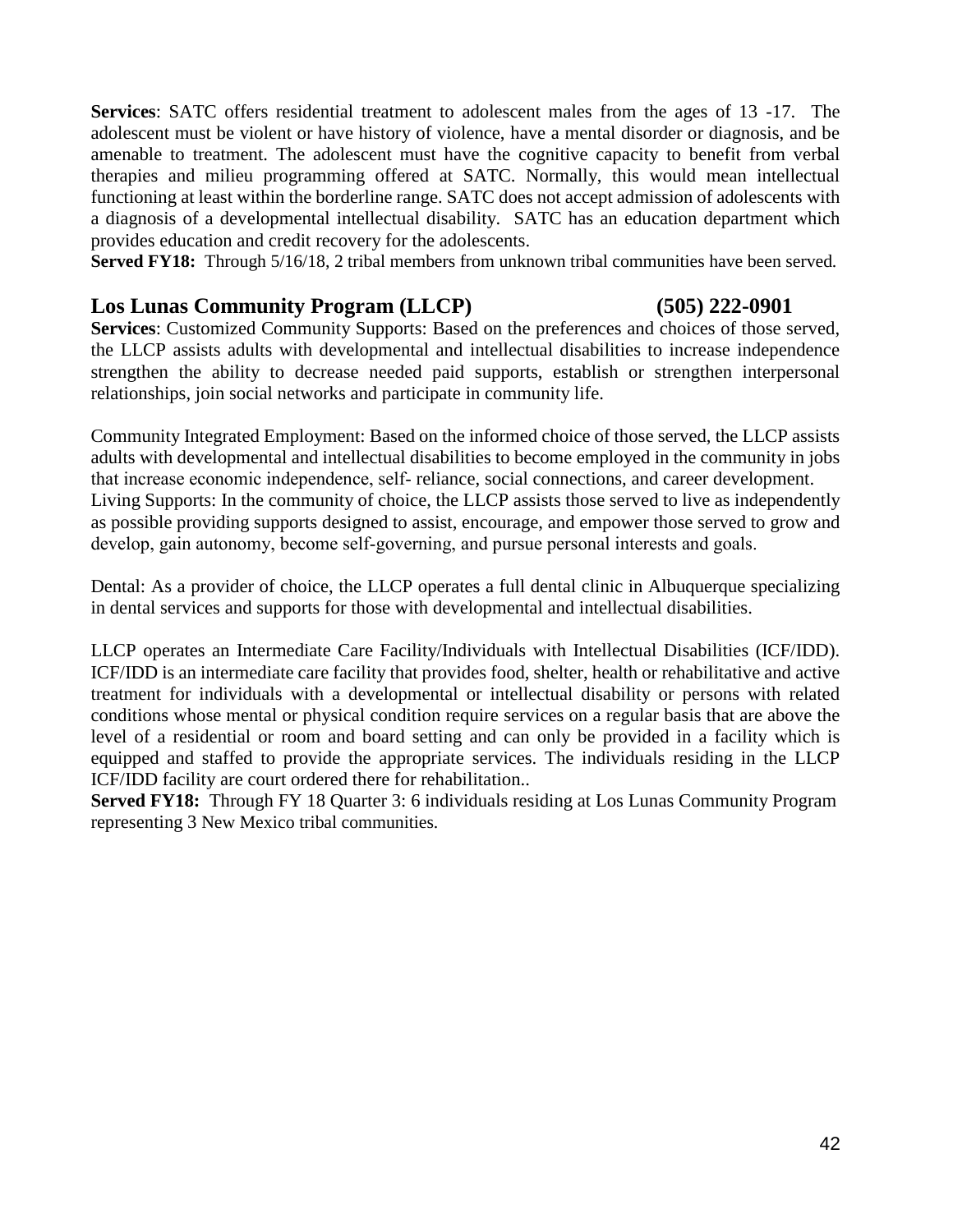### **Section IV. Key Names and Contact Information**

Following are the names, email addresses, and phone numbers for the individuals in NMDOH who are responsible for supervising, developing and/or implementing programs that directly affect American Indians in New Mexico.

| <b>Division</b>                                       | <b>Name/Title</b>                                                                   | <b>Email</b>                                         | <b>Phone</b>                   |
|-------------------------------------------------------|-------------------------------------------------------------------------------------|------------------------------------------------------|--------------------------------|
| Office of the<br>Secretary                            | <b>Lynn Gallagher</b><br><b>Cabinet Secretary</b>                                   | Lynn.Gallagher@state.nm.us                           | $(505)827 - 2613$              |
| Office of the<br>Secretary                            | <b>Gabrielle Sanchez-</b><br><b>Sandoval, Deputy</b><br><b>Secretary</b>            | Gabrielle.SanchezSandoval@state.nm.<br><b>us</b>     | $(505)827 - 2613$              |
| Office of the<br>Secretary                            | <b>Dawn Hunter, Deputy</b><br>Secretary                                             | Dawn.Hunter@state.nm.us                              |                                |
| <b>Office of Tribal</b><br>Liaison                    | <b>Aiko Allen</b><br><b>Tribal Liaison</b>                                          | Aiko.Allen@state.nm.us                               | $(505)827 - 2627$              |
| <b>Office of Policy and</b><br><b>Accountability</b>  | <b>Martin Brown, Deputy</b><br><b>Director</b><br>Joaquin Baca, Director            | Martin.Brown@state.nm.us<br>Joaquin.Baca@state.nm.us | $(505)476 - 3656$              |
| <b>Office of Health</b><br><b>Equity</b>              | <b>Joaquin Baca</b><br><b>Director</b>                                              | Joaquin.Baca@state.nm.us                             | $(505)827 - 2358$              |
| <b>Public Health</b><br><b>Division</b>               | <b>Lynn Carroll</b><br><b>Division Director</b>                                     | Lynn.Carroll@state.nm.us                             | $(505)827 - 2389$              |
| <b>Public Health</b><br><b>Division</b>               | Jeff Lara, BS,<br><b>Deputy Director, Regions</b>                                   | Jeffrey.Lara1@state.nm.us                            | $(505)827 - 2691$              |
| <b>Public Health</b><br><b>Division</b>               | <b>Cathy Rocke, MBA</b><br><b>Deputy Director,</b><br><b>Programs</b>               | Cathy.Rocke@state.nm.us                              | $(505)827 - 2334$              |
| <b>Public Health</b><br><b>Division</b>               | Chris Novak, MD, MPH<br><b>Medical Director</b>                                     | Christopher.Novak@state.nm.us                        | $(505)827 - 2389$              |
| <b>Public Health</b><br><b>Division</b>               | Heather Black, RN, BSN,<br><b>BSW</b><br><b>Chief Nurse</b>                         | Heather.Black@state.nm.us                            | $(505)476 - 3668$              |
| <b>Public Health</b><br>Division, Metro<br>Region,    | Vacant<br><b>Region Director</b>                                                    |                                                      | $(505)722 - 4391$              |
| <b>Public Health</b><br>Division,<br><b>NW Region</b> | Melissa Charlie, RN,<br><b>DNP</b><br><b>Deputy Region Director</b><br>(Farmington) | Melissa.Charlie@state.nm.us                          | $(505)327 - 4461$              |
| <b>Public Health</b><br><b>Division, NE Region</b>    | <b>Susan K. Gonzales, MPA</b><br><b>Region Director</b>                             | Susan.Gonzales@state.nm.us                           | $(505)476 - 2659$              |
| <b>Public Health</b><br><b>Division, SW Region</b>    | <b>Dawn Sanchez</b><br><b>Region Director</b>                                       | Dawn.Sanchez@state.nm.us                             | $(575)528 - 5148$              |
| <b>Public Health</b><br><b>Division, SE Region</b>    | <b>Jimmy Masters</b><br><b>Acting Region Director</b>                               | James.Masters@state.nm.us                            | $(505)347 - 2409$<br>Ext. 6227 |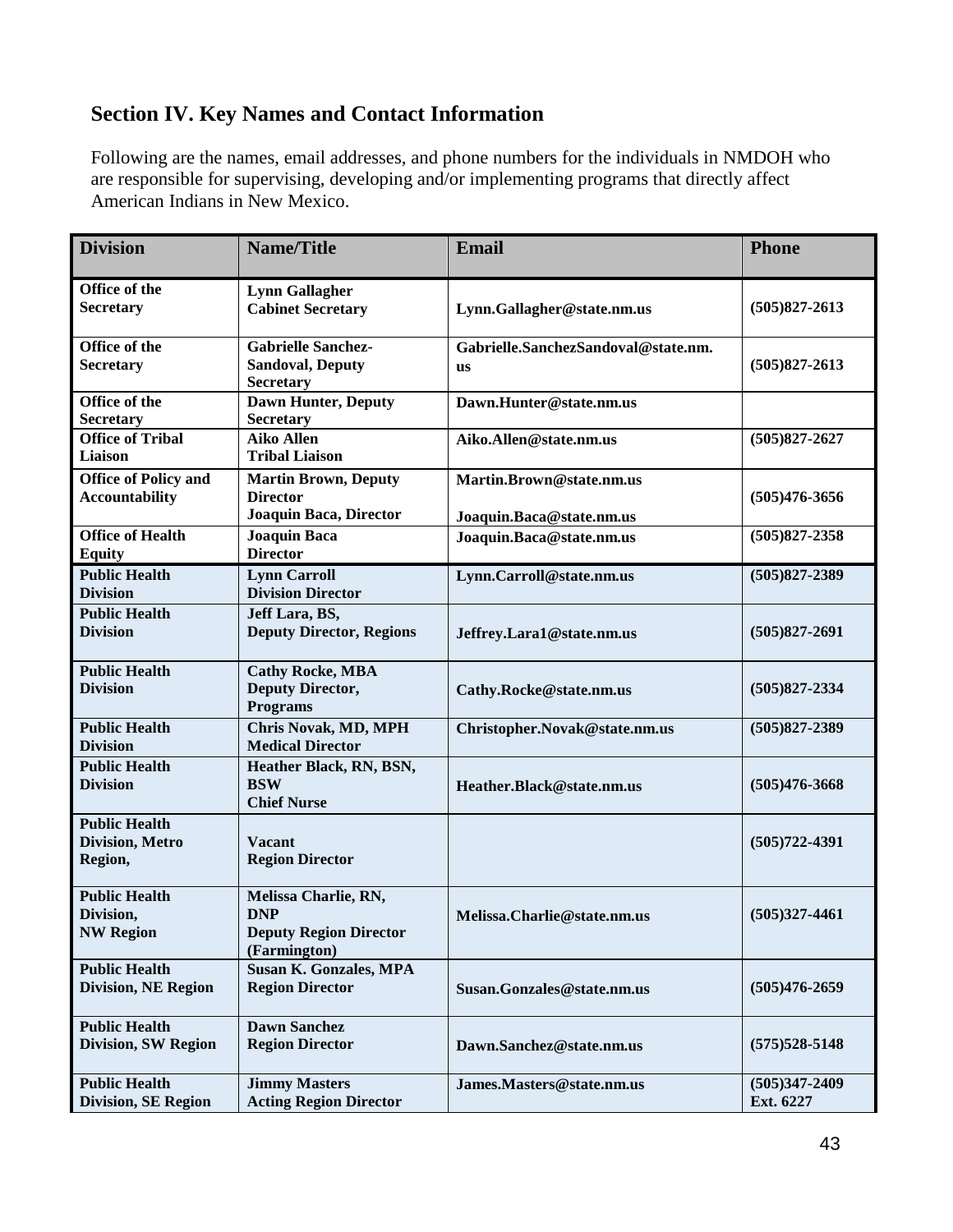| <b>Division</b>                                                                                           | <b>Name/Title</b>                                                                          | <b>Email</b>                     | <b>Phone</b>      |
|-----------------------------------------------------------------------------------------------------------|--------------------------------------------------------------------------------------------|----------------------------------|-------------------|
| <b>Public Health</b><br><b>Division, Population</b><br>and Community                                      | <b>Britt Catron</b><br>Judith Gabrielle,<br><b>Deputy Directors</b>                        | Britt.Catron@state.nm.us         | $(505)222 - 8671$ |
| <b>Health Bureau</b>                                                                                      |                                                                                            | Judith.Gabriele@state.nm.us      | $(505)476 - 7613$ |
| <b>Public Health</b><br><b>Division, Family</b><br><b>Health Bureau</b>                                   | <b>Janis Gonzales, MD</b><br><b>MPH, Bureau Chief</b>                                      | Janis.Gonzales@state.nm.us       | $(505)476 - 8854$ |
| <b>Public Health</b><br><b>Division, Infectious</b><br><b>Disease Bureau</b>                              | <b>Dan Burke</b><br><b>Bureau Chief</b>                                                    | Daniel.Burke@state.nm.us         | $(505)827 - 2412$ |
| <b>Public Health</b><br>Division, Office of<br><b>Oral Health</b>                                         | Rudy Blea, BA<br><b>Program Manager</b>                                                    | Rudy.Blea@state.nm.us            | $(505)827 - 0837$ |
| <b>Public Health</b><br>Division, Office of<br>Obesity, Nutrition,<br><b>Physical Activity</b>            | Rita Condon,<br><b>Program Director</b>                                                    | Rita.Condon@state.nm.us          | $(505)476 - 7623$ |
| <b>Public Health</b><br><b>Division, Diabetes</b><br><b>Prevention and</b><br><b>Control Program</b>      | Chris Lucero,<br><b>Diabetes Program</b><br><b>Manager</b>                                 | Chris.Lucero@state.nm.us         | $(505)222 - 8605$ |
| <b>Public Health</b><br><b>Division, Diabetes</b><br><b>Prevention and</b><br><b>Control Program</b>      | <b>Vonne Strobbe,</b><br><b>Tribal Outreach</b><br><b>Coordinator, Diabetes</b><br>Program | Vonne.Strobbe@state.nm.us        | $(505)841 - 5888$ |
| <b>Public Health</b><br><b>Division</b> , Heart<br><b>Disease and Stroke</b><br><b>Prevention Program</b> | Julia Frisk,<br><b>Program Manager</b>                                                     | Julia.Frisk@state.nm.us          | $(505)476 - 7614$ |
| <b>Public Health</b><br><b>Division, Tobacco</b><br><b>Use Prevention and</b><br><b>Control</b>           | <b>Monica Patten Tribal</b><br><b>Outreach Coordinator,</b><br><b>TUPAC Program</b>        | Monica.Patten@state.nm.us        | $(505)841 - 5844$ |
| <b>Public Health</b><br>Division, Office of<br><b>Community Health</b><br><b>Workers</b>                  | Diana Abeyta<br><b>Statewide Coordinator,</b><br><b>Tribal Coordinator</b>                 | Diana.Abeyta@state.nm.us         | $(505)827 - 0015$ |
| <b>Public Health</b><br>Division, WIC<br>Program                                                          | <b>Sarah Flores-Sievers,</b><br><b>Director</b>                                            | Sarah.Flores-Sievers@state.nm.us | $(505)476 - 8801$ |
| <b>Public Health</b><br>Division, Farmer's<br><b>Market Nutrition</b><br><b>Programs</b>                  | <b>Martin Miller,</b><br><b>Program Manager</b>                                            | Martin.Miller@state.nm.us        | $(505)476 - 8808$ |
| <b>Public Health</b><br>Division, Children's<br><b>Medical Services</b>                                   | <b>Susan Chacon, Program</b><br><b>Manager</b>                                             | Susan.Chacon@state.nm.us         | $(505)476 - 8860$ |
| <b>Public Health</b><br>Division, Newborn<br><b>Genetic and Hearing</b><br><b>Screening Programs</b>      | <b>Brenda Romero</b><br><b>Program Manager</b>                                             | Brenda.Romero@state.nm.us        | $(505)476 - 8857$ |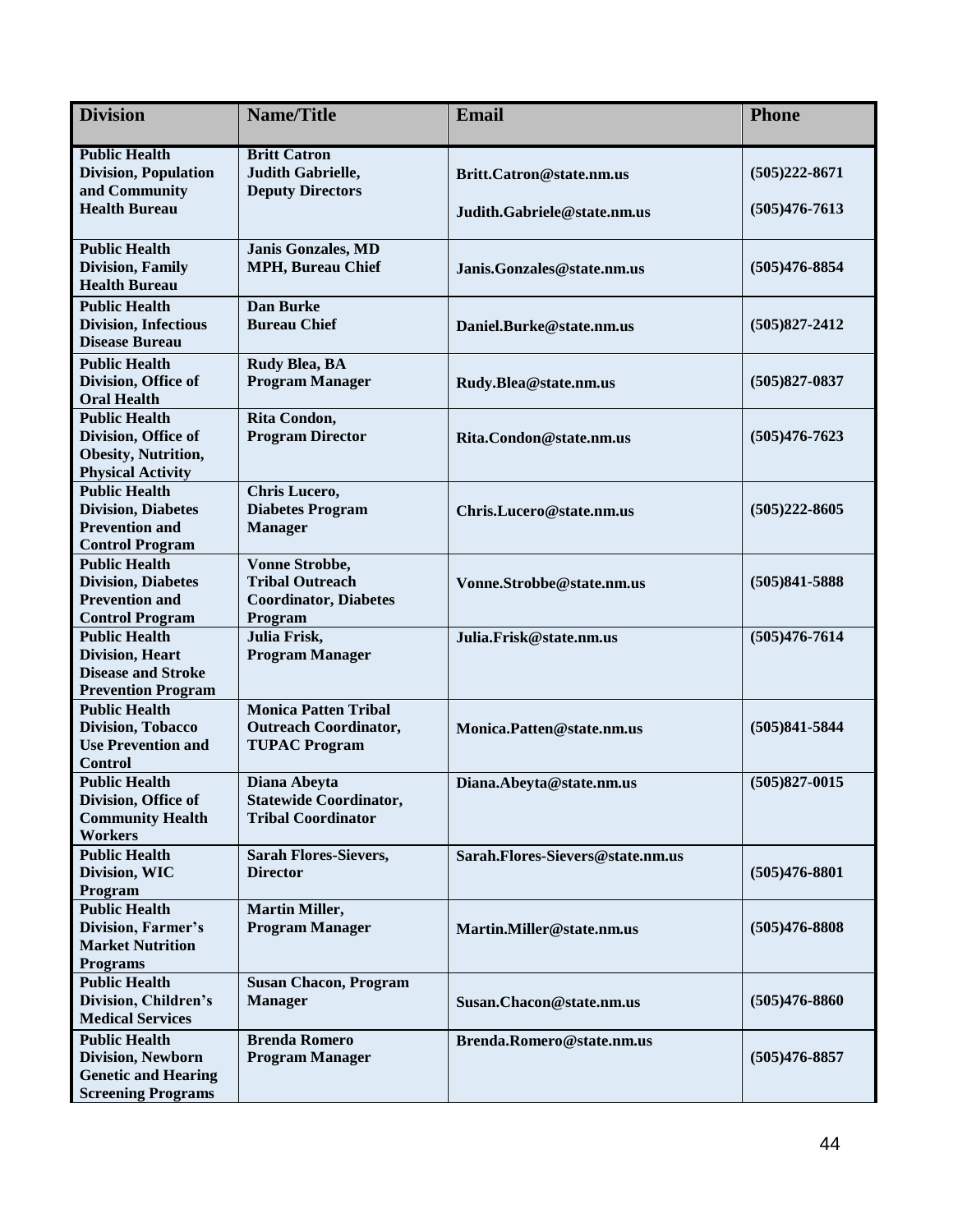| <b>Division</b>                               | <b>Name/Title</b>                                | <b>Email</b>                    | <b>Phone</b>      |  |
|-----------------------------------------------|--------------------------------------------------|---------------------------------|-------------------|--|
| <b>Public Health</b>                          | <b>Susan Lovett</b>                              |                                 |                   |  |
| <b>Division, Family</b>                       | <b>Title X Director</b>                          | Susan.Lovett@state.nm.us        | $(505)476 - 8879$ |  |
| <b>Planning Program</b>                       |                                                  |                                 |                   |  |
| <b>Public Health</b>                          | <b>Jim Farmer, Director</b>                      | Jim.Farmer@state                | $(505)222 - 8682$ |  |
| Division, Office of                           |                                                  |                                 |                   |  |
| <b>School and</b><br><b>Adolescent Health</b> |                                                  |                                 |                   |  |
| <b>Public Health</b>                          | <b>Kristin Hansen, Program</b>                   | Kristin.Hansen@state.nm.us      | (505)222.8601     |  |
| Division,                                     | <b>Manager</b>                                   |                                 |                   |  |
| Comprehensive                                 |                                                  |                                 |                   |  |
| <b>Cancer Program</b>                         |                                                  |                                 |                   |  |
| <b>Public Health</b>                          | Dominick Zurlo,                                  | Dominick.Zurlo@state.nm.us      | $(505)827 - 2507$ |  |
| <b>Division, Hepatitis</b>                    | <b>Program Manager</b>                           |                                 |                   |  |
| Program                                       |                                                  |                                 |                   |  |
| <b>Public Health</b>                          | <b>Andrew Gans, MPH</b>                          | Andrew.Gans@state.nm.us         | $(505)476 - 3624$ |  |
| Division, HIV, STD                            | <b>Section Manager</b>                           |                                 |                   |  |
| and Hepatitis                                 |                                                  |                                 |                   |  |
| <b>Section</b>                                |                                                  |                                 |                   |  |
| <b>Public Health</b>                          | Diana Fortune, RN                                | Diana.Fortune@state.nm.us       | $(505)827 - 2473$ |  |
| Division,                                     | <b>Manager</b>                                   |                                 |                   |  |
| <b>Tuberculosis</b>                           |                                                  |                                 |                   |  |
| Program<br><b>Public Health</b>               | Erica Martinez,                                  |                                 | $(505)827 - 2463$ |  |
| Division,                                     | <b>Manager</b>                                   | Erica.Martinez@state.nm.us      |                   |  |
| <b>Immunizations</b>                          |                                                  |                                 |                   |  |
| Program                                       |                                                  |                                 |                   |  |
| <b>Public Health</b>                          | <b>Beth Pinkerton, Program</b>                   | Beth.Pinkerton@state.nm.us      | $(505)841 - 5847$ |  |
| <b>Division, Cancer</b>                       | <b>Manager</b>                                   |                                 |                   |  |
| <b>Prevention and</b>                         |                                                  |                                 |                   |  |
| <b>Control Section</b>                        |                                                  |                                 |                   |  |
| <b>Epidemiology and</b>                       | <b>Michael Landen, MD, MPH</b>                   | Michael.Landen@state.nm.us      | $(505)476 - 3575$ |  |
| <b>Response Division</b>                      | <b>State Epidemiologist and</b>                  |                                 |                   |  |
|                                               | <b>Director</b>                                  |                                 |                   |  |
| <b>Epidemiology and</b>                       | <b>Brooke Doman, Tribal</b>                      | <b>Brooke.Doman@state.nm.us</b> | $(505)476 - 3654$ |  |
| <b>Response Division</b>                      | Epidemiologist                                   |                                 |                   |  |
| <b>Epidemiology</b> and                       | John McPhee, Childhood                           | John.McPhee@state.nm.us         | $(505)827 - 2582$ |  |
| <b>Response Division,</b>                     | <b>Injury Prevention</b>                         |                                 |                   |  |
| <b>Office of Injury</b><br><b>Prevention</b>  | <b>Coordinator</b><br><b>New Mexico Consumer</b> |                                 |                   |  |
|                                               | <b>Product Safety</b>                            |                                 |                   |  |
|                                               | <b>Commission Designee</b>                       |                                 |                   |  |
|                                               | <b>New Mexico Safe Kids</b>                      |                                 |                   |  |
|                                               | <b>Coalition Coordinator</b>                     |                                 |                   |  |
| <b>Division of Health</b>                     |                                                  |                                 | $(505)476 - 8804$ |  |
| Improvement                                   |                                                  |                                 |                   |  |
| <b>Developmental</b>                          | <b>Jim Copeland, Director</b>                    | Jim.Copeland@state.nm.us        | $(505)827 - 2574$ |  |
| <b>Disabilities Supports</b>                  |                                                  |                                 |                   |  |
| <b>Division</b>                               |                                                  |                                 |                   |  |
| <b>Developmental</b>                          | <b>Marc Kolman, Deputy</b>                       | Marc.Kolman@state.nm.us         | $(505)476 - 8839$ |  |
| <b>Disabilities Supports</b>                  | <b>Director</b>                                  |                                 |                   |  |
| <b>Division</b>                               |                                                  |                                 |                   |  |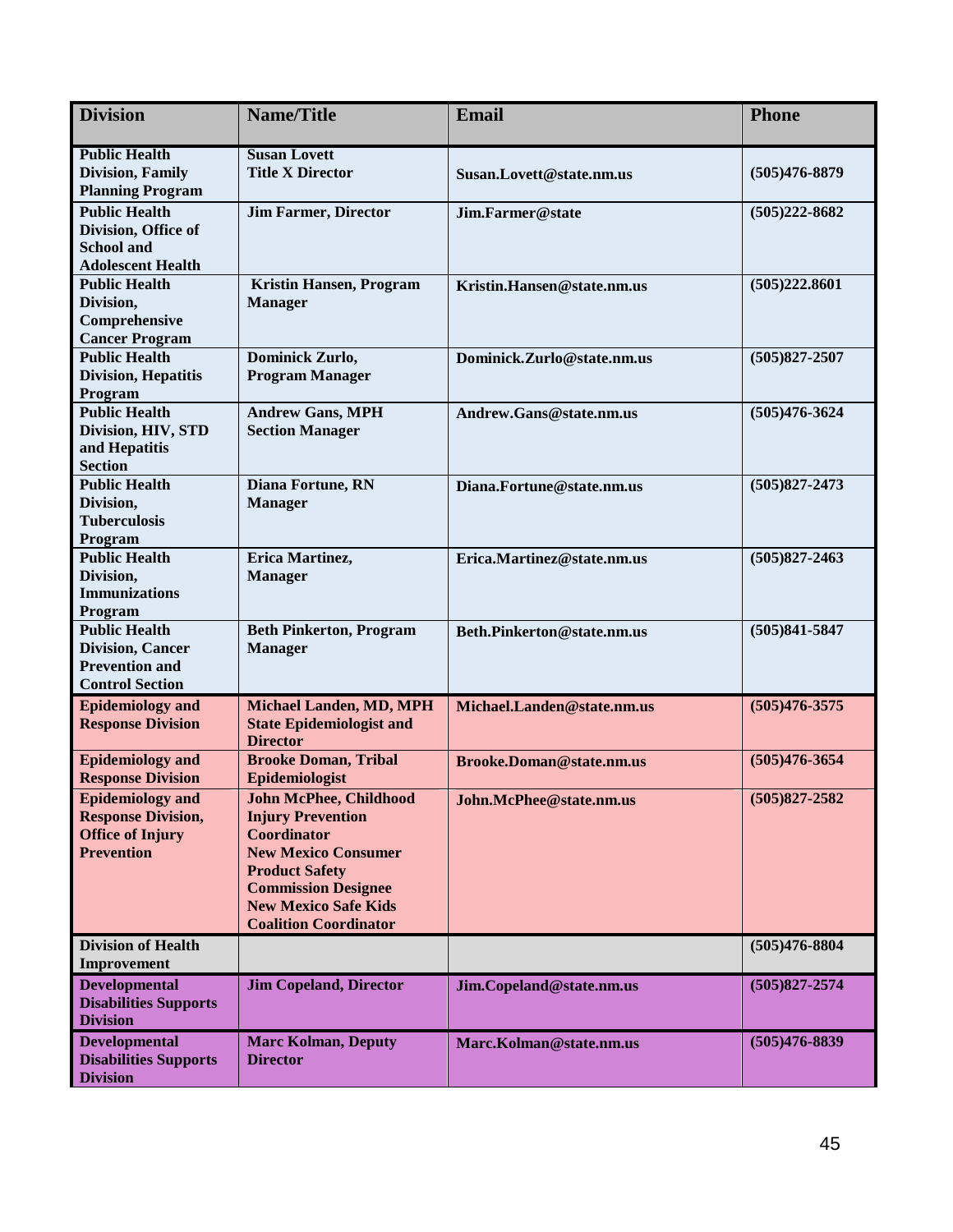| <b>Division</b>                                                                        | <b>Name/Title</b>                                     | <b>Email</b>                 | <b>Phone</b>      |
|----------------------------------------------------------------------------------------|-------------------------------------------------------|------------------------------|-------------------|
| <b>Developmental</b><br><b>Disabilities Supports</b><br><b>Division</b>                | <b>Roberta Duran, Deputy</b><br><b>Director</b>       | Roberta.Duran@state.nm.us    | $(505)476 - 8923$ |
| <b>Developmental</b><br><b>Disabilities Supports</b><br><b>Division</b>                | <b>Andy Gomm, FIT</b><br><b>Program Manager</b>       | Andy.Gomm@state.nm.us        | $(505)476 - 8975$ |
| <b>Scientific</b><br><b>Laboratory Division</b>                                        | Lixia Liu, Ph.D., Director                            | Lixia.Liu@state.nm.us        | $(505)383 - 9001$ |
| <b>Scientific</b><br><b>Laboratory Division</b>                                        | <b>Twila Kunde, Deputy</b><br><b>Director</b>         | Twila.Kunde@state.nm.us      | $(505)383 - 9003$ |
| <b>Scientific</b><br>Laboratory<br>Division,<br><b>Environmental</b><br><b>Testing</b> | Dr. Phillip Adams,<br><b>Chemistry Bureau Chief</b>   | Phillip.Adams@state.nm.us    | $(505)383 - 9023$ |
| <b>Scientific</b><br><b>Laboratory Division</b><br>$-$ DWI                             | Dr. Rong-Jen Hwang,<br><b>Toxicology Bureau Chief</b> | Rong.Hwang@state.nm.us       | $(505)383 - 9086$ |
| <b>Fort Bayard</b><br><b>Medical Center</b>                                            | <b>Todd Winder,</b><br>Administrator                  | Todd.Winder@state.nm.us      | $(505)537 - 8600$ |
| <b>New Mexico</b><br><b>Behavioral Health</b><br><b>Institute</b>                      | <b>Frances Tweed,</b><br><b>Administrator</b>         | Frances.Tweed@state.nm.us    | $(505)454 - 2100$ |
| <b>New Mexico State</b><br><b>Veterans Home</b>                                        | <b>Colleen Rundell,</b><br>Administrator              | Colleen.Rundell@state.nm.us  | $(575)894-4205$   |
| <b>New Mexico</b><br><b>Rehabilitation</b><br><b>Center</b>                            | <b>Jose Gurrola,</b><br>Administrator                 | Jose.Gurrola@state.nm.us     | $(575)347 - 3400$ |
| Sequoya Adolescent<br><b>Treatment Center</b>                                          | Carmela Sandoval,<br><b>Administrator</b>             | Carmela.Sandoval@state.nm.us | $(505)222 - 0375$ |
| <b>Turquoise Lodge</b><br><b>Hospital</b>                                              | Shauna Hartley, LISW,<br><b>Administrator</b>         | Shauna.Hartley@state.nm.us   | $(505)841 - 8978$ |
| <b>Los Lunas</b><br><b>Community</b><br>Program                                        | <b>Shauna Hartley, Acting</b><br><b>Administrator</b> | Shauna.Hartley@state.nm.us   | $(505)252 - 1053$ |

For a complete list of contact information, go to:<http://www.health.state.nm.us/doh-phones.htm>, [www.nmhealth.org](http://www.nmhealth.org/)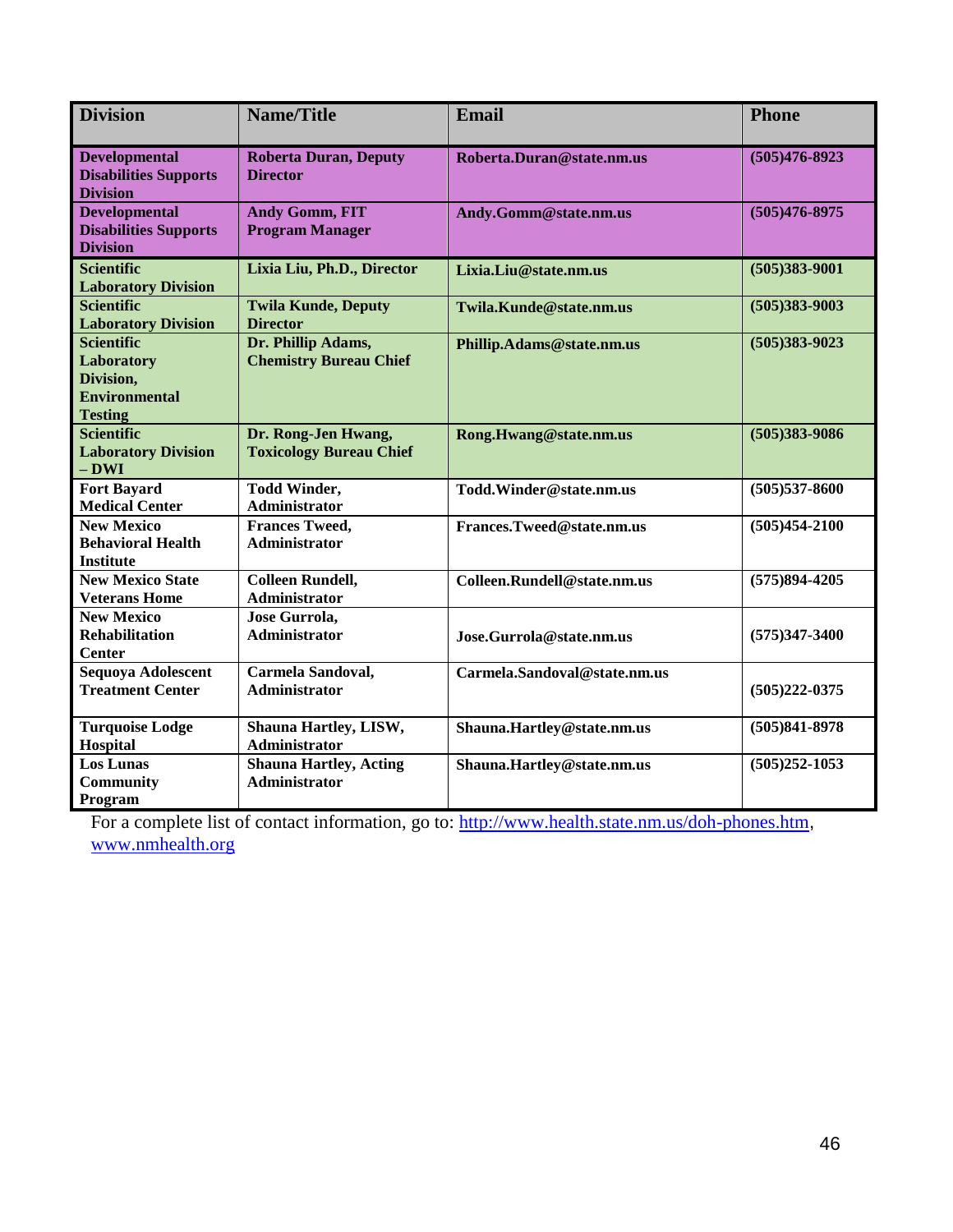#### **SECTION V. APPENDICES A. Brief Description of the Department's Program Areas**

#### **PROGRAM AREA : ADMINISTRATIVE SERVICES**

The mission of the Administrative Services Division is to provide leadership, policy development, information technology, administrative and legal support to the Department of Health so that the Department achieves a high level of accountability and excellence in services provided to the people of New Mexico. This Division includes the Office of the Secretary, the Information Technology Services Division, the Office of General Counsel, the Office of Policy and Accountability, the Office of Health Equity the Office of Border Health and the Office of the Tribal Liaison.

The Administrative Services Division is responsible for all financial functions of the Department, including management of a \$550 million annual budget and approximately 3,300 employees, appropriation requests, operating budgets, the annual financial audit, accounts payable, revenue and accounts receivable, federal grants management, and financial accounting. It also provides human resources support services and assures compliance with the State Personnel Act and State Personnel Board rules, training, and key internal audits; information systems management for the Department, and legal advice and representation to assure compliance with state and federal laws.

#### **PROGRAM AREA: PUBLIC HEALTH**

The mission of the Public Health Division is to work with individuals, families and communities in New Mexico to improve health. The Division provides public health leadership by assessing the health status of the population, developing health policy, sharing expertise with the community, assuring access to coordinated systems of care and delivering services to promote health and prevent disease, injury, disability and premature death.

The Public Health Division works to assure the conditions in which communities and people in New Mexico can be healthy. Performance measures and indicators in the Department's Strategic Plan and those required by major federal programs are used continuously to monitor the status of specific activities, identify areas for improvement and serve as a basis for budget preparation and evaluation.

#### **PROGRAM AREA: EPIDEMIOLOGY AND RESPONSE**

The mission of Epidemiology and Response Division is to monitor health, provide health information, prevent disease and injury, promote health and healthy behaviors, respond to public health events, prepare for health emergencies and provide emergency medical and vital record registration services to New Mexicans.

#### **PROGRAM AREA: SCIENTIFIC LABORATORY**

The mission of the Scientific Laboratory Division (SLD) is to provide analytical laboratory services and scientific advisement services for tax-supported agencies, groups, or entities administering health and environmental programs for New Mexicans.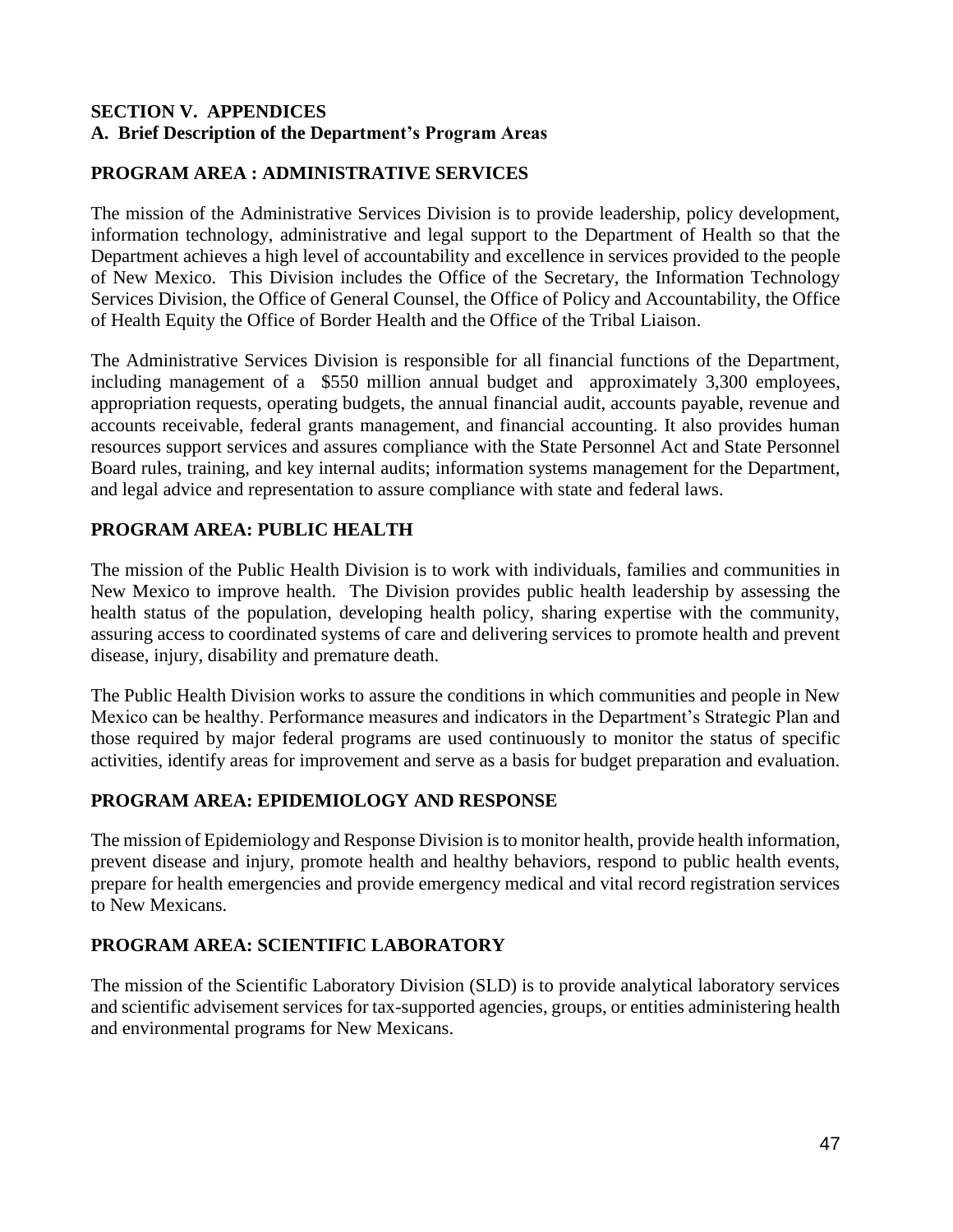#### **PROGRAM AREA: FACILITIES MANAGEMENT**

The Office of Facilities Management mission is to provide oversight of Department of Health facilities which provide mental health, substance abuse, long-term care, and rehabilitation programs in facility and community-based settings to New Mexico residents who need safety net services.

#### **PROGRAM AREA: DEVELOPMENTAL DISABILITIES SUPPORTS**

The mission of the Developmental Disabilities Supports Division is to effectively administer a system of person-centered community supports and services that promotes positive outcomes for all stakeholders with a primary focus on assisting individuals with developmental disabilities and their families to exercise their right to make choices, grow and contribute to their community.

#### **PROGRAM AREA: HEALTH CERTIFICATION, LICENSING AND OVERSIGHT**

The mission of the Division of Health Improvement is to conduct health facility licensing and certification surveys, community-based oversight and contract compliance surveys and a statewide incident management system so that people in New Mexico have access to quality health care and that vulnerable population are safe from abuse, neglect and exploitation.

#### **PROGRAM AREA: MEDICAL CANNABIS**

The Medical Cannabis Program was established in accordance with the Lynn and Erin Compassionate Use Act and is charged with enrolling patients into the medical cannabis program and regulating a system of production and distribution of medical cannabis for patients in order to ensure an adequate supply.

#### **B. Agency Efforts to Implement Policy**

NMDOH has a long history of working and collaborating with American Indian nations, pueblos, tribes in New Mexico, as well as Off-Reservation Groups. NMDOH was a key participant in the development of the 2007 Health and Human Services (HHS) Department's State-Tribal Consultation Protocol (STCP). The purpose of 2007 STCP was to develop an agreed-upon consultation process as they developed or changed policies, programs or activities that had tribal implications. The 2007 STCP provided critical definitions and a communication policy, procedures and processes that have guided agency activities over several years.

However, with the signing of Senate Bill 196 (SB196) in March 2009, also known as the State-Tribal Collaboration Act (STCA), a new commitment was established that required the State of New Mexico to work with the Tribes on a government-to-government basis. In the fall of 2009, the Governor appointed several workgroups to address these requirements. An Interagency Group comprised of representatives from NMDOH, Aging and Long-Term Services Department, Children, Youth and Families Department, Department of Veterans' Services, Human Services Department, Indian Affairs Department, Office of African American Affairs, and several tribes, met to develop an overarching policy that:

- 1. Promotes effective collaboration and communication between the agency and Tribes;
- 2. Promotes positive government-to-government relations between the State and Tribes;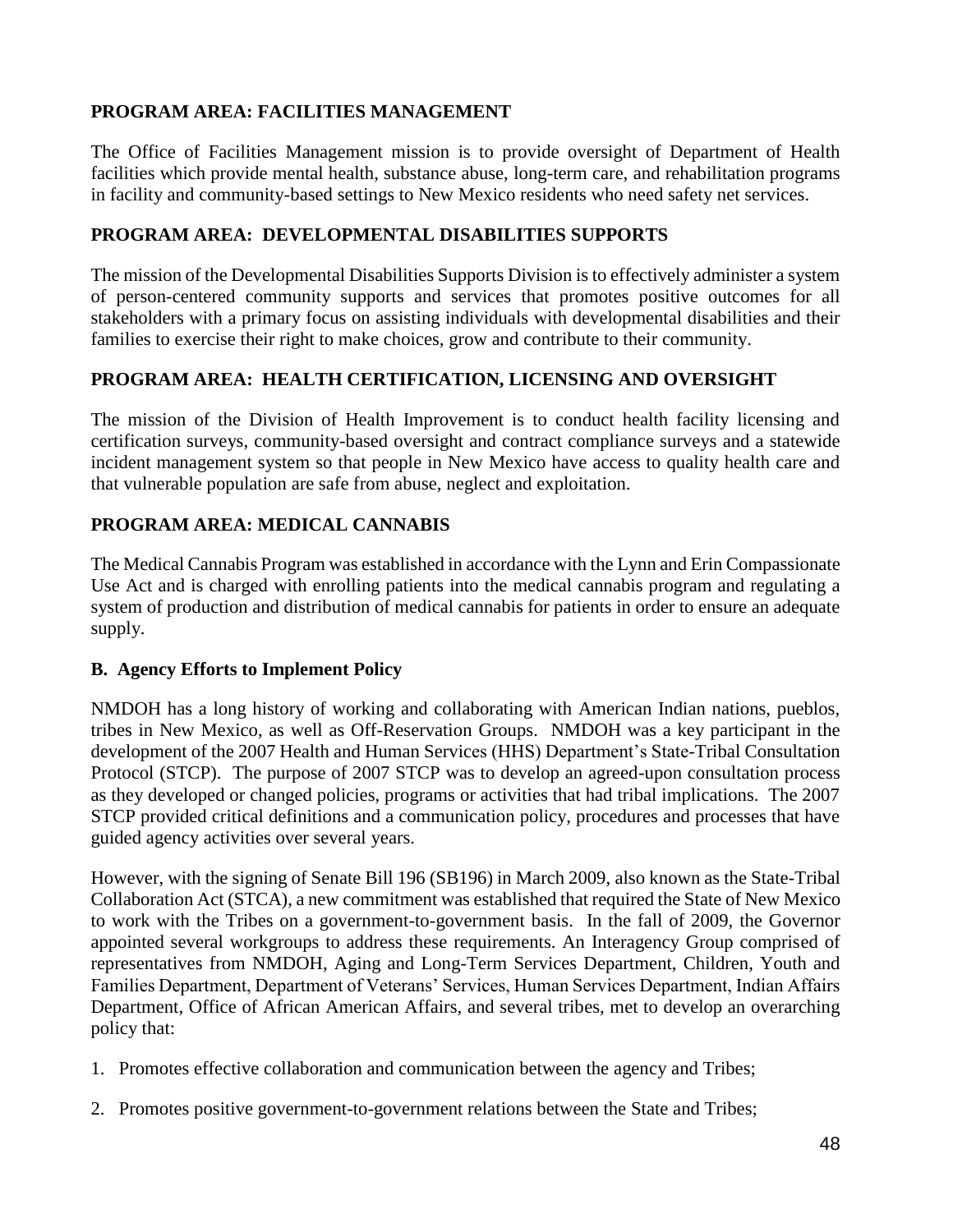- 3. Promotes cultural competence in providing effective services to American Indians; and,
- 4. Establishes a method for notifying employees of the agency of the provisions of the SB196 and the Policy that the agency adopts.

The work group met for several months and culminated in the signed STCP on December 17, 2009. The STCP assures that NMDOH and its employees are familiar with previously agreed-upon processes when the Department initiates programmatic actions that have tribal implications. Use of the protocol is an established policy at NMDOH.

NMDOH will also continue to support other requirements in the State Tribal Collaboration Act such as maintaining a designated Tribal Liaison to monitor and track Indian health concerns. Aiko Allen, MS, was hired in April 2014 as the NMDOH Tribal Liaison. She has met with the Secretary of Health to discuss and formulate action plans to address American Indian health concerns within the State.

#### **C. Agency-specific and applicable/relevant state or federal statutes or mandates related to providing services to American Indians (AI)**

The State Maternal and Child Health Plan Act created community health councils within county governments. In 2007, this act was amended to allow allocation of funds for both county and tribal governments to create health councils to address their health needs within their communities.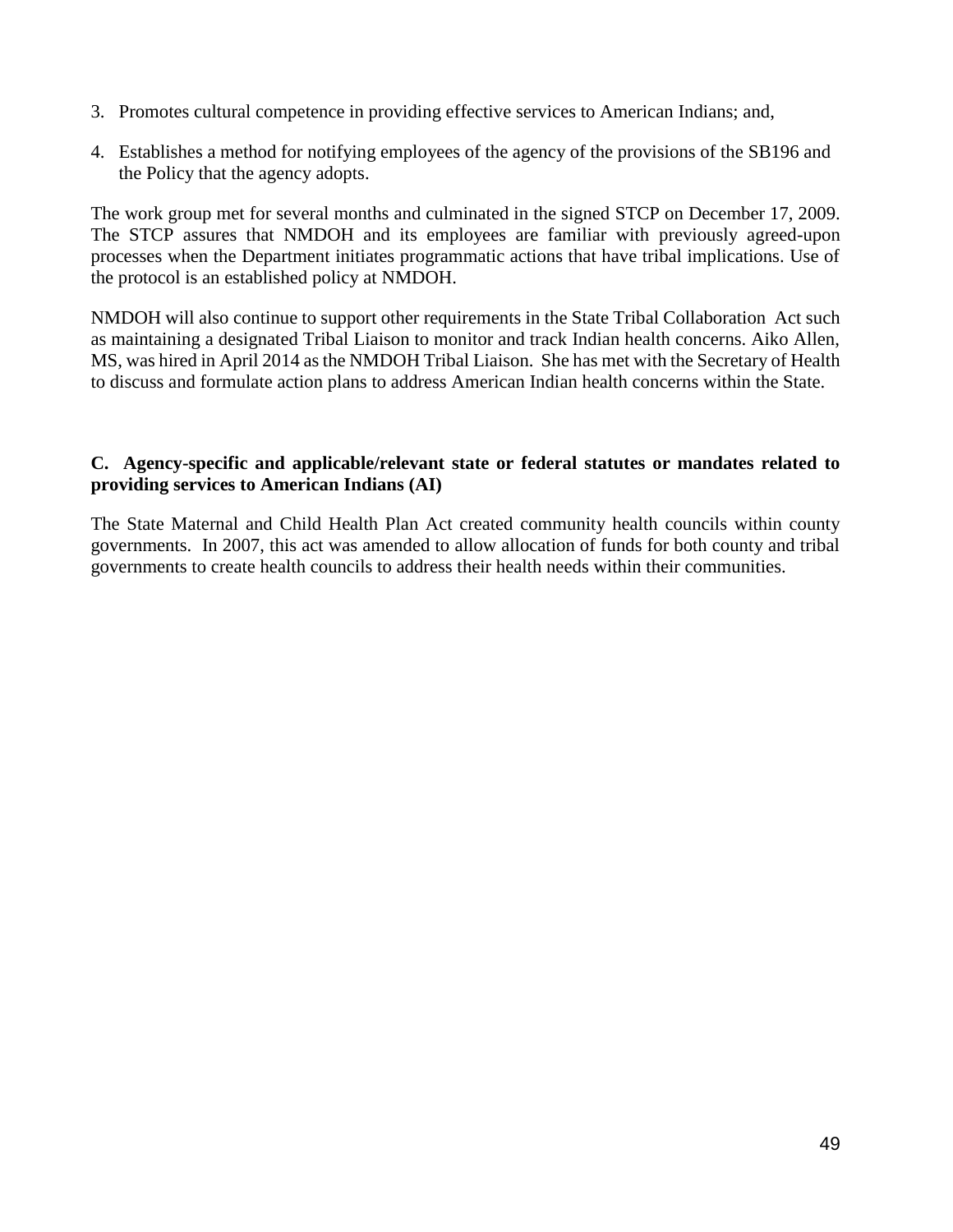| <b>Tribe</b>                                                           | <b>Broad Activity</b>                                                                    | <b>Agreement Name</b>                | <b>Current</b><br><b>Status</b>     | Contact(s)               | <b>Phone#</b>               |              |
|------------------------------------------------------------------------|------------------------------------------------------------------------------------------|--------------------------------------|-------------------------------------|--------------------------|-----------------------------|--------------|
| Cherokee                                                               | MOSAIC (EBT/MIS)                                                                         | NMDOH - CNO                          |                                     | Sarah Flores-            |                             |              |
| Nation                                                                 | <b>WIC Support/Services</b>                                                              | <b>MOA</b>                           | In effect                           | Sievers                  | $(505)$ 476-8801            |              |
| Pueblo of<br>Isleta                                                    | <b>MOSAIC (EBT/MIS)</b><br><b>WIC Support/Services</b>                                   | NMDOH-POI<br><b>MOA</b>              | In effect                           | Mary<br>Dominguez        | $(505)$ 924-3181            |              |
| Mescalero<br>Apache Tribe                                              | WIC services                                                                             | <b>MOA</b>                           | In effect                           | Barbara<br>Garza         | $(575) 528 - 5135$          |              |
| Pueblo of<br>Laguna                                                    | <b>Family Infant Toddler</b><br>Program                                                  | Provider<br>Agreement                | In effect                           | <b>Andy Gomm</b>         | $(505)$ 476-8975            |              |
| Mescalero<br>Apache                                                    | Family Infant Toddler<br>Program                                                         | Provider<br>Agreement                | In effect                           | Andy Gomm                | $(505)$ 476-8975            |              |
| Navajo Nation                                                          | <b>Family Infant Toddler</b><br>Program                                                  | <b>MOA</b>                           | In effect                           | <b>Andy Gomm</b>         | $(505)$ 476-8975            |              |
| Navajo Nation                                                          | STD Investigation and<br>control                                                         | Operational<br>partnership           | In effect                           | Antoine<br>Thompson      | $(505)$ 722-4391<br>ext 117 |              |
| Mescalero<br>Apache<br>Schools                                         | Primary & behavioral health<br>care in school-based health<br>center                     | <b>MOA</b>                           | In effect                           | <b>Jim Farmer</b>        | $(505)$ 222-8682            |              |
| UNM,<br>Pediatrics, Div<br>of Prevention<br>and Population<br>Sciences | Teen Pregnancy Prevention<br>Program (TPP)<br>Laguna-Acoma Jr. Sr.<br><b>High School</b> | <b>Master Services</b><br>Agreement  | In effect<br>until June<br>30, 2018 | <b>Julie Maes</b>        | 505-476-8881                |              |
|                                                                        | TPP Programs consists of<br>Teen Outreach Program                                        |                                      |                                     |                          |                             |              |
| Navajo Area<br><b>Indian Health</b><br>Service                         | Receipt, Storage and Staging<br>site for the Strategic National<br>Stockpile program     | <b>MOA</b>                           | In Effect                           | John Miller              | $(505)$ 476-8258            |              |
| <b>IHS ABQ</b><br>Area                                                 | <b>Breast and Cervical Cancer</b><br>Screening and DX                                    | PA                                   | In Effect                           | Beth<br>Pinkerton        | 505-841-5847                |              |
| <b>IHS Navajo</b><br>Area                                              | <b>Breast and Cervical Cancer</b><br>Screening and DX                                    | PA                                   | In Effect                           | <b>Beth</b><br>Pinkerton | 505-841-5847                | $141 - 5847$ |
| Alamo Navajo<br>School Board                                           | <b>Breast and Cervical Cancer</b><br>Screening and DX                                    | PA                                   | In Effect                           | Beth<br>Pinkerton        | 505-841-5847                |              |
| Jemez Pueblo                                                           | <b>Breast and Cervical Cancer</b><br>Screening and DX                                    | <b>PA</b>                            | In Effect                           | <b>Beth</b><br>Pinkerton | 505-841-5847                |              |
| Ramah Navajo<br>School<br>Board/Pine<br>Hill Health<br>Center          | <b>Breast and Cervical Cancer</b><br>Screening and DX                                    | PA                                   | In Effect                           | Beth<br>Pinkerton        | 505-841-5847                |              |
| <b>First Nations</b><br>Community<br>HealthSource                      | <b>Breast and Cervical Cancer</b><br>Screening and DX                                    | PA                                   | In Effect                           | <b>Beth</b><br>Pinkerton | 505-841-5847                |              |
| Albuquerque<br>Area Indian                                             | Public and professional<br>education on breast,<br>cervical and colorectal               | <b>Request for Proposal</b><br>(RFP) | In Effect                           | Beth<br>Pinkerton        | 505-841-5847                |              |

### **D. List of NMDOH Agreements, MOUs/MOAs with tribes that are currently in effect**.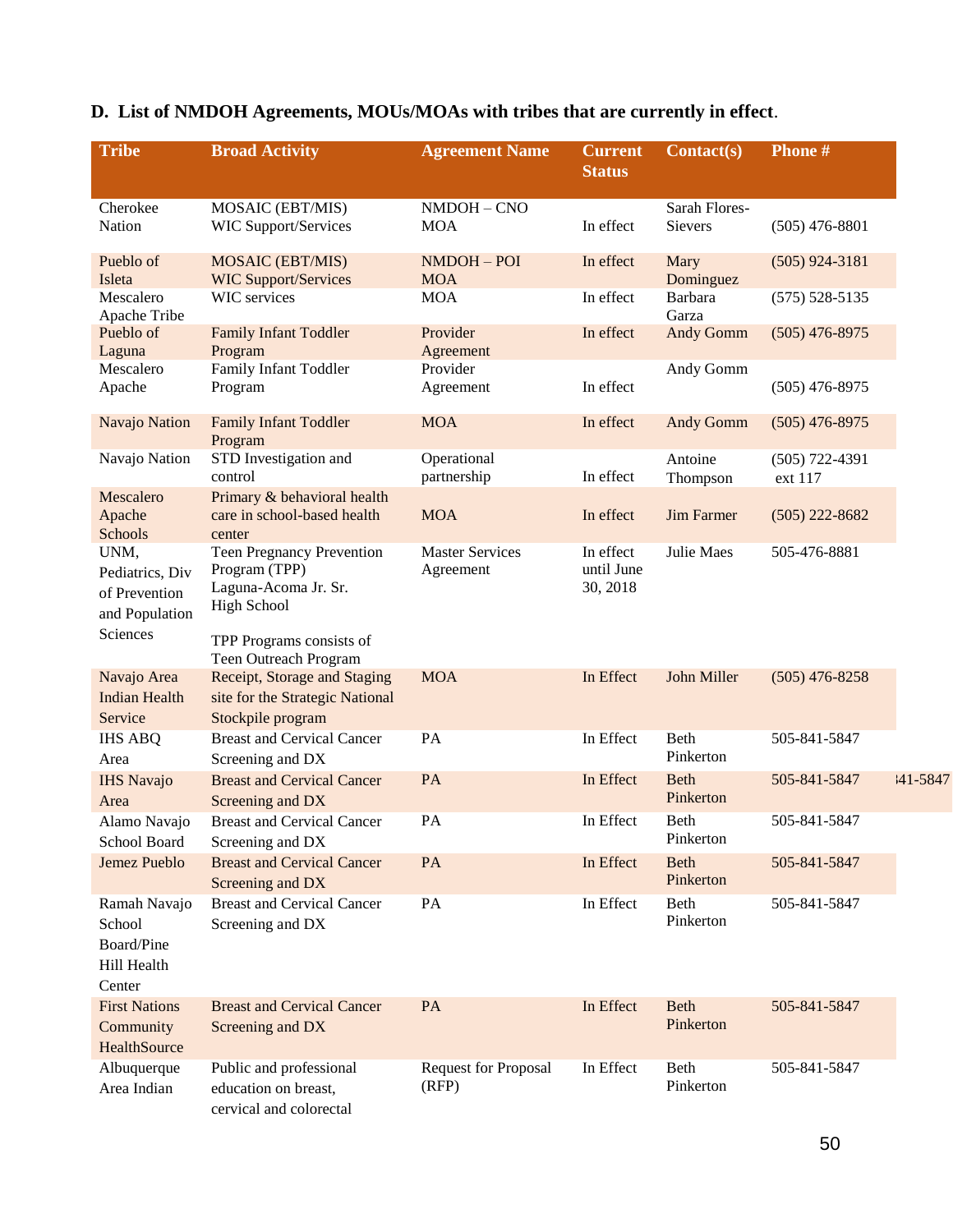| <b>Health Board</b><br>(AAIHB)                     | cancer screening.      |           |           |                    |                    |
|----------------------------------------------------|------------------------|-----------|-----------|--------------------|--------------------|
| Jicarilla<br>Apache Health<br><b>Care Facility</b> | Influenza Surveillance | <b>PA</b> | In Effect | Diane<br>Holzem    | $(505)$ 759-7233   |
| Taos-Picuris<br>Indian Health<br>Center            | Influenza Surveillance | <b>PA</b> | In Effect | <b>Ben Patrick</b> | $(505) 758 - 6922$ |
| Acoma-<br>Canoncito-<br>Laguna (ACL)<br>Hospital   | Influenza Surveillance | <b>PA</b> | In Effect | Tammy<br>Martinez  | $(505) 552 - 5355$ |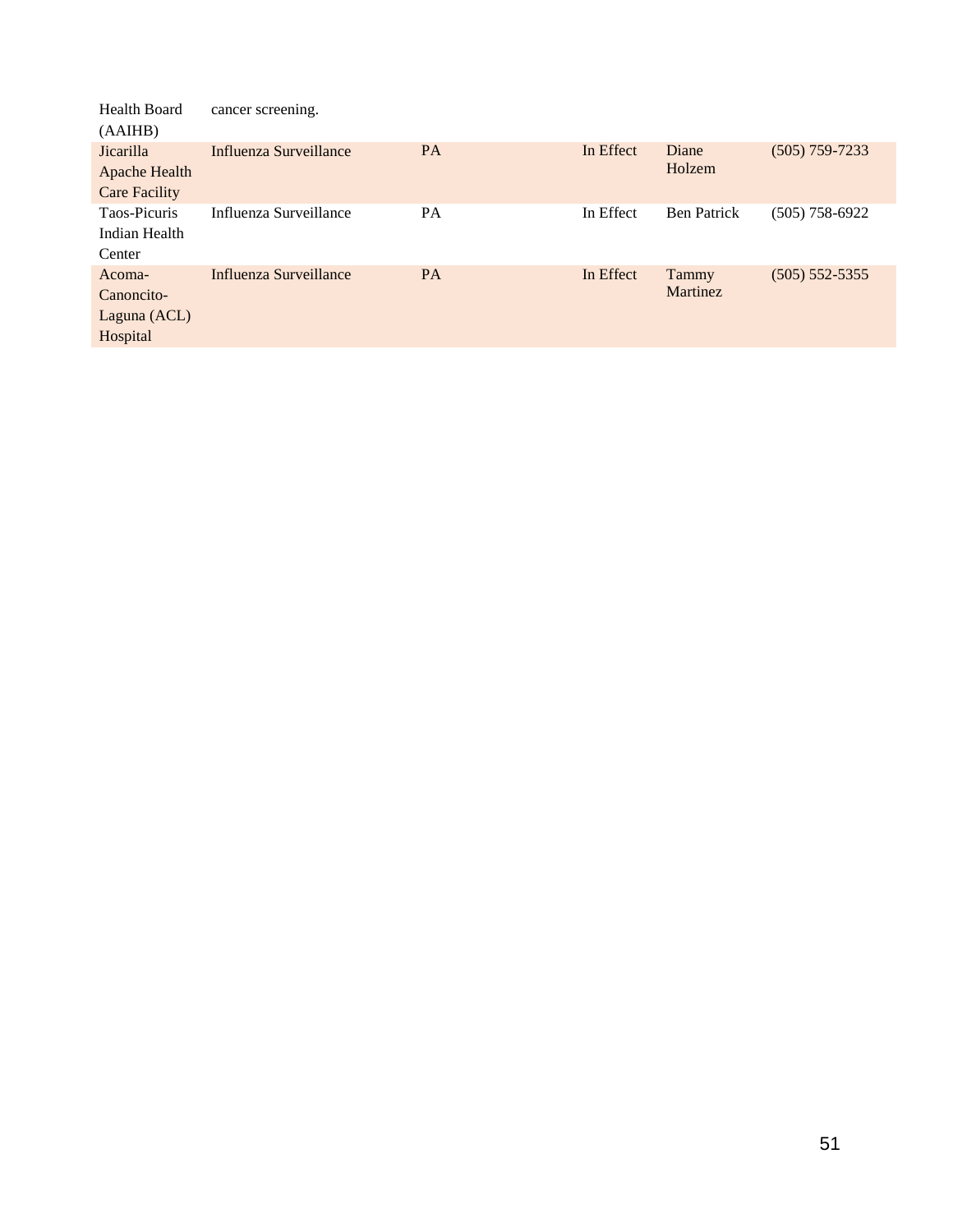#### **E. NMDOH's Tribal Collaboration and Communication Policy**

#### **New Mexico Department of Health State-Tribal Consultation, Collaboration and Communication Policy**

#### **Section I. Background**

- A. In 2003, the Governor of the State of New Mexico and 21 out of 22 Indian Tribes of New Mexico adopted the *2003 Statement of Policy and Process* (Statement), to "establish and promote a relationship of cooperation, coordination, open communication and good will, and [to] work in good faith to amicably and fairly resolve issues and differences." The Statement directs State agencies to interact with the Tribal governments and provides that such interaction "shall be based on a government-togovernment relationship" aimed at furthering the purposes of meaningful government-to-government consultation.
- B. In 2005, Governor Bill Richardson issued Executive Order 2005-004 mandating that the Executive State agencies adopt pilot tribal consultation plans with the input of the 22 New Mexico Tribes.
- C. The New Mexico Health and Human Services Tribal Consultation meeting was held on November 17- 18, 2005 to carry out Governor Richardson's Executive Order 2005-004 calling for a statewide adoption of pilot tribal consultation plans to be implemented with the 22 Tribes within the State of New Mexico. This meeting was a joint endeavor of the five executive state agencies comprised of the Aging and Long-Term Services Department, the Children, Youth and Families Department, the Department of Health, the Human Services Department and the Indian Affairs Department. A State-Tribal Work Plan was developed and sent out to the Tribes on June 7, 2006 for review pursuant to the Tribal Consultation meeting.
- D. On March 19, 2009, Governor Bill Richardson signed SB 196, the State Tribal Collaboration Act (hereinafter "STCA") into law. The STCA reflects a statutory commitment of the state to work with Tribes on a government-to-government basis. The STCA establishes in state statute the intergovernmental relationship through several interdependent components and provides a consistent approach through which the State and Tribes can work to better collaborate and communicate on issues of mutual concern.
- E. In Fall 2009, the Healthy New Mexico Group, comprised of the Aging and Long Term Services Department, the Children, Youth and Families Department, the Department of Health, the Department of Veterans' Services, the Human Services Department, the Indian Affairs Department, and the Office of African American Affairs, met with representatives from the Tribes to develop an overarching Policy that, pursuant to the STCA:
	- 1. Promote effective collaboration and communication between the Agency and Tribes;
	- 2. Promote positive government-to-government relations between the State and Tribes;
	- 3. Promote cultural competence in providing effective services to American Indians/Alaska Natives; and
	- 4. Establish a method for notifying employees of the Agency of the provisions of the STCA and the Policy that the Agency adopts.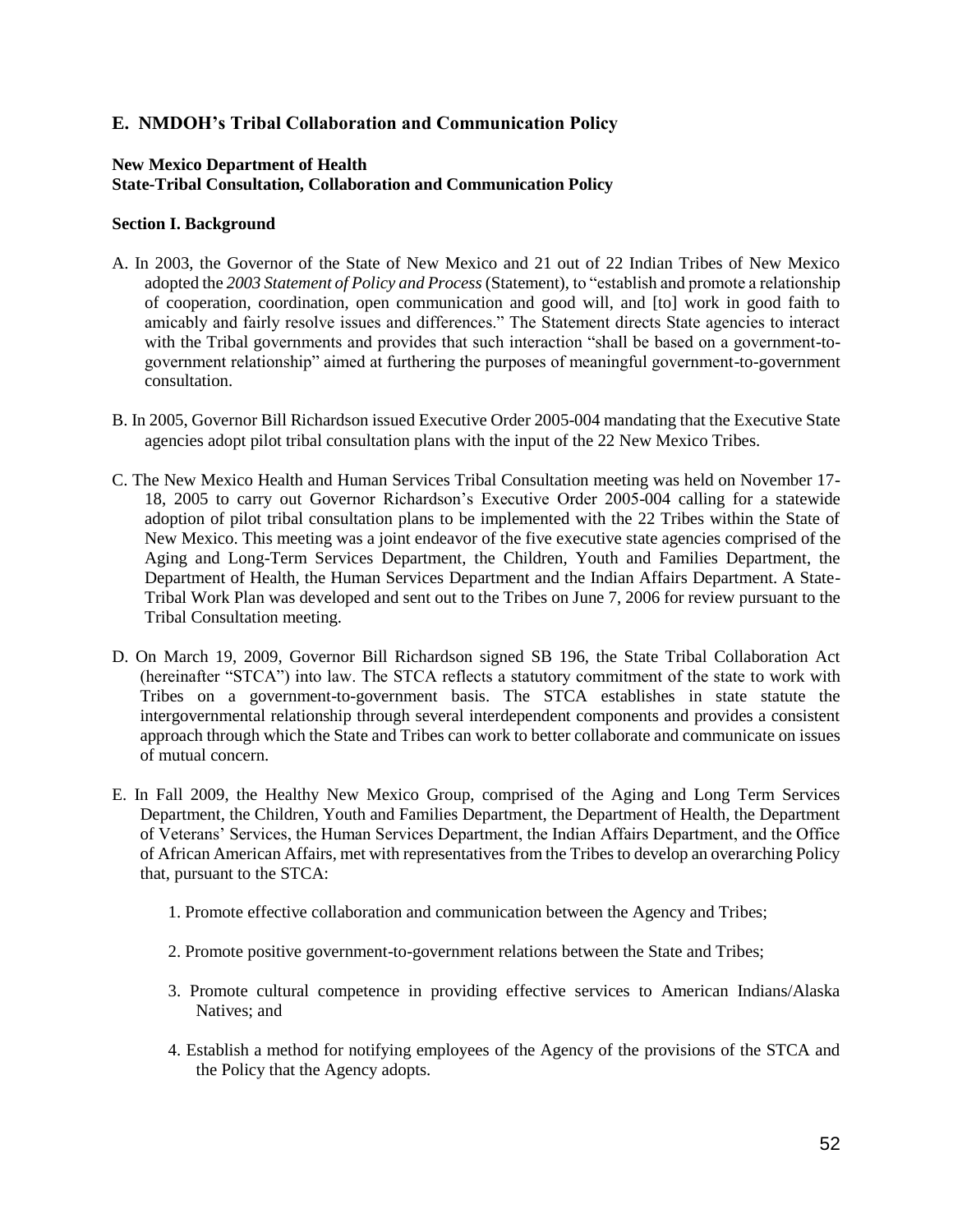F. The Policy meets the intent of the STCA and defines the Agency's commitment to collaborate and communicate with Tribes.

#### **Section II. Purpose**

Through this Policy, the Agency will seek to improve and/or maintain partnerships with Tribes. The purpose of the Policy is to use or build-upon previously agreed-upon processes when the Agency initiates programmatic actions that have tribal implications.

#### **Section III. Principles**

- A. Recognize and Respect Sovereignty The State and Tribes are sovereign governments. The recognition and respect of sovereignty is the basis for government-to-government relations and this Policy. Sovereignty must be respected and recognized in government-to-government consultation, communication and collaboration between the Agency and Tribes. The Agency recognizes and acknowledges the trust responsibility of the Federal Government to federally-recognized Tribes.
- B. Government-to-Government Relations The Agency recognizes the importance of collaboration, communication and cooperation with Tribes. The Agency further recognizes that Agency programmatic actions may have tribal implications or otherwise affect American Indians/Alaska Natives. Accordingly, the Agency recognizes the value of dialogue between Tribes and the Agency with specific regard to those programmatic actions.
- C. Efficiently Addressing Tribal Issues and Concerns The Agency recognizes the value of Tribes' input regarding Agency programmatic actions. Thus, it is important that Tribes' interests are reviewed and considered by the Agency in its programmatic action development process.
- D. Collaboration and Mutual Resolution The Agency recognizes that good faith, mutual respect, and trust are fundamental to meaningful collaboration and communication policies. As they arise, the Agency shall strive to address and mutually resolve concerns with impacted Tribes.
- E. Communication and Positive Relations The Agency shall strive to promote positive government-togovernment relations with Tribes by: (1) interacting with Tribes in a spirit of mutual respect; (2) seeking to understand the varying Tribes' perspectives; (3) engaging in communication, understanding and appropriate dispute resolution with Tribes; and (4) working through the government-to-government process to attempt to achieve a mutually-satisfactory outcome.
- F. Informal Communication The Agency recognizes that formal consultation may not be required in all situations or interactions. The Agency may seek to communicate with and/or respond to Tribes outside the consultation process. These communications do not negate the authority of the Agency and Tribes to pursue formal consultation.
- G. Health Care Delivery and Access Providing access to health care is an essential public health responsibility and is crucial for improving the health status of all New Mexicans, including American Indians/Alaska Natives in rural and urban areas. American Indians/Alaska Natives often lack access to programs dedicated to their specific health needs. This is due to several factors prevalent among American Indians/Alaska Natives, including but not limited to, lack of resources, geographic isolation, and health disparities. The Agency's objective is to work collaboratively with Tribes to ensure adequate and quality health service delivery in all tribal communities, as well as with individual American Indians/Alaska Natives in urban areas or otherwise outside tribal communities.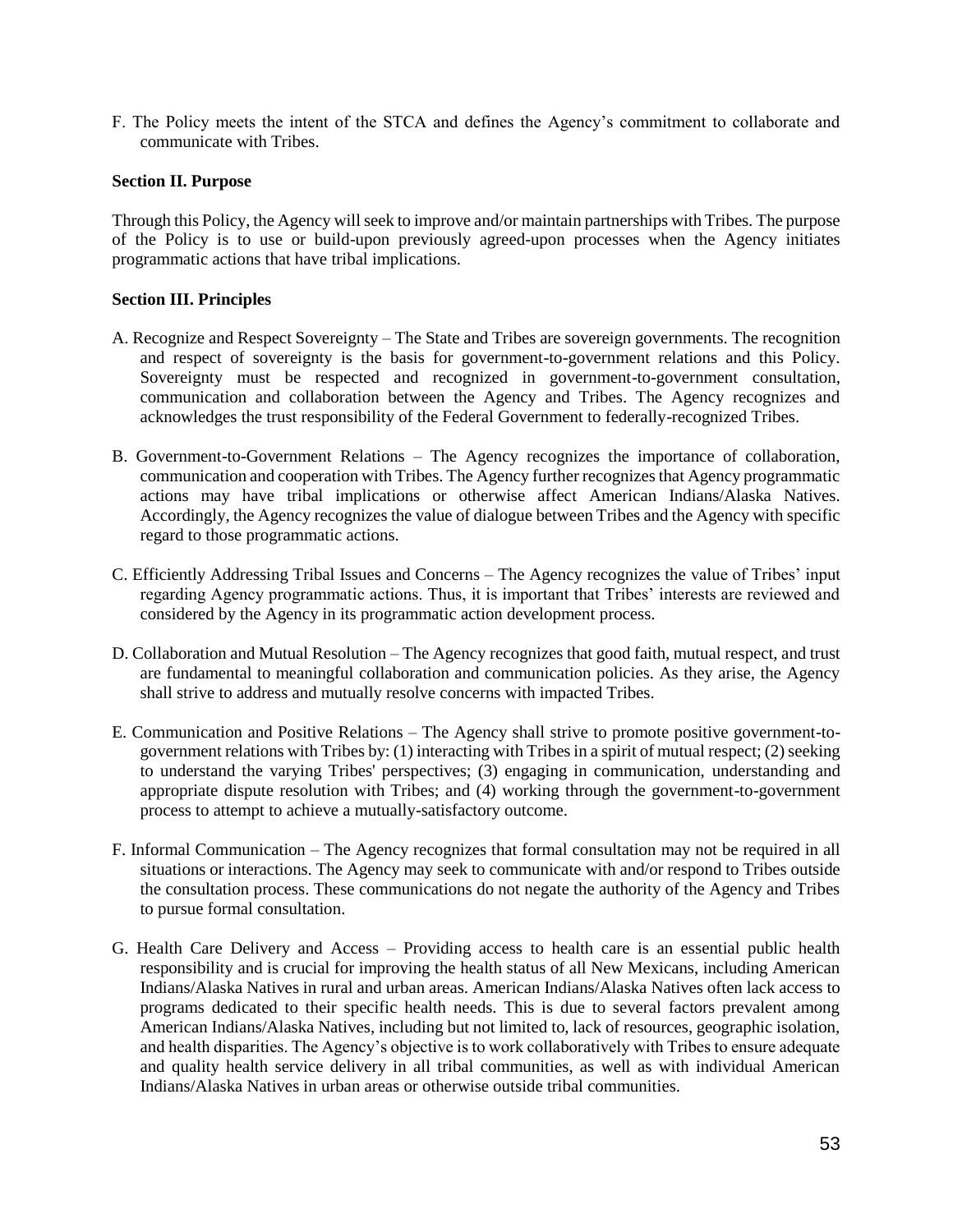- H. Distinctive Needs of American Indians/Alaska Natives Compared with other Americans, American Indians/Alaska Natives experience an overall lower health status and rank at, or near, the bottom of other social, educational and economic indicators. American Indians/Alaska Natives have a life expectancy that is four years less than the overall U.S. population and they have higher mortality rates involving diabetes, alcoholism, cervical cancer, suicide, heart disease, and tuberculosis. They also experience higher rates of behavioral health issues, including substance abuse. The Agency will strive to ensure with Tribes the accountability of resources, including a fair and equitable allocation of resources to address these health disparities. The Agency recognizes that a community-based and culturally appropriate approach to health and human services is essential to maintain and preserve American Indian/Alaska Native cultures.
- I. Establishing Partnerships In order to maximize the use of limited resources, and in areas of mutual interests and/or concerns, the Agency seeks partnerships with Tribes and other interested entities, including academic institutions and Indian organizations. The Agency encourages Tribes to aid in advocating for state and federal funding for tribal programs and services to benefit all of the State's American Indians/Alaska Natives.
- J. Intergovernmental Coordination and Collaboration-
	- 1. Interacting with federal agencies. The Agency recognizes that the State and Tribes may have issues of mutual concern where it would be beneficial to coordinate with and involve federal agencies that provide services and funding to the Agency and Tribes.
	- 2. Administration of similar programs. The Agency recognizes that under Federal tribal selfgovernance and self-determination laws, Tribes are authorized to administer their own programs and services which were previously administered by the Agency. Although the Agency's or Tribe's program may have its own federally approved plan and mandates, the Agency shall strive to work in cooperation and have open communication with Tribes through a two-way dialogue concerning these program areas.
- K. Cultural and Linguistic Competency The Agency shall strive for its programmatic actions to be culturally relevant and developed and implemented with cultural and linguistic competence.

#### **Section IV. Definitions**

A. The following definitions shall apply to this Policy:

- 1. American Indian/Alaska Native Pursuant the STCA, this means:
	- a) Individuals who are members of any federally recognized Indian tribe, nation or pueblo;
	- b) Individuals who would meet the definition of "Indian" pursuant to 18 USC 1153; or
	- c) Individuals who have been deemed eligible for services and programs provided to American Indians and Alaska Natives by the United States public health service, the bureau of Indian affairs or other federal programs.
- 2. Collaboration Collaboration is a recursive process in which two or more parties work together to achieve a common set of goals. Collaboration may occur between the Agency and Tribes, their respective agencies or departments, and may involve Indian organizations, if needed. Collaboration is the timely communication and joint effort that lays the groundwork for mutually beneficial relations, including identifying issues and problems, generating improvements and solutions, and providing follow-up as needed.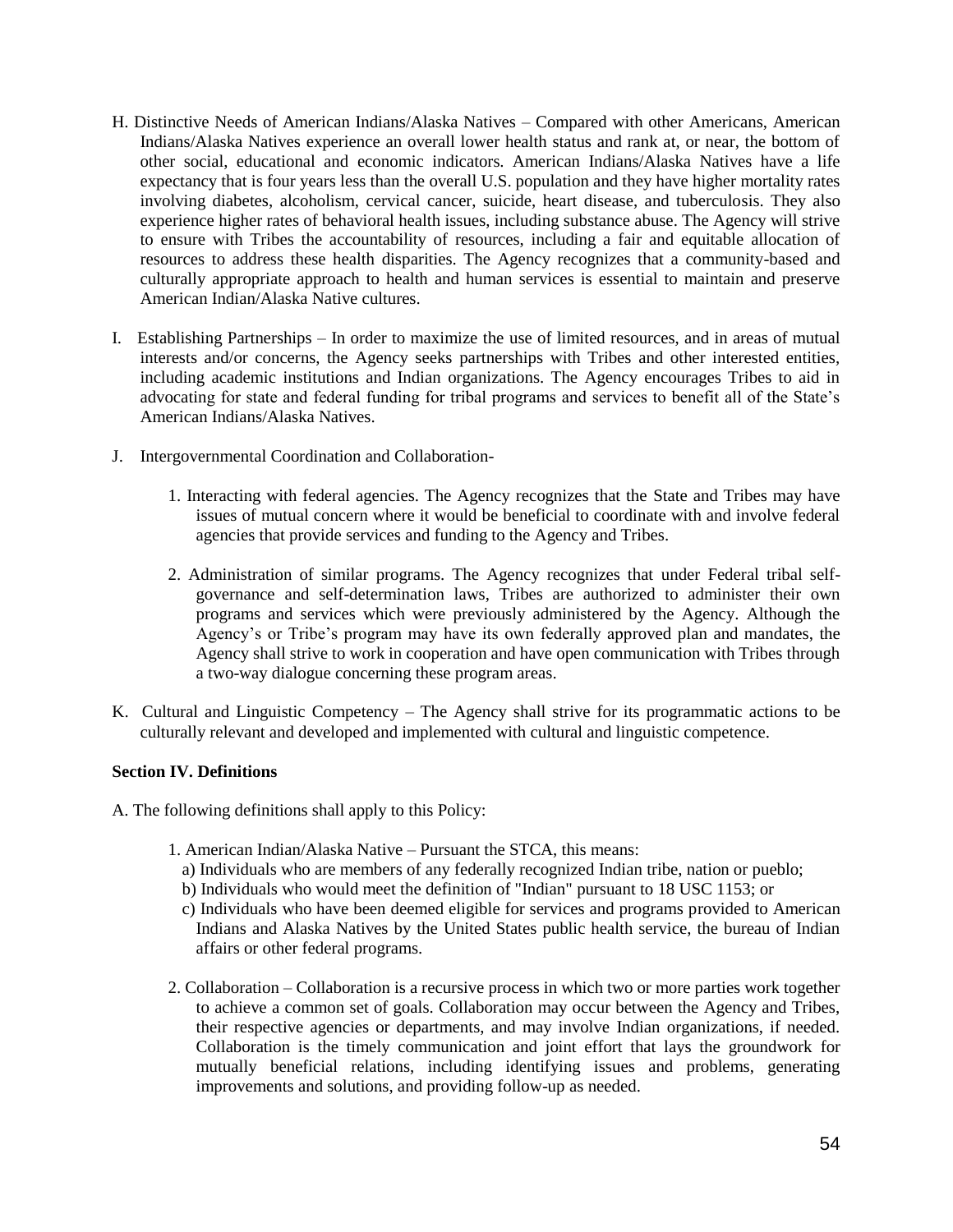- 3. Communication Verbal, electronic or written exchange of information between the Agency and Tribes.
- 4. Consensus Consensus is reached when a decision or outcome is mutually-satisfactory to the Agency and the Tribes affected and adequately addresses the concerns of those affected. Within this process it is understood that consensus, while a goal, may not always be achieved.
- 5. Consultation Consultation operates as an enhanced form of communication that emphasizes trust and respect. It is a decision making method for reaching agreement through a participatory process that: (a) involves the Agency and Tribes through their official representatives; (b) actively solicits input and participation by the Agency and Tribes; and (c) encourages cooperation in reaching agreement on the best possible decision for those affected. It is a shared responsibility that allows an open, timely and free exchange of information and opinion among parties that, in turn, may lead to mutual understanding and comprehension. Consultation with Tribes is uniquely a government-to-government process with two main goals: (a) to reach consensus in decision-making; and (b) whether or not consensus is reached, to have considered each other's perspectives and honored each other's sovereignty.
- 6. Cultural Competence Refers to an ability to interact effectively with people of different cultures. Cultural competence comprises four components: (a) awareness of one's own cultural worldview, (b) appreciation of cultural differences, (c) knowledge of different cultural practices and worldviews, and (d) honing cross-cultural skills. Developing cultural competence improves one's ability to understand, communicate with, provide services and resources to, and effectively interact with people across cultures.
- 7. Culturally Relevant Describes a condition where programs or services are provided according to the clients' cultural backgrounds.
- 8. Government-to-Government Describes the intergovernmental relationship between the State, Tribes and the Federal government as sovereigns.
- 9. Indian Organizations –Organizations, predominantly operated by American Indians/Alaska Natives, that represent or provide services to American Indians and/or Alaska Natives living on and/or off tribal lands and/or in urban areas.
- 10. Internal Agency Operation Exemption Refers to certain internal agency operations and processes not subject to this Policy. The Agency has the authority and discretion to determine what internal operations and processes are exempt from this Policy.
- 11. Internal Tribal Government Operations Exemption Refers to certain internal tribal government operations not subject to this Policy. Each Tribe has the authority and discretion to determine what internal operations and processes are exempt from this Policy.
- 12. Linguistic Competence Refers to one's capacity to communicate effectively and convey information in a manner that is understood by culturally diverse audiences.
- 13. Participation Describes an ongoing activity that allows interested parties to engage one another through negotiation, compromise and problem solving to reach a desired outcome.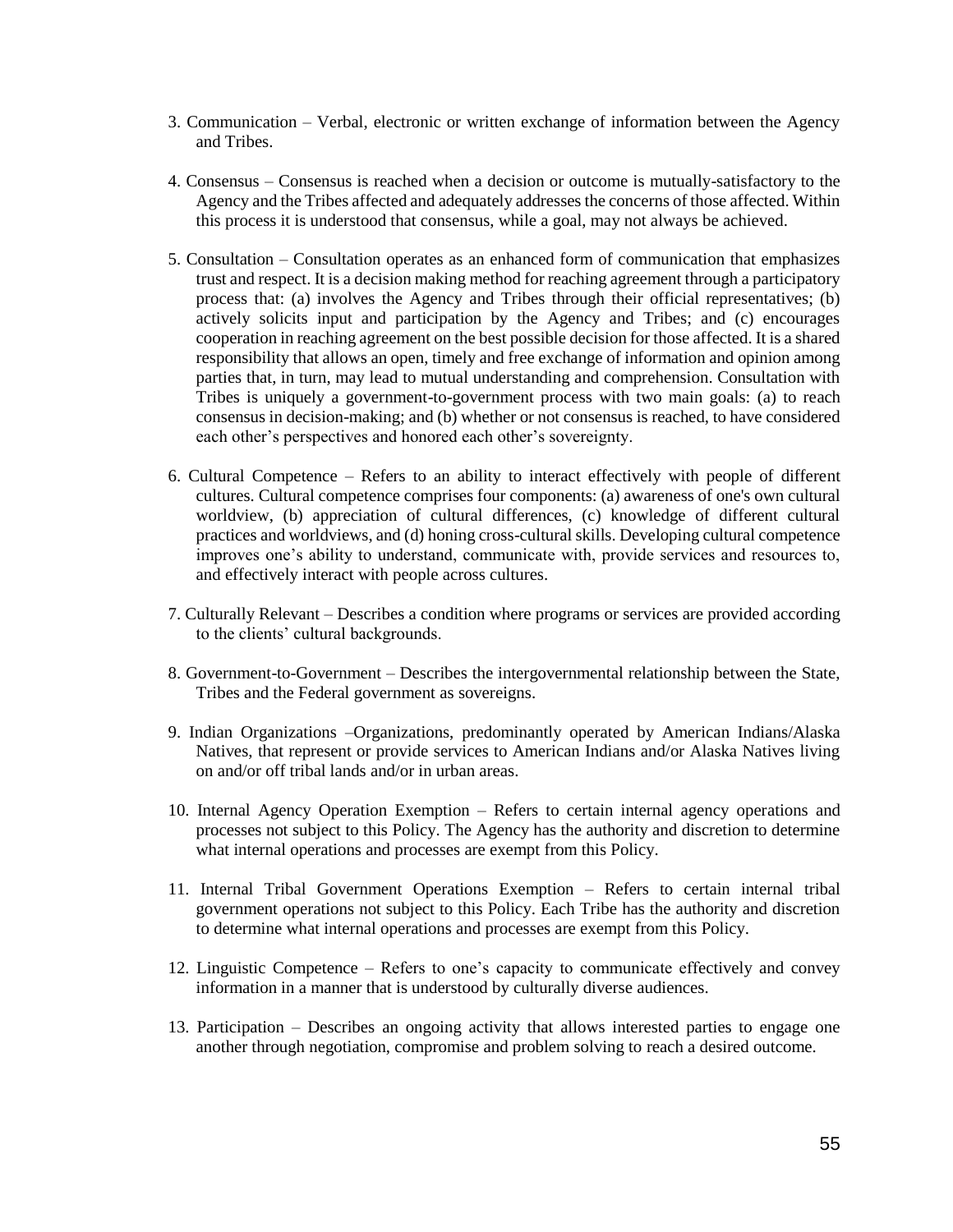- 14. Programmatic Action Actions related to the development, implementation, maintenance or modification of policies, rules, programs, services, legislation or regulations by the Agency, other than exempt internal agency operations, that are within the scope of this Policy.
- 15. Tribal Advisory Body A duly appointed group of individuals established and organized to provide advice and recommendations on matters relative to Agency programmatic action.
- 16. Tribal Implications Refers to when a programmatic action by the Agency will have substantial direct effect(s) on American Indians/Alaska Natives, one or more Tribes, or on the relationship between the State and Tribes.
- 17. Tribal Liaison Refers to an individual designated by the Agency, who reports directly to the Office of the Agency Head, to:
	- a) assist with developing and ensuring the implementation of this Policy;
	- b) serve as a contact person responsible for maintaining ongoing communication between the Agency and affected Tribes; and
	- c) ensure that training is provided to staff of the Agency as set forth in Subsection B of Section 4 of the STCA.
- 18. Tribal Officials Elected or duly appointed officials of Tribes or authorized intertribal organizations.
- 19. Tribes Means any federally recognized Indian nation, tribe or pueblo located wholly or partially within the boundaries of the State of New Mexico. It is understood that "Tribes" in the plural form means that or those tribe(s) upon which programmatic actions have tribal implications.
- 20. Work Groups –Formal bodies and task forces established for a specific purpose through joint effort by the Agency and Tribes. Work Groups can be established to address or develop more technical aspects of programmatic action separate or in conjunction with the formal consultation process. Work groups shall, to the extent possible, consist of members from the Agency and participating Tribes.

#### **Section V. General Provisions**

A. Collaboration and Communication

To promote effective collaboration and communication between the Agency and Tribes relating to this Policy, and to promote cultural competence, the Agency shall utilize, as appropriate: Tribal Liaisons, Tribal Advisory Bodies, Work Groups and Informal Communication.

- 1. The Role of Tribal Liaisons. To promote State-Tribe interactions, enhance communication and resolve potential issues concerning the delivery of Agency services to Americans Indians/Alaska Natives, Tribal Liaisons shall work with Tribal Officials and Agency staff and their programs to develop policies or implement program changes. Tribal Liaisons communicate with Tribal Officials through both formal and informal methods of communication to assess:
	- a) issues or areas of tribal interest relating to the Agency's programmatic actions;
	- b) Tribal interest in pursuing collaborative or cooperative opportunities with the Agency; and
	- c) the Agency's promotion of cultural competence in its programmatic actions.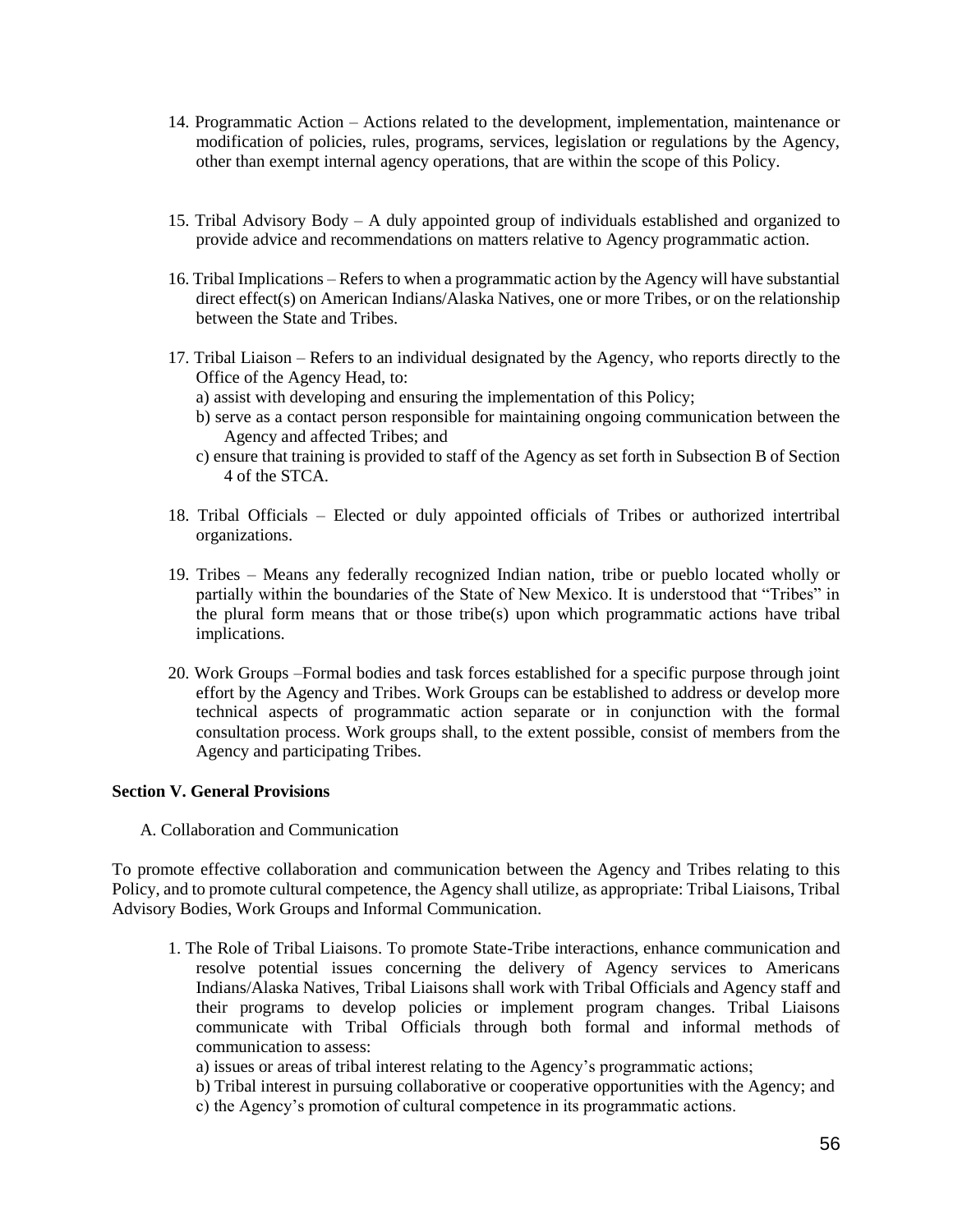- 2. The Role of Tribal Advisory Bodies. The Agency may solicit advice and recommendations from Tribal Advisory Bodies to collaborate with Tribes in matters of policy development prior to engaging in consultation, as contained in this Policy. The Agency may convene Tribal Advisory Bodies to provide advice and recommendations on departmental programmatic actions that have tribal implications. Input derived from such activities is not defined as this Policy's consultation process.
- 3. The Role of Work Groups. The Agency Head may collaborate with Tribal Officials to appoint an agency-tribal work group to develop recommendations and provide input on Agency programmatic actions as they might impact Tribes or American Indians/Alaska Natives. The Agency or the Work Group may develop procedures for the organization and implementation of work group functions. (See, e.g., the sample procedures at Attachment A.)
- 4. Informal Communication.
	- a) Informal Communication with Tribes. The Agency recognizes that consultation meetings may not be required in all situations or interactions involving State-Tribal relations. The Agency recognizes that Tribal Officials may communicate with appropriate Agency employees outside the consultation process, including with Tribal Liaisons and Program Managers, in order to ensure programs and services are delivered to their constituents. While less formal mechanisms of communication may be more effective at times, this does not negate the Agency's or the Tribe's ability to pursue formal consultation on a particular issue or policy.
	- b) Informal Communication with Indian Organizations. The State-Tribal relationship is based on a government-to-government relationship. However, in certain instances, communicating with Indian Organizations can benefit and assist the Agency, as well. Through this Policy, the Agency recognizes that it may solicit recommendations, or otherwise collaborate and communicate with these organizations.
- B. Consultation

Consultation shall be between the Agency Head and Tribal Officials or their delegated representatives who possess authority to negotiate on their behalf.

- 1. Applicability Tribal consultation is most effective and meaningful when conducted before taking action that impacts Tribes and American Indians/Alaska Natives. The Agency acknowledges that a best case scenario may not always exist, and that the Agency and Tribes may not have sufficient time or resources to fully consult on a relevant issue. If a process appropriate for consultation has not already begun, through this Policy, the Agency seeks to initiate consultation as soon as possible thereafter.
- 2. Focus The principle focus for government-to-government consultation is with Tribes through their Tribal Officials. Nothing herein shall restrict or prohibit the ability or willingness of Tribal Officials and the Agency Head to meet directly on matters that require direct consultation. The Agency recognizes that the principle of intergovernmental collaboration, communication and cooperation is a first step in government-to-government consultation, and is in accordance with the STCA.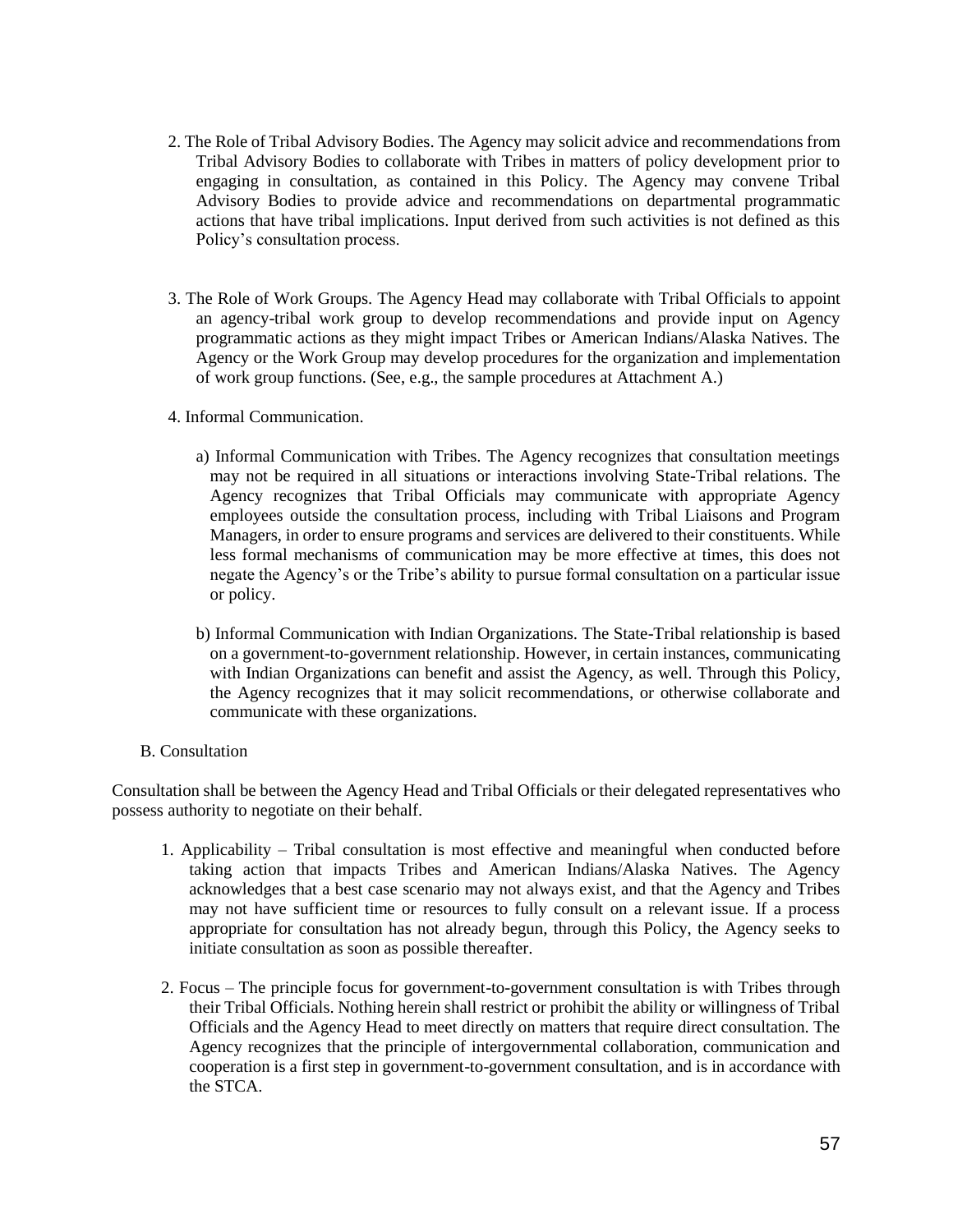- 3. Areas of Consultation The Agency, through reviewing proposed programmatic actions, shall strive to assess whether such actions may have Tribal Implications, as well as whether consultation should be implemented prior to making its decision or implementing its action. In such instances where Tribal Implications are identified, the Agency shall strive to pursue government-to-government consultation with relevant Tribal Officials. Tribal Officials also have the discretion to decide whether to pursue and/or engage in the consultation process regarding any proposed programmatic action not subject to the Internal Agency Operation Exemption.
- 4. Initiation Written notification requesting consultation by an Agency or Tribe shall serve to initiate the consultation process. Written notification, at the very least, should:
	- a) Identify the proposed programmatic action to be consulted upon.
	- b) Identify personnel who are authorized to consult on behalf of the Agency or Tribe.
- 5. Process The Agency, in order to engage in consultation, may utilize duly-appointed work groups, as set forth in the previous section, or otherwise the Agency Head or a duly-appointed representative may meet directly with Tribal Officials, or set forth other means of consulting with impacted Tribes as the situation warrants.
	- a) Consultation shall be between the Agency Head and Tribal Officials or their delegated representatives with authority to negotiate on their behalf.
	- b) The Agency will make a good faith effort to invite for consultation all perceived impacted Tribes.
- 6. Limitations on Consultation
	- a) This Policy shall not diminish any administrative or legal remedies otherwise available by law to the Agency or Tribe.
	- b) The Policy does not prevent the Agency and Tribes from entering into Memoranda of Understanding, Intergovernmental Agreements, Joint Powers Agreements, professional service contracts, or other established administrative procedures and practices allowed or mandated by Federal, State or Tribal laws or regulations.
	- c) Final Decision Making Authority: The Agency retains the final decision-making authority with respect to actions undertaken by the Agency and within Agency jurisdiction. In no way should this Policy impede the Agency's ability to manage its operations.

#### **Section VI. Dissemination of Policy**

Upon adoption of this Policy, the Agency will determine and utilize an appropriate method to distribute the Policy to all its employees.

#### **Section VII. Amendments and Review of Policy**

The Agency shall strive to meet periodically with Tribes to evaluate the effectiveness of this Policy, including the Agency's promotion of cultural competence. This Policy is a working document and may be revised as needed

#### **Section VIII. Effective Date**

This Policy shall become effective upon the date signed by the Agency Head.

#### **Section IX. Sovereign Immunity**

The Policy shall not be construed to waive the sovereign immunity of the State of New Mexico or any Tribe, or to create a right of action by or against the State of New Mexico or a Tribe, or any State or Tribal official, for failing to comply with this Policy. The Agency shall have the authority and discretion to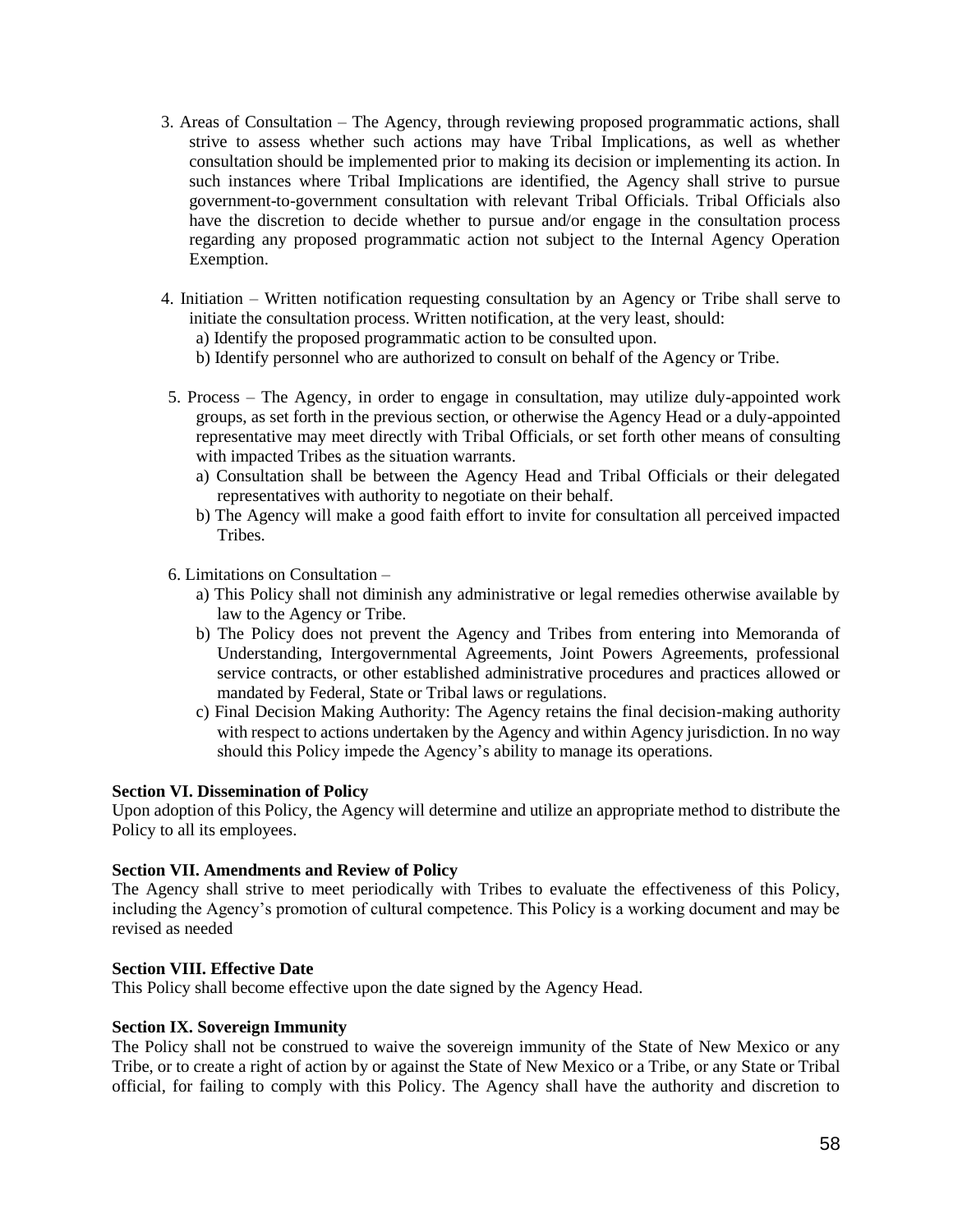designate internal operations and processes that are excluded from the Policy, and recognizes that Tribes are afforded the same right.

#### **Section X. Closing Statement/ Signatures**

The Department of Health hereby adopts the State-Tribal Consultation, Collaboration and Communication Policy.

**Retta Ward, MPH Cabinet Secretary Department of Health Date of Signature: 07/31/2015**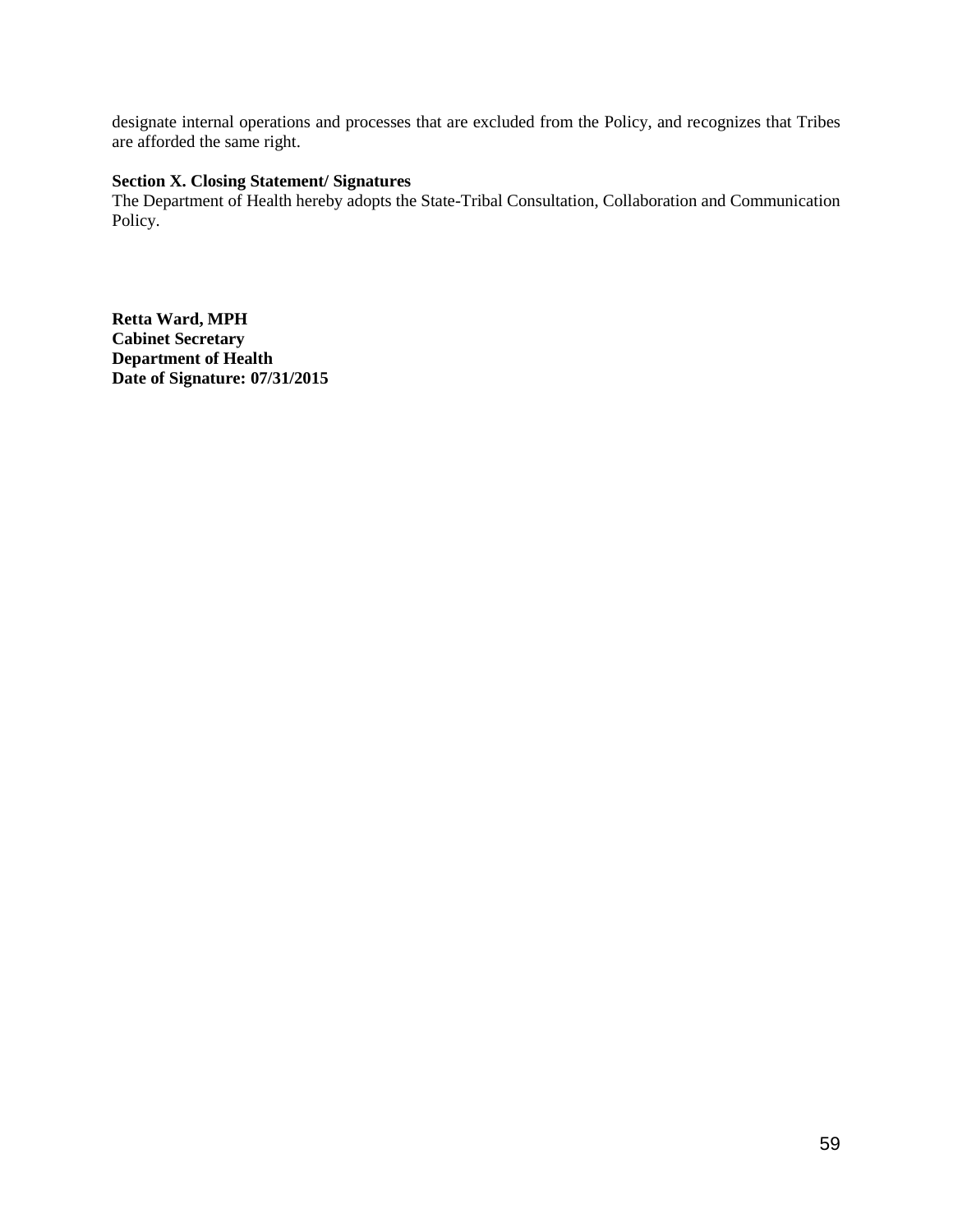#### **ATTACHMENT A**

Sample Procedures for State-Tribal Work Groups

DISCLAIMER: The following illustration serves only as sample procedures for State-Tribal Work Groups. The inclusion of this Attachment does not mandate the adoption of these procedures by a work group. Whether these, or alternative procedures, are adopted remains the sole discretion of the Agency Head and/or as duly-delegated to the Work Group.

- A. Membership The Work Group should be composed of members duly appointed by the Agency and as appropriate, participating Tribes, for specified purpose(s) set forth upon the Work Group's conception. Continued membership and replacements to Work Group participants may be subject to protocol developed by the Work Group, or otherwise by the designating authority or authorities.
- B. Operating Responsibility The Work Group should determine lines of authority, responsibilities, definition of issues, delineation of negotiable and non-negotiable points, and the scope of recommendations it is to disseminate to the Agency and Tribes to review, if such matters have not been established by the delegating authority or authorities.
- C. Meeting Notices Written notices announcing meetings should identify the purpose or agenda, the Work Group, operating responsibility, time frame and other relevant tasks. All meetings should be open and publicized by the respective Agency and Tribal offices.
- D. Work Group Procedures The Work Group may establish procedures to govern meetings. Such procedures can include, but are not limited to:
	- 1. Selecting Tribal and Agency co-chairs to serve as representatives and lead coordinators, and to monitor whether the State-Tribal Consultation, Collaboration and Communication Policy is followed;
	- 2. Defining roles and responsibilities of individual Work Group members;
	- 3. Defining the process for decision-making,
	- 4. Drafting and dissemination of final Work Group products;
	- 5. Defining appropriate timelines; and
	- 6. Attending and calling to order Work Group meetings.
- E. Work Group Products Once the Work Group has created its final draft recommendations, the Work Group should establish a process that serves to facilitate implementation or justify additional consultation. Included in its process, the Work Group should recognize the following:
	- 1. Distribution The draft recommendation is subjected for review and comment by the Agency, through its Agency Head, Tribal Liaison, and/or other delegated representatives, and participating Tribes, through their Tribal Officials.
	- 2. Comment The Agency and participating Tribes are encouraged to return comments in a timely fashion to the Work Group, which will then meet to discuss the comments and determine the next course of action. For example:
		- a) If the Work Group considers the policy to be substantially complete as written, the Work Group can forward the proposed policy to the Agency and participating Tribes for finalization.
		- b) If based on the comments, the Work Group determines that the policy should be rewritten; it can reinitiate the consultation process to redraft the policy.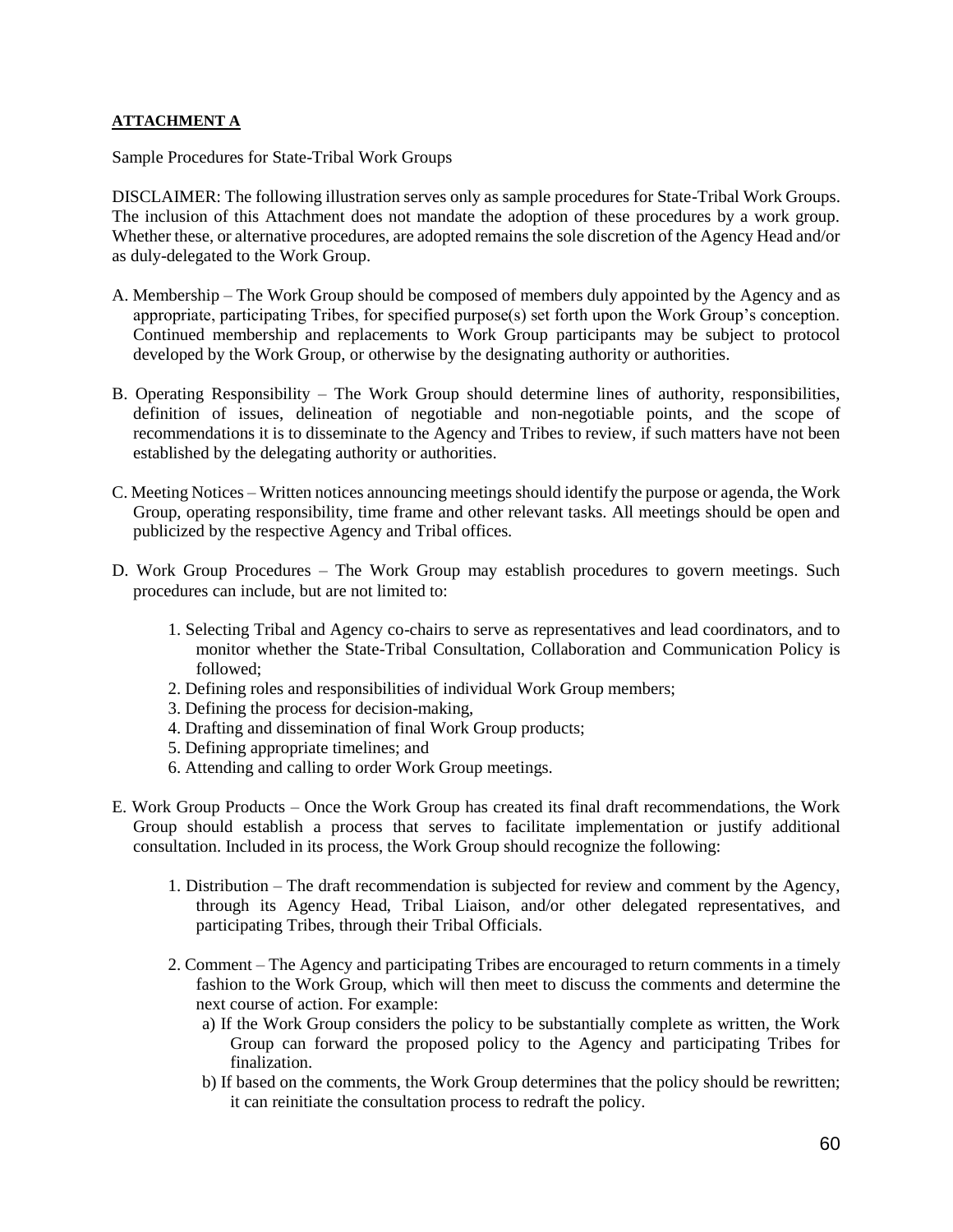- c) If the Agency and participating Tribes accept the policy as is, the Work Group can accomplish the final processing of the policy.
- F. Implementation Once the collaboration or consultation process is complete and the Agency and Tribes have participated in, or have been provided the opportunity to participate in, the review of the Work Group's draft recommendations, the Work Group may finalize its recommendations. The Work Group co-chairs should distribute the Work Group's final recommendations to the Agency, through its delegated representatives, and to participating Tribal Officials. The Work Group should record with its final recommendation any contrary comments, disagreements and/or dissention, and whether its final recommendation be to facilitate implementation or pursue additional consultation.
- G. Evaluation At the conclusion of the Work Group collaboration or consultation process, Work Group participants should evaluate the work group collaboration or consultation process. This evaluation should be intended to demonstrate and assess cultural competence of the Agency, the Work Group, and/or the process itself. The evaluation should aid in measuring outcomes and making recommendations for improving future work group collaboration or consultation processes. The results should be shared with the Agency, through its delegated representatives, and participating Tribal Officials.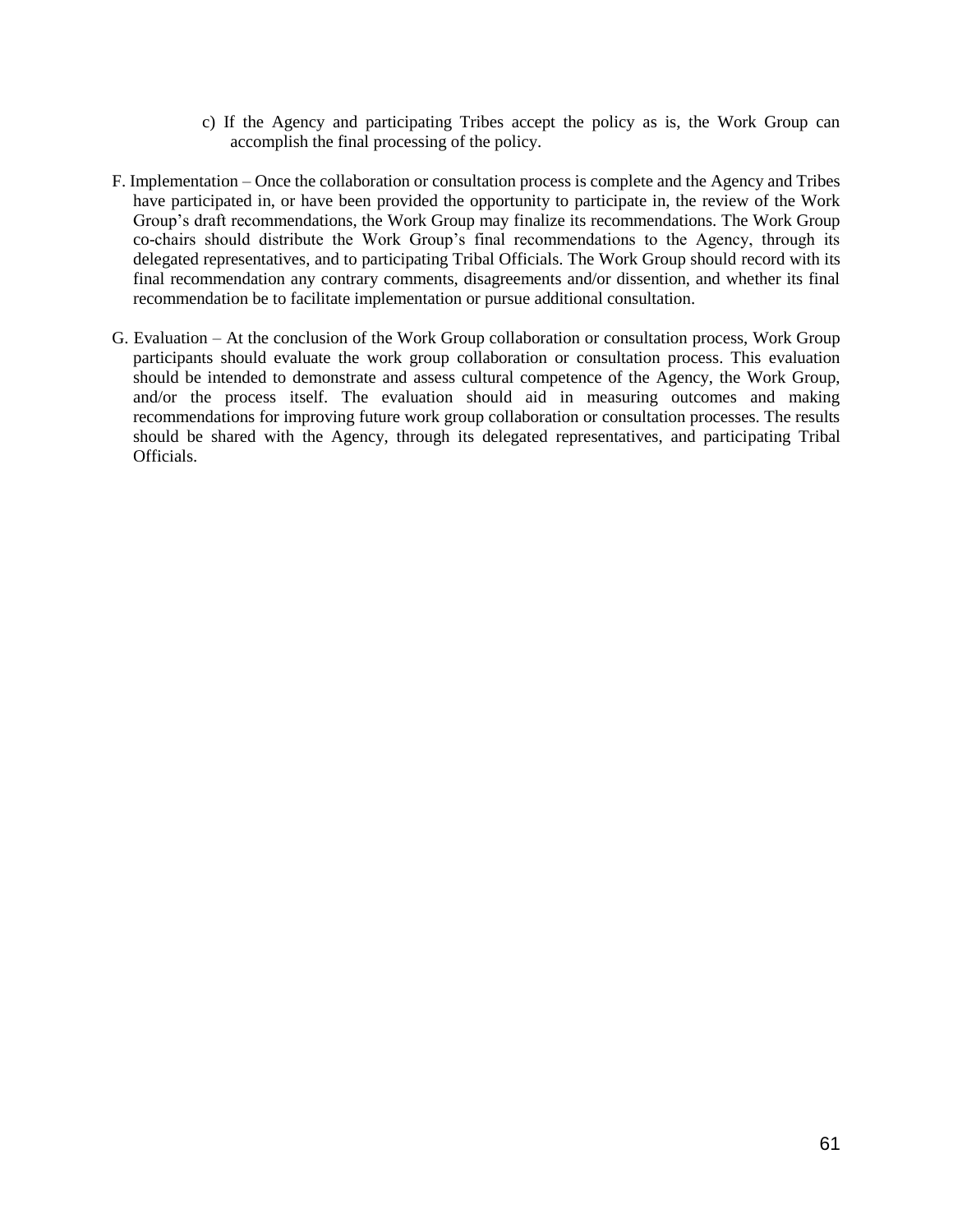#### Acknowledgements

This report is, itself, a product of collaboration among NMDOH programs and administration. Kathleen Lawicki, particularly deserves special acknowledgment for her support in serving as the "information coordinator" for the Public Health Division.

Alva Gachupin, who was hired as the Project Coordinator for the NMDOH Office of Tribal Liaison, took charge in coordinating the entire report which included integrating all of the information presented by Kathleen Lawicki.

Thanks for the tremendous effort of all programs and divisions to provide the annual updates.

Much gratefulness for Alva Gachupin who took the incredibly beautiful cover photograph and granted permission for its use.

Thank you to the talented André Walker, NMDOH graphics designer who contributed the cover page graphic design elements and layout.

Aiko Allen Tribal Liaison Department of Health